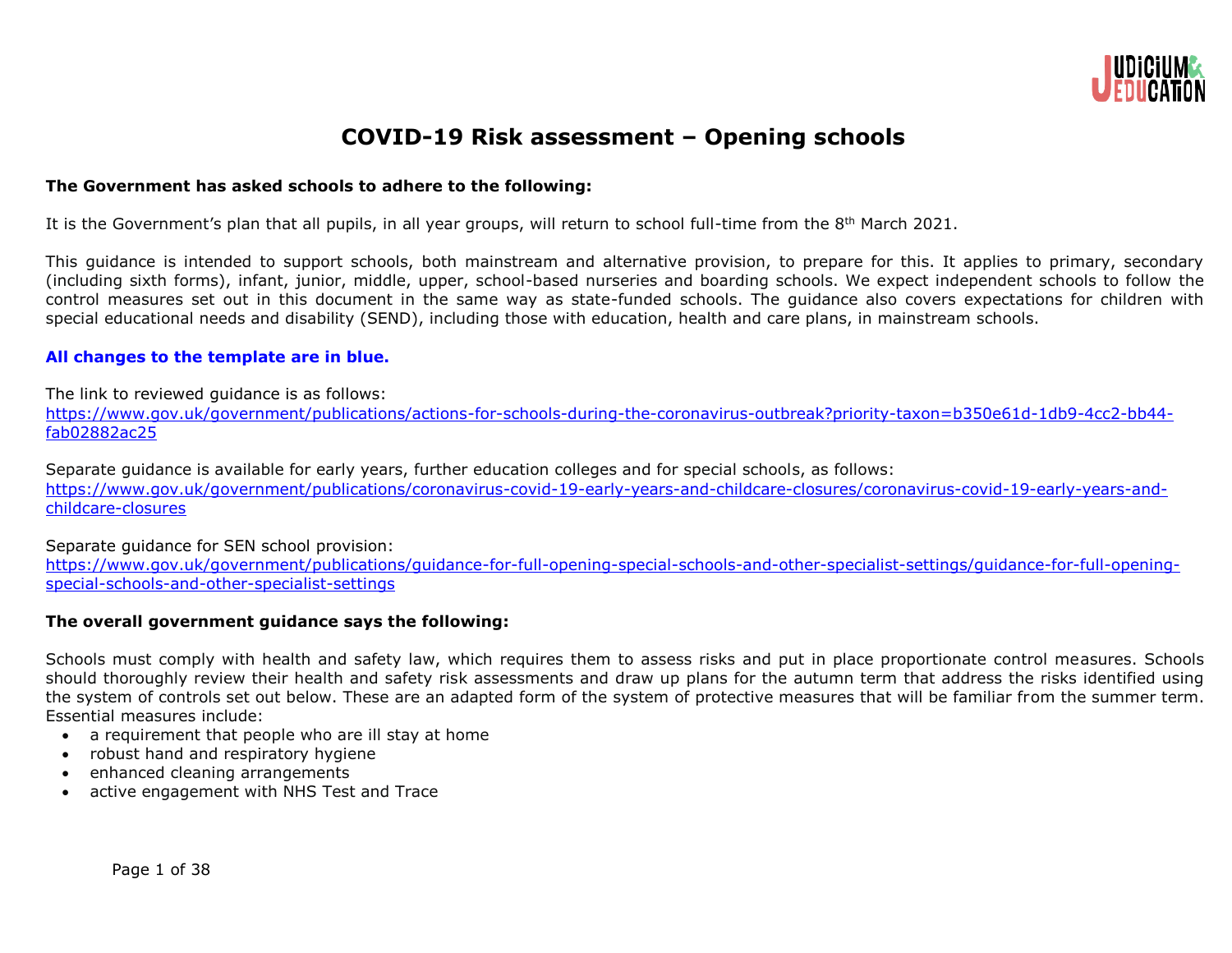

 formal consideration of how to reduce contacts and maximise distancing between those in school wherever possible and minimise the potential for contamination so far as is reasonably practicable

How contacts are reduced will depend on the school's circumstances and will (as much as possible) include:

- arouping children together
- avoiding contact between groups
- arranging classrooms with forward-facing desks
- staff maintaining distance from pupils and other staff as much as possible

Employers must protect people from harm. This includes taking reasonable steps to protect staff, pupils and others from coronavirus (COVID-19) within the education setting.

As part of planning for the Spring Term, it is a legal requirement that schools should revisit and update their risk assessments (building on the learning to date and the practices they have already developed and incorporate updated guidance), to consider the additional risks and control measures. Settings should also review and update their wider risk assessments and consider the need for relevant revised controls in respect of their conventional risk profile considering the implications of coronavirus (COVID-19). Schools should ensure that they implement sensible and proportionate control measures which follow the health and safety hierarchy of control to reduce the risk to the lowest reasonably practicable level.

School employers should have active arrangements in place to monitor that the controls are:

- effective
- working as planned
- updated appropriately considering any issues identified and changes in public health advice.

The risk assessment template below sets out the known hazards and important controls that have been advised either by the Government/DfE, the World Health Organisation (WHO), Public Health England (PHE), NHS (safe practice) or good practice. Some are suggested measures that may be or may not be applicable to your school and specific education setting. The responsible person within the school should use this information to formulate a plan / safe procedure that fit your school.

There are some specific issues that are addressed in the risk assessment, but for clarity, please read the full Government advice to schools. Risk assessment templates are also available for Mass Asymptomatic Testing, Wraparound provisions and Partial opening with Critical Worker & Vulnerable Pupils.

Additional PPE for coronavirus (COVID-19) is only required in a very limited number of scenarios, for example, when:

a pupil becomes ill with coronavirus (COVID-19) symptoms, and only then if a 2 metre distance cannot be maintained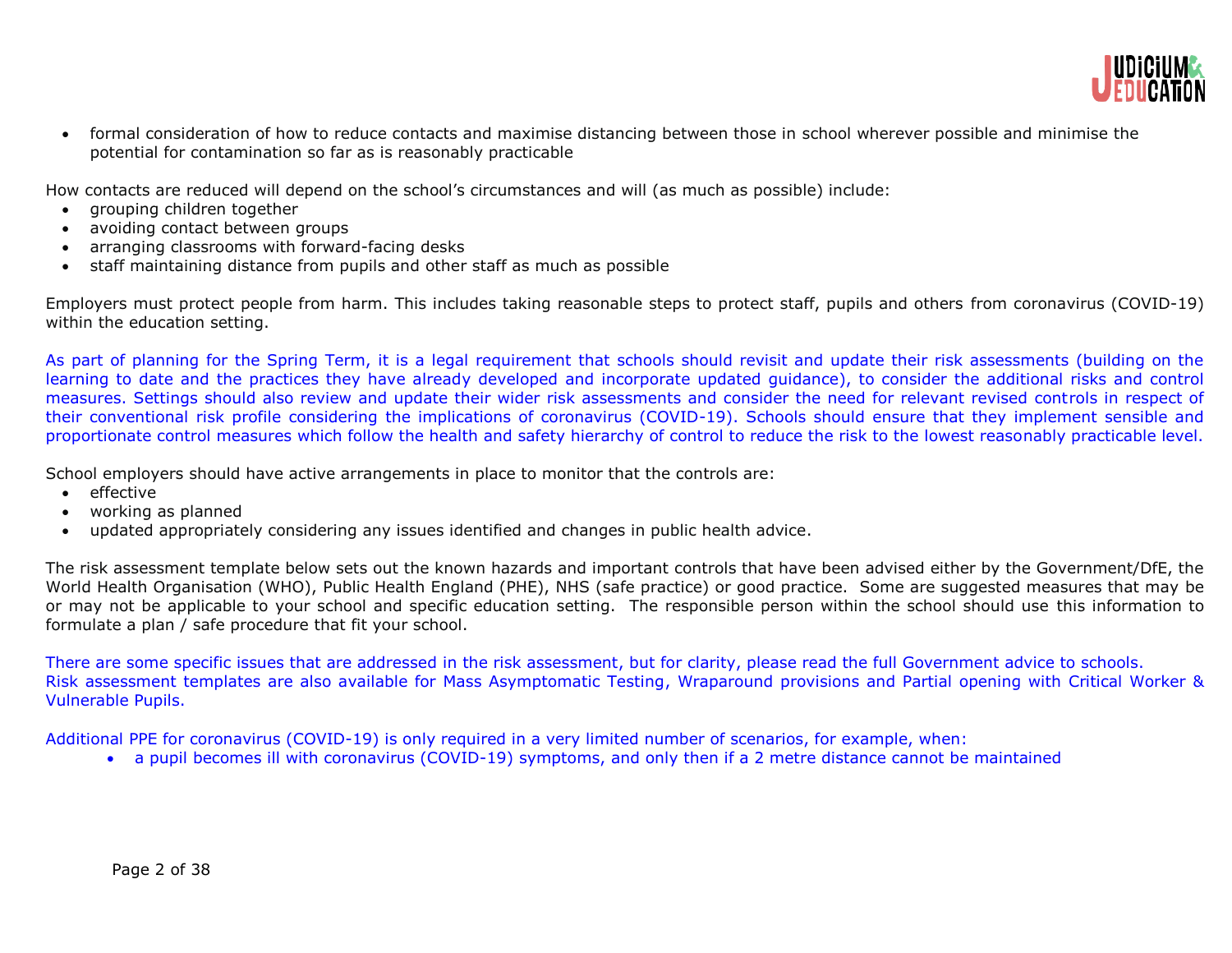

 performing aerosol generating procedures (AGPs) – guidance is provided at [https://www.gov.uk/government/publications/safe](https://www.gov.uk/government/publications/safe-working-in-education-childcare-and-childrens-social-care/safe-working-in-education-childcare-and-childrens-social-care-settings-including-the-use-of-personal-protective-equipment-ppe#aerosol-generating-procedures-agps)[working-in-education-childcare-and-childrens-social-care/safe-working-in-education-childcare-and-childrens-social-care-settings](https://www.gov.uk/government/publications/safe-working-in-education-childcare-and-childrens-social-care/safe-working-in-education-childcare-and-childrens-social-care-settings-including-the-use-of-personal-protective-equipment-ppe#aerosol-generating-procedures-agps)[including-the-use-of-personal-protective-equipment-ppe#aerosol-generating-procedures-agps](https://www.gov.uk/government/publications/safe-working-in-education-childcare-and-childrens-social-care/safe-working-in-education-childcare-and-childrens-social-care-settings-including-the-use-of-personal-protective-equipment-ppe#aerosol-generating-procedures-agps)

A facemask should be worn by the supervising adult if a distance of 2 metres cannot be maintained. If contact with the child or young person is necessary, then gloves, an apron and a facemask should be worn by the supervising adult. If a risk assessment determines that there is a risk of splashing to the eyes, for example, from coughing, spitting, or vomiting, then eye protection should also be worn.

PPE must be worn by staff caring for the child while they await collection if a distance of 2 metres cannot be maintained (such as a very young child or a child with complex needs). More information on PPE use can be found here [https://www.gov.uk/government/publications/safe](https://www.gov.uk/government/publications/safe-working-in-education-childcare-and-childrens-social-care/safe-working-in-education-childcare-and-childrens-social-care-settings-including-the-use-of-personal-protective-equipment-ppe)[working-in-education-childcare-and-childrens-social-care/safe-working-in-education-childcare-and-childrens-social-care-settings-including-the](https://www.gov.uk/government/publications/safe-working-in-education-childcare-and-childrens-social-care/safe-working-in-education-childcare-and-childrens-social-care-settings-including-the-use-of-personal-protective-equipment-ppe)[use-of-personal-protective-equipment-ppe](https://www.gov.uk/government/publications/safe-working-in-education-childcare-and-childrens-social-care/safe-working-in-education-childcare-and-childrens-social-care-settings-including-the-use-of-personal-protective-equipment-ppe)

# **The system of controls:**

# **Protective measures**

This is the set of actions schools must take. They are grouped into 'prevention' and 'response to any infection' and are outlined in more detail in the sections below.

# **Prevention You must always:**

- 1) Minimise contact with individuals who are required to self-isolate by ensuring they do not attend the school.
- 2) Ensure face coverings are used in recommended circumstances.
- 3) Ensure everyone is advised to clean their hands thoroughly and more often than usual.
- 4) Ensure good respiratory hygiene for everyone by promoting the 'catch it, bin it, kill it' approach.
- 5) Maintain enhanced cleaning, including cleaning frequently touched surfaces often, using standard products such as detergents.
- 6) Consider how to minimise contact across the site and maintain social distancing wherever possible.
- 7) Keep occupied spaces well ventilated.

# **In specific circumstances:**

- 8) Ensure individuals wear the appropriate personal protective equipment (PPE) where necessary.
- 9) Promote and engage in asymptomatic testing, where available.

# **Response to any infection You must always:**

10) Promote and engage with the NHS Test and Trace process.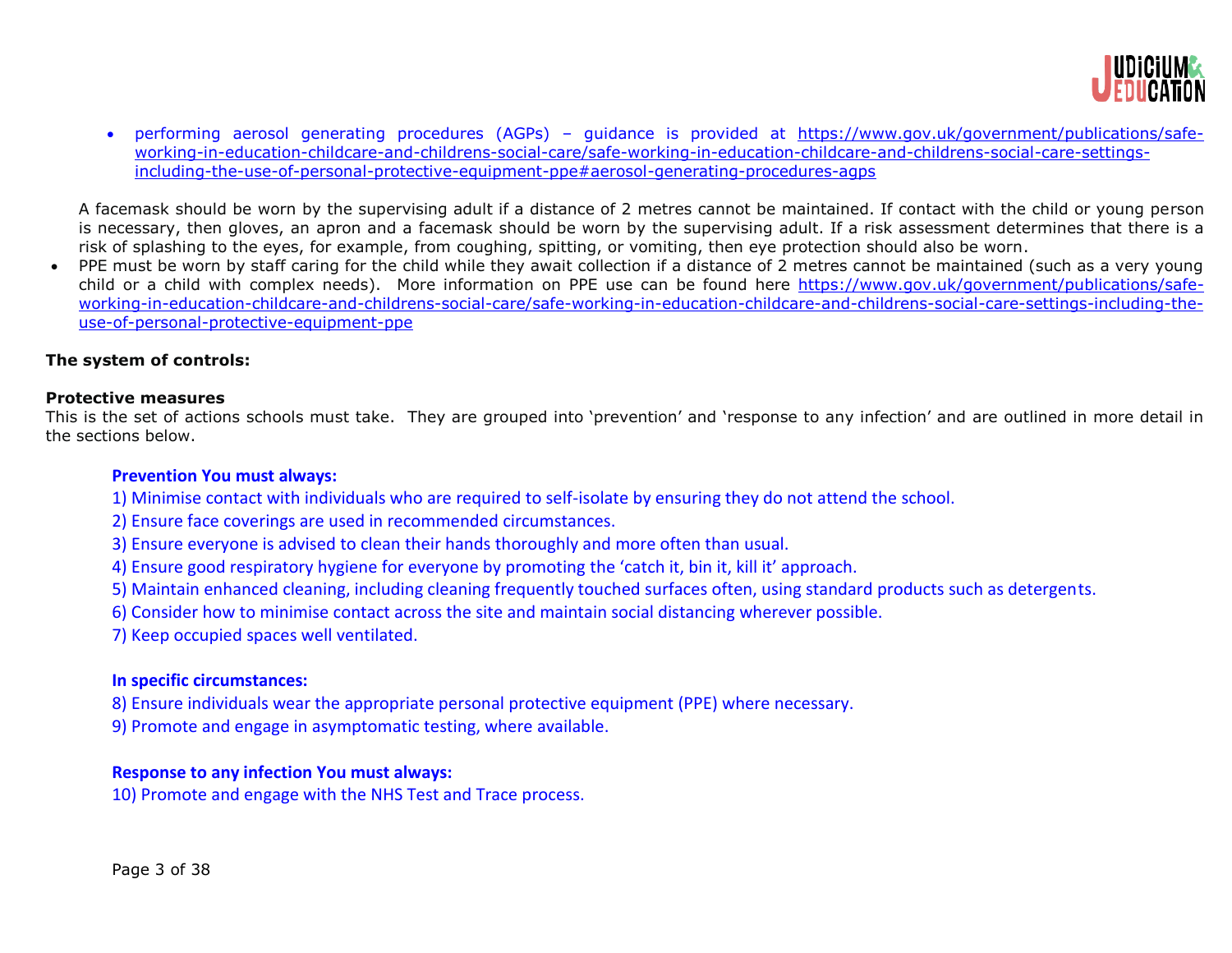

11) Manage and report confirmed cases of coronavirus (COVID-19) amongst the school community.

12) Contain any outbreak by following local health protection team advice.

# **Social distancing in early years and primary schools:**

We know that, unlike older children and adults, early years and primary age children cannot be expected to remain 2 metres apart from each other and staff. In deciding to bring more children back to early years and schools, we are taking this into account. Schools should therefore work through the hierarchy of measures set out above:

- Avoiding contact with anyone with symptoms
- Frequent hand cleaning and good respiratory hygiene practices
- Regular cleaning of settings
- Minimising contact and mixing

The overarching principle to apply is **reducing the number of contacts between children and staff**. This can be achieved through **keeping groups separate (in 'bubbles')** and through **maintaining a distance between individuals**. Theses are not alternative options and both measures will help, but the balance between them will change depending on:

- Children's ability to distance
- The layout of the school
- The feasibility of keeping distinct groups separate while offering a broad curriculum (especially at secondary).

It is likely that for younger children the emphasis will be on separating groups, and for older children it will be on distancing. For children old enough, they should also be supported to maintain distance and not touch staff where possible.

It remains important to reduce contact between people as much as possible, and we can achieve that and reduce transmission risk by ensuring children, young people and staff where possible, **only mix in a small, consistent group** and that small **group stays away from other people** and groups.

Consistent groups reduce the risk of transmission by limiting the number of pupils and staff in contact with each other to only those within the group. Maintaining distinct groups or 'bubbles' that do not mix makes it quicker and easier in the event of a positive case to identify those who may need to self-isolate, and keep that number as small as possible. Siblings may be in different groups.

All teachers and other staff can operate across different classes and year groups in order to facilitate the delivery of the school timetable. Where staff need to move between classes and year groups, they should try and keep their distance from pupils and other staff as much as they can, ideally 2 meters from other adults. Where this is not possible with younger children, teachers in primary schools can still work across groups if it is required to enable full educational provisions. Supply Teachers, peripatetic teachers and temporary staff may move between schools if required.

# **Primary schools:**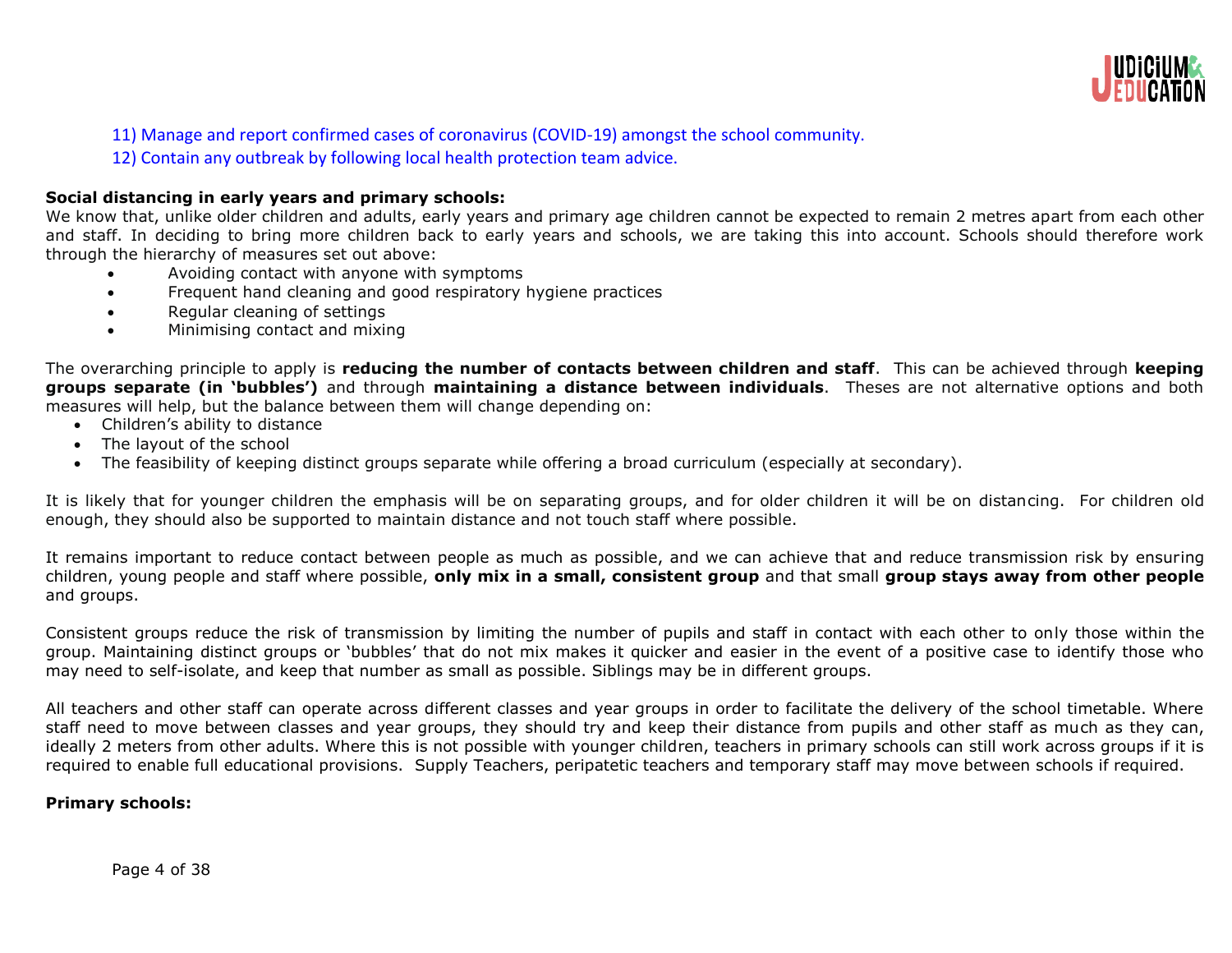

It is recommended that groups should be kept as small as possible. If this can be smaller than a year group it should be. So a normal class size may be appropriate. Schools should demonstrate that they are keeping students in as small and consistent groups as possible. Large gatherings such as assemblies or collective worship should be avoided.

Social distancing in primary schools is difficult. Adults should remain 2 metres apart where possible, close face to face contact should be avoided and contact within 1 metre of anyone must be limited. For children that are old enough, they should be supported to maintain distance and not touch staff or their peers where possible. It is recognised that this will not always be possible with the youngest students.

Changes to classrooms so that students sit side by side and facing forwards, rather than face to face or side on and perhaps moving unnecessary furniture may be required.

# **Secondary schools:**

Groups should be kept as small as possible but it is recognised that due to timetabling and different subjects this is likely to be year groups rather than one class. Large gatherings such as assemblies or collective worship should be avoided.

It is strong public health advice that staff in secondary schools maintain distance from their pupils, staying at the front of the class, and away from their colleagues where possible. Ideally, adults should maintain 2 metre distance from each other, and from children. For children that are old enough, they should be supported to maintain distance and not touch staff or their peers where possible.

Changes to classrooms so that students sit side by side and facing forwards, rather than face to face or side on and perhaps moving unnecessary furniture may be required.

#### **Government guidance advises the following:**

Schools should assess their circumstances and if class-sized groups are not compatible with offering a full range of subjects or managing the practical logistics within and around the school, they can look to implement year group sized 'bubbles'. Whatever the size of the groups, they should be kept apart from other groups where possible and older children should be encouraged to keep their distance within groups.

Schools with the capability to do it should take steps to limit interaction, sharing of rooms and social spaces between groups as much as possible. When using larger groups, the other measures from the system of controls become even more important, to minimise transmission risks and to minimise the numbers of pupils and staff who may need to self-isolate.

Both approaches of separating groups and maintaining distance are not 'all-or-nothing' options, and will still bring benefits even if implemented partially.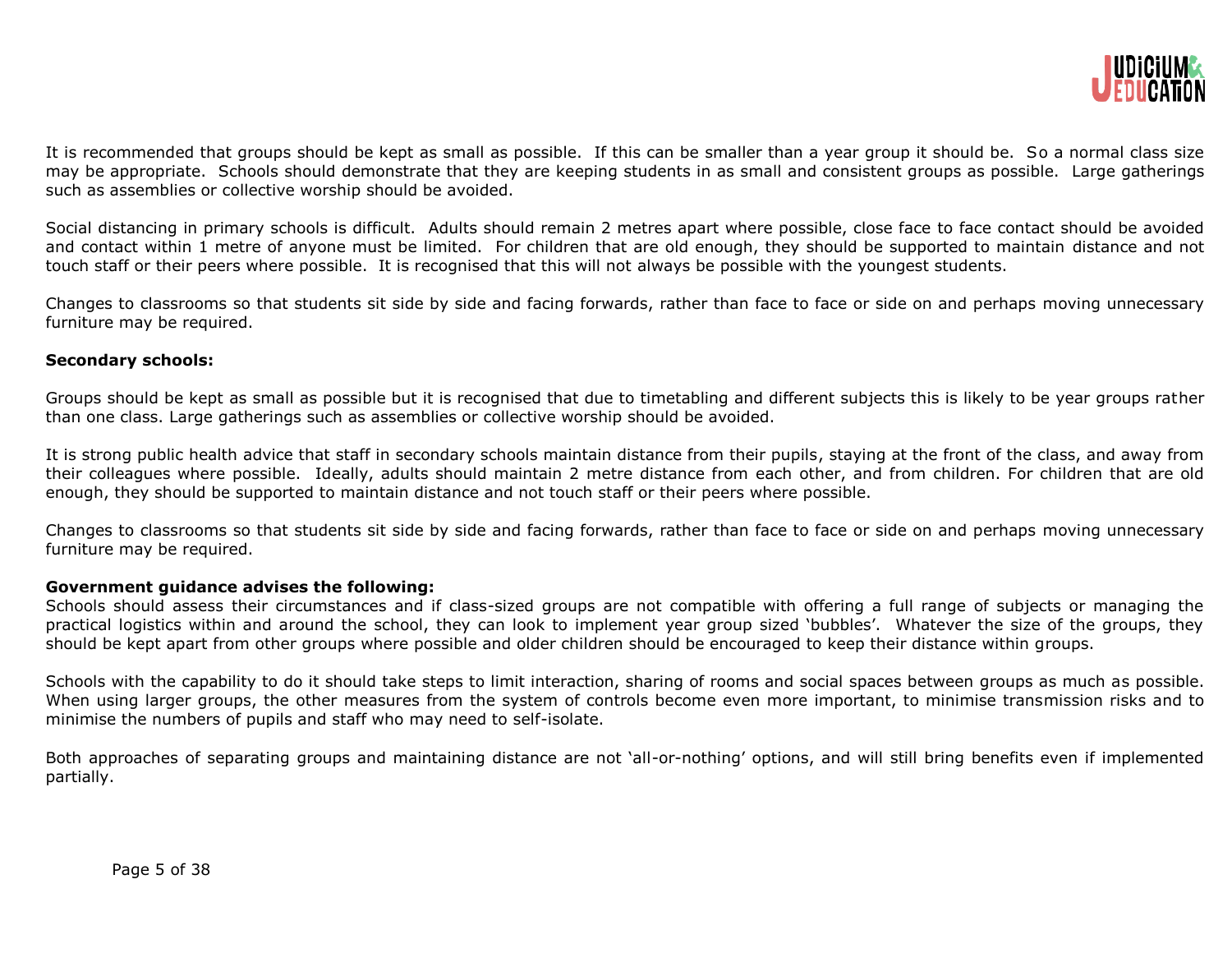

#### **Measures not in the classroom:**

Groups should be kept apart and movement around the school site kept to a minimum. Schools should avoid busy corridors, entrances and exits. Breaks and lunchtimes should be staggered. Large gatherings such as assemblies and collective worship should be avoided. The use of staffrooms should be minimised. Staff spaces that are shared must be planned to enable social distancing and suitable sanitising.

#### **Measures for arriving at and leaving school:**

Where travel to school patterns allow staggered start and finish times in your school, you should consider this to keep groups apart. Schools must communicate this effectively to parents and students to prevent congestion or large gatherings at the start and finish of each day.

Schools should implement a process for removing face coverings when pupils of staff who use them arrive at school. Pupils should be taught how to do this correctly (not touching the front of their face), washing hands immediately on arrival, disposing of temporary coverings appropriately and placing reusable ones in plastic bags to take home.

#### **Equipment in schools:**

For individual and very frequently used equipment such as pencils and pens, it is recommended that staff and pupils have their own items they are NOT shared.

Classroom based resources can be shared within a bubble. These must be cleaned regularly as should surfaces. Resources shared between bubbles, such as sports, art and science equipment should be cleaned frequently and meticulously between use or rotated to allow them to be left unused and out of reach for a period of 48 hours (72 hours for plastics).

Pupils and teachers can take books and other shared resources home, although unnecessary sharing should be avoided, and the school should ensure such resources are cleaned when they are returned to school.

Outdoor equipment should be more frequently cleaned. This also applies to resources inside and outside by wraparound care providers. It is recommended that students limit the amount of equipment they bring to school to only essentials. Shared resources can be taken home but avoided where unnecessary. All such resources will need to be cleaned before used by others.

# **Engage with the NHS Test and Trace process:**

Schools must ensure they understand the NHS Test and Trace process and how to contact their local Public Health England protection team. The guidance should be consulted to ensure this is all fully understood and followed by staff members and parents/carers.

#### **Manage confirmed cases of COVID-19:**

Schools must take swift action when they become aware that someone who has attended has tested positive for COVID-19. They should contact the local health protection team. This includes, implementing their advice, specific procedures and containing any outbreak as directed.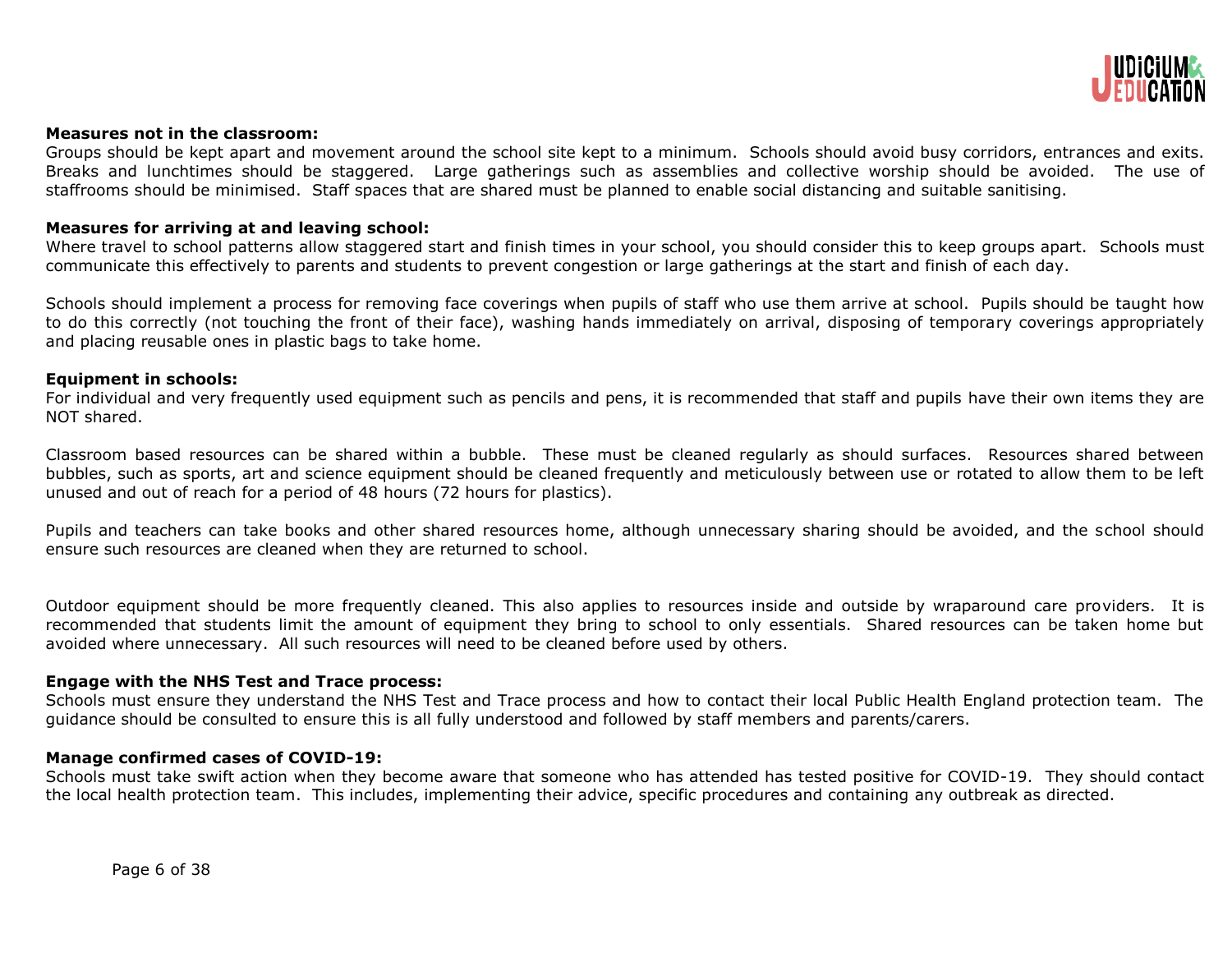

# **Alternative Provision (AP):**

The government advises that such provision should return full time in September. AP schools are required to complete a risk assessment working through the system of controls that are outlined in the guidance, adopting measures that ensure they meet each control in a way that addresses the risk identified in their assessment, works for the setting and allows them to deliver a broad and balanced curriculum.

# **Transport arrangements:**

Transport to and from school should be assessed if provided by the school or if managed by the school team. The school needs to consider:

- How can this be managed safety or adapted to for in line with current social distancing requirements?
- Do school start times need to be adjusted to accommodate staff and students getting to school safely?
- When using public transport, rules that apply to the general population will apply.
- Face coverings should also be worn by pupils in year 7 and above when travelling on dedicated school transport to secondary school or college.

# **Dedicated school transport – no public use**

Normal public transport social distancing rules do NOT apply. The approach to dedicated transport should align as far as possible with the principles underpinning the system of controls set out in the overall guidance for schools. Schools should consider:

- Social distancing should be maximised within vehicles wherever it is possible, between individuals or 'bubbles'
- How to maximise the ventilation of fresh air (from outside the vehicle) on dedicated school and college transport, particularly through opening windows and ceiling vents.
- How pupils are grouped together on transport, where possible this should reflect the bubbles that are adopted within school
- Use of hand sanitiser upon boarding and or disembarking
- Additional cleaning of vehicles
- Organised queuing and boarding where possible
- The use of face coverings for children over the age of 11, where appropriate, for example, if they are likely to come into very close contact with people outside of their group.

#### **Premises Management**

In conjunction with this risk assessment and guidance Judicium Education have previously provided a detailed risk assessment template for 'Managing Premises Functions' during this time and a six-part series of guidance documents (in the form of newsletters) titled 'Managing School Premises during COVID-19 outbreak'. The school's management and H&S Lead have been sent this guidance and have access to all Judicium templates. The premises team should refer to this information in order to ensure the school buildings are suitably managed at this time.

It is important that, prior to re-opening for the autumn term, all the usual pre-term building checks are undertaken to make the school safe.

# **Face coverings**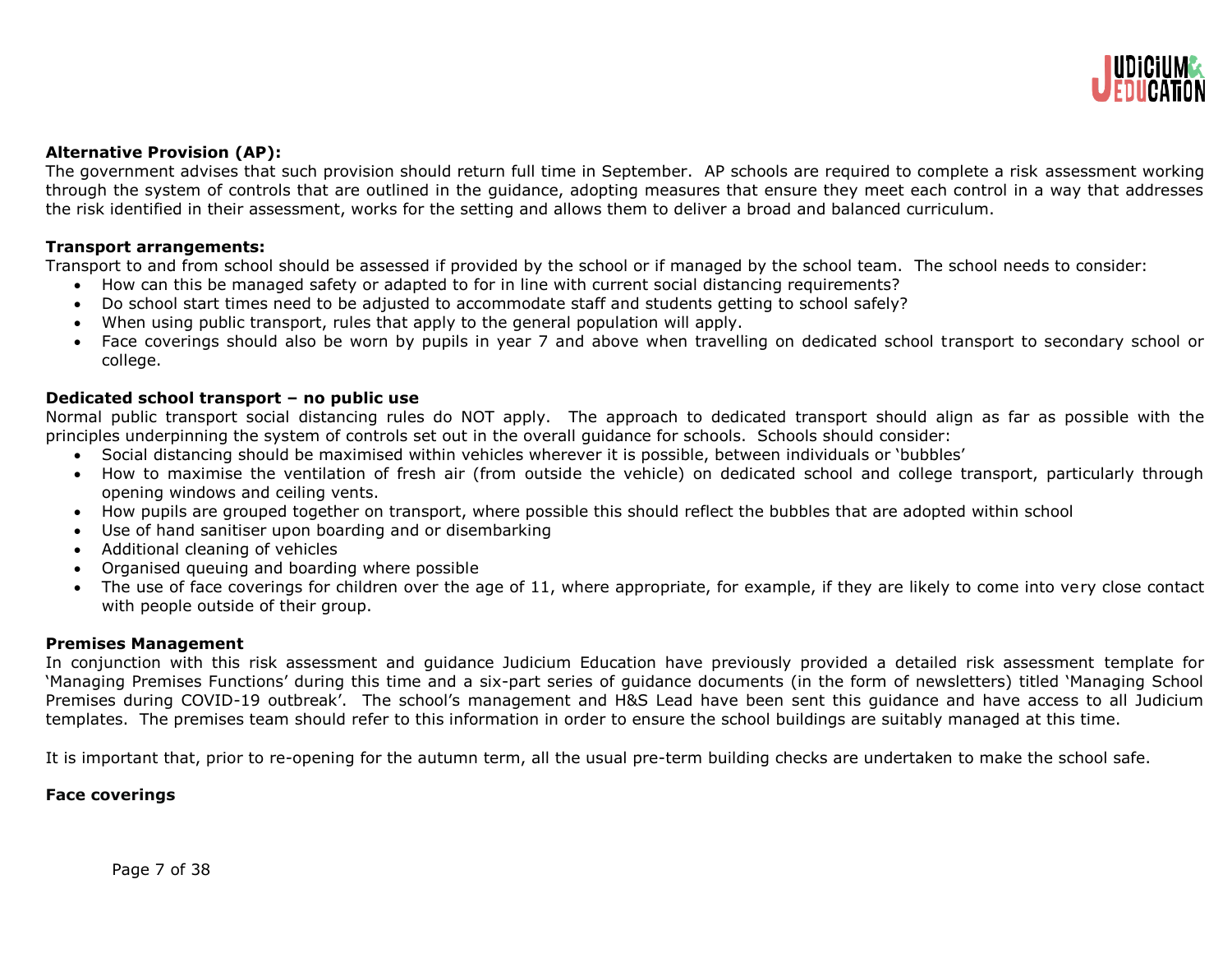

In **early years settings**, there is no change to the existing position. It is not mandatory for staff and visitors to wear face coverings. In situations where social distancing between adults in settings is not possible (for example when moving around in corridors and communal areas), settings have the discretion to recommend the use of face coverings for adults on site, for both staff and visitors.

In **out-of-school settings**, face coverings should be used where it is a requirement of the indoor setting and where the teaching, training or activity is taking place in an area in which children aged 11 and over or staff are likely to come into contact with other members of the public (complying with relevant coronavirus (COVID-19) sector guidance).

In **addition**, face coverings should be worn by adults and children aged 11 and above when moving around the premises, outside of classrooms or activity rooms, such as in corridors and communal areas where social distancing cannot easily be maintained.

In **primary schools** and education settings teaching year 6 and below, there is **no change to the existing position**. It is not mandatory for staff and visitors to wear face coverings. In situations where social distancing between adults in settings is not possible (for example when moving around in corridors and communal areas), settings have the **discretion to recommend the use of face coverings** for adults on site, for both staff and visitors.

In **secondary schools** where pupils in year 7 and above are educated, the use of face coverings by staff and visitors should considered by adults (staff and visitors) and pupils when moving around indoors in corridors, other communal areas and in classrooms where social distancing is difficult to maintain. **'Face visors or shields' should not be worn as an alternative to face coverings.**

Some individuals are exempt from wearing face coverings and we expect adults and pupils to be sensitive to those needs. Face coverings should also be worn by pupils in year 7 and above when travelling on dedicated school transport to secondary school or college.

# **Access to face coverings**

Schools should adhere to the following:

- 1. Where face coverings become damp they should be replaced
- 2. Where pupils or staff do not have means to provide a mask, the school will maintain a supply to assist
- 3. The school will ensure that no-one is excluded from an educational setting for not having a face covering

#### **Where local restrictions apply**

To conform to WHO new advice, schools and colleges should take additional measures in locations where transmission of the virus is high. These areas are defined as areas of national government intervention.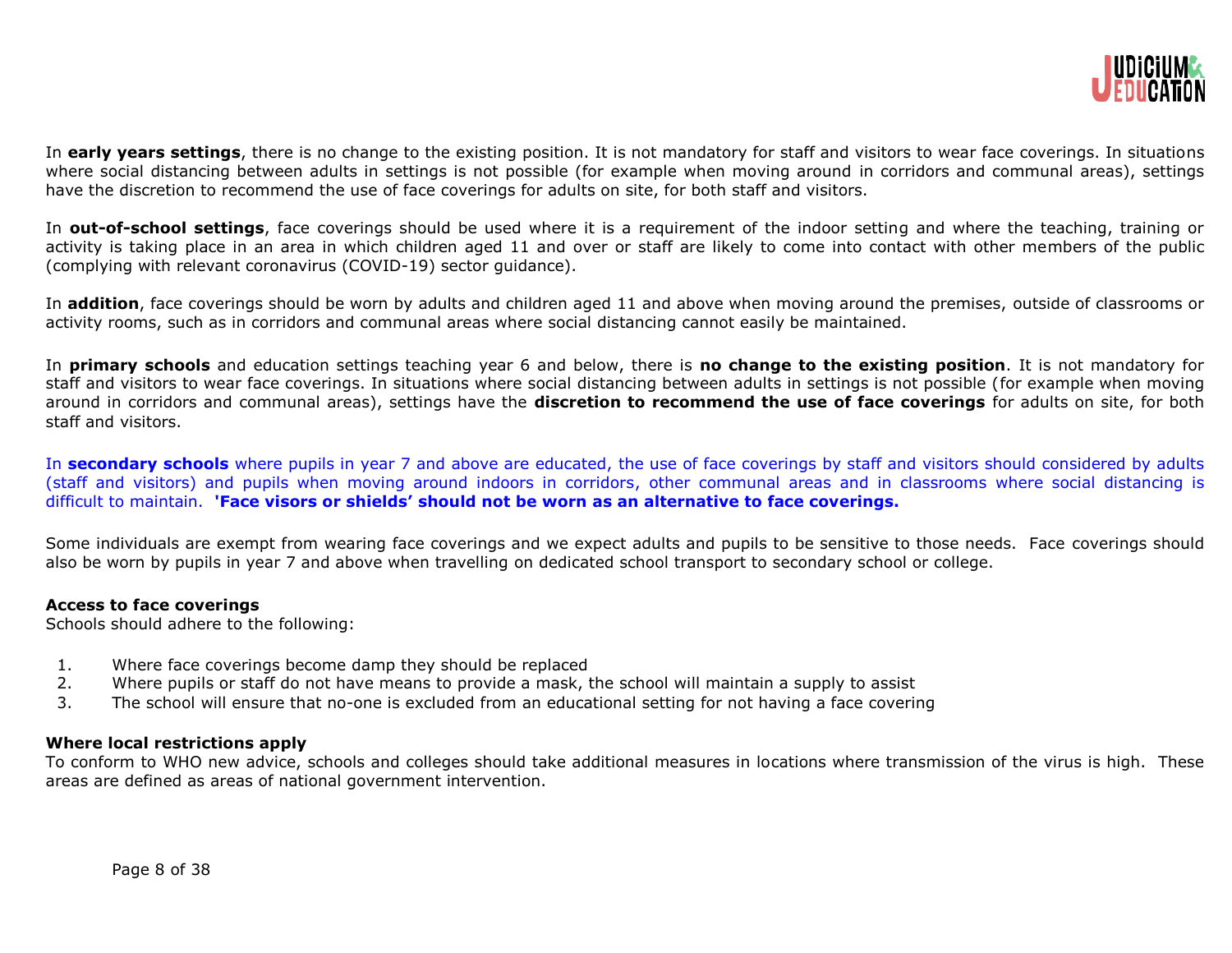

Schools and colleges will need to communicate quickly and clearly to occupants in areas where new local restrictions have been imposed.

#### **Please note:**

The template addresses the general site and school use risk assessment. The government guidance asks that all school risk assessments are reviewed that may be affected. This will include but is not exclusive to: Use and supervision of playgrounds, General classrooms, Common areas, Cleaning, Practical subjects (Science, PE, Art, DT, Performing Arts etc.).

There is specific guidance from organisations such as the Association for Physical Education that should be consulted. Each Head of Department (specialists in their area) must review these risk assessments, make suitable amendments and show how they are adhering to guidance. This is specific to your school and department.

# **Consulting and sharing Coronavirus (COVID-19) risk assessment**

Schools should consult with the health and safety representative selected by a recognised trade union or, if there isn't one, a representative chosen by staff. Schools and staff should always come together to resolve issues.

Schools should share the results of their risk assessment with their workforce. If possible, they should consider publishing it on their website to provide transparency of approach to parents, carers and pupils (The HSE would expect all employers with over 50 staff to do so).

# *The return of pupils and families and staff from abroad Red List countries:*

*Where pupils (and their parents or quardians or family member) meet the UK entry requirements and have travelled from or through a 'red list' country in the previous 10 days, they must quarantine in a managed quarantine hotel for 10 days. Pupils travelling to England from other, nonred, list countries will need to quarantine at their place of residence or other suitable place and purchase a home testing package, with coronavirus (COVID-19) tests to be taken on days 2 and 8 after arrival to support the UK's genomic sequencing programme.*

For further information regarding this assessment, please refer to your assigned Judicium Education Health & Safety consultant.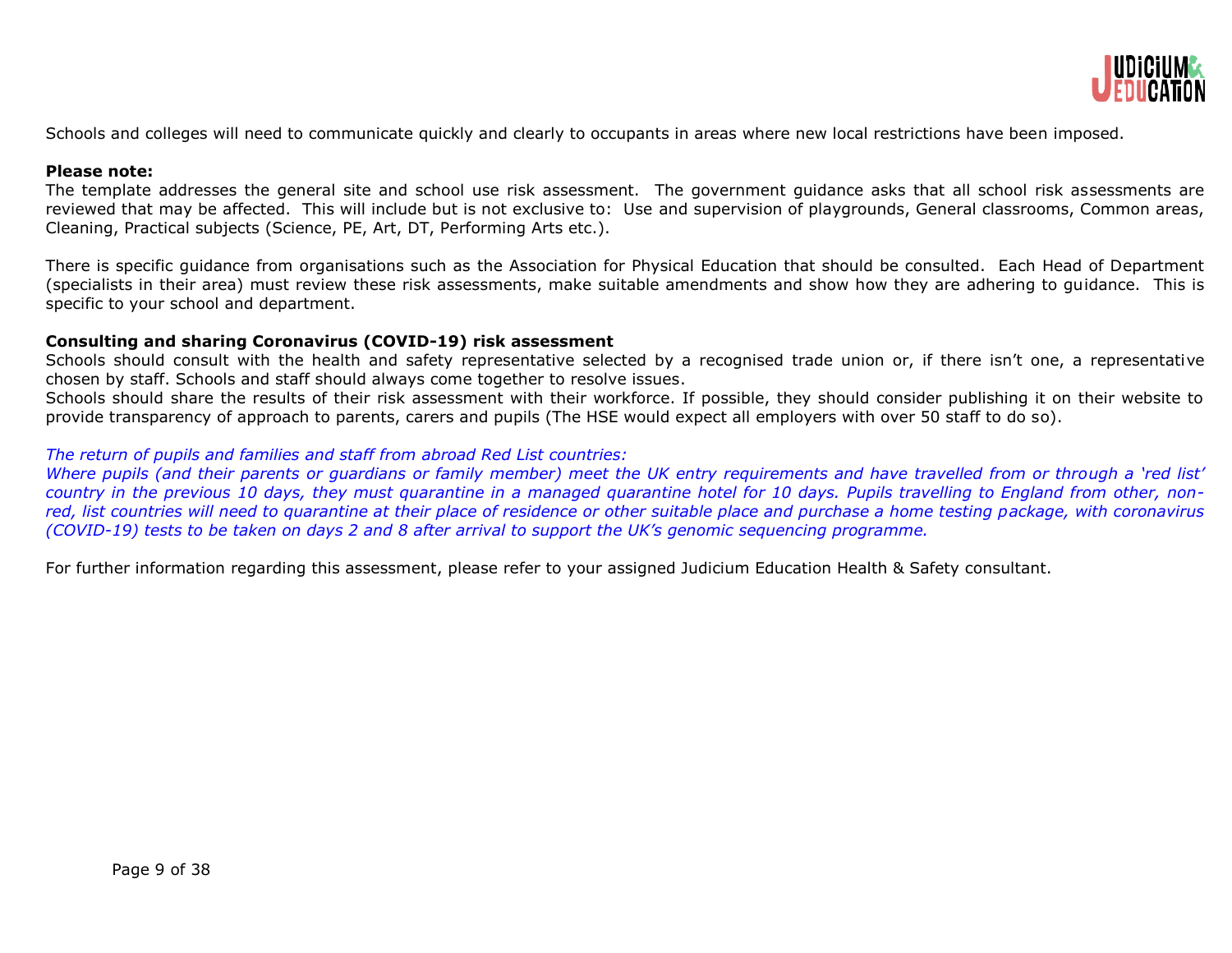

# *Health and Safety Risk Assessment – Re-opening Schools – COVID-19*

| <b>Academy</b><br><b>School</b> | <b>Emmanuel Middle school</b> | Assessment No. |  |
|---------------------------------|-------------------------------|----------------|--|
|                                 |                               |                |  |

| <b>Site</b>                                                                                                                                                                                                                   |             | <b>Howe Lane</b>                                                                                                                                                                                                                                                                                                                                                                  |             | <b>Location</b> |                                                | Verwood            |        |  |
|-------------------------------------------------------------------------------------------------------------------------------------------------------------------------------------------------------------------------------|-------------|-----------------------------------------------------------------------------------------------------------------------------------------------------------------------------------------------------------------------------------------------------------------------------------------------------------------------------------------------------------------------------------|-------------|-----------------|------------------------------------------------|--------------------|--------|--|
| <b>Subject of Assessment</b>                                                                                                                                                                                                  |             | Re-opening schools to full use from 8 <sup>th</sup> March 2021.<br>This template considers all ages and must be amended for your school. Details of the ages of the students should<br>be entered here.<br>**For schools partially reopening to Critical Worker and Vulnerable pupils, please see 'Critical Worker and<br>Vulnerable Pupil Reopening' risk assessment template.** |             |                 |                                                |                    |        |  |
| **For Mass Asymptomatic Testing, please see 'Covid-19 Asymptomatic Testing In Schools' risk assessment<br>template**<br>**For Wrap Around Care and After School Activities, please see additional risk assessment templates** |             |                                                                                                                                                                                                                                                                                                                                                                                   |             |                 |                                                |                    |        |  |
| <b>Assessed by</b>                                                                                                                                                                                                            |             | <b>RC</b>                                                                                                                                                                                                                                                                                                                                                                         | <b>Date</b> | March 2021      |                                                | <b>Review date</b> | 2/3/21 |  |
| <b>Details of</b><br><b>Persons Affected</b><br>(Who may be harmed)<br>workplace/activity<br>Students and employees partaking in school activities<br>within the school premises, including general classroom                 |             |                                                                                                                                                                                                                                                                                                                                                                                   |             |                 |                                                |                    |        |  |
|                                                                                                                                                                                                                               | the school. | activities, dining, break-times, playgrounds, pick-up and<br>drop off (where applicable), First aid and external visitors to                                                                                                                                                                                                                                                      |             |                 | Students, Employees, Contractors and Visitors. |                    |        |  |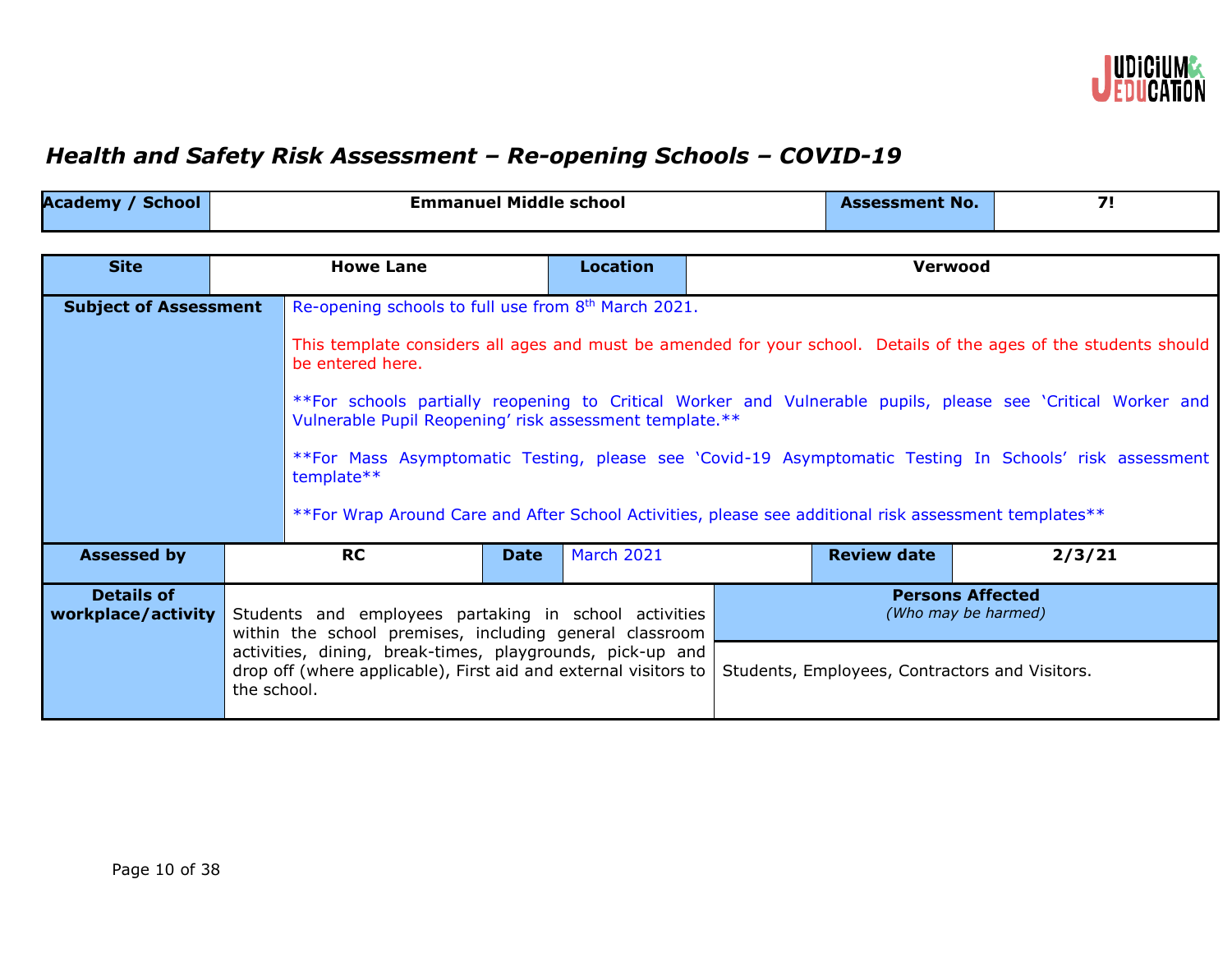

|    | <b>Hazards and Risks</b>                                                                                                                                                                                                                                                                                                                                                                    | <b>Existing Control Measures</b>                                                                                                                                                                                                                                                                                                                                                                                                                                                                                                                                                                                                                                                                                                                                                                                                                                                                                                                                                                                                                                                                                                                                                                                                                                                                                                                                                                                                                                                                                                                                                                                                                           | <b>Risk Level</b><br>(Very High, High,<br>Medium, Low) | <b>Further</b><br><b>Actions</b><br>$\sqrt{X}$<br>(If $\sqrt{\ }$ See Actions) |
|----|---------------------------------------------------------------------------------------------------------------------------------------------------------------------------------------------------------------------------------------------------------------------------------------------------------------------------------------------------------------------------------------------|------------------------------------------------------------------------------------------------------------------------------------------------------------------------------------------------------------------------------------------------------------------------------------------------------------------------------------------------------------------------------------------------------------------------------------------------------------------------------------------------------------------------------------------------------------------------------------------------------------------------------------------------------------------------------------------------------------------------------------------------------------------------------------------------------------------------------------------------------------------------------------------------------------------------------------------------------------------------------------------------------------------------------------------------------------------------------------------------------------------------------------------------------------------------------------------------------------------------------------------------------------------------------------------------------------------------------------------------------------------------------------------------------------------------------------------------------------------------------------------------------------------------------------------------------------------------------------------------------------------------------------------------------------|--------------------------------------------------------|--------------------------------------------------------------------------------|
| 1. | Spread/contraction of COVID-19 due to<br>interaction with a person who has<br>symptoms of the disease, a person who<br>may be asymptomatic or lack of<br>information on how infection risks are<br>controlled in the school.<br>Stress or anxiety caused due to lack of<br>support, information or staff consultation.<br>Those who are clinically<br>extremely<br>vulnerable becoming ill. | The school has informed parents, students, carers,<br>$\bullet$<br>employees and visitors not to enter the school if<br>they are displaying any symptoms of coronavirus<br>(following the COVID-19 guidance for households<br>with possible coronavirus infection);<br>Parents receive guidance on school times for their<br>child and protocols set out for attending the school<br>i.e. should remain 2m apart from others, should<br>follow staff members instruction and should not<br>congregate outside the school;<br>Parents issued specific school protocols for school<br>attendance for them to explain to their children;<br>Parents of SEN students or those with care plans are<br>individually consulted in order that plans are<br>reviewed to include any new safety measures;<br>Staff are briefed and consulted on school procedures<br>and the plans for re-entry of students;<br>Employees have had sufficient training and briefing<br>regarding infection control and school protocols;<br>Staff are up to date on other related guidance and<br>support in relation to themselves and students such<br>as stress and wellbeing including:<br>https://www.gov.uk/government/publications/covid-<br>19-quidance-on-supporting-children-and-young-<br>peoples-mental-health-and-wellbeing/quidance-for-<br>parents-and-carers-on-supporting-children-and-<br>young-peoples-mental-health-and-wellbeing-during-<br>the-coronavirus-covid-19-outbreak<br>In relation to mental health and stress support<br>$\bullet$<br>organisation, details are available to staff including<br>confidential employee helplines and information that | Low.                                                   | No.                                                                            |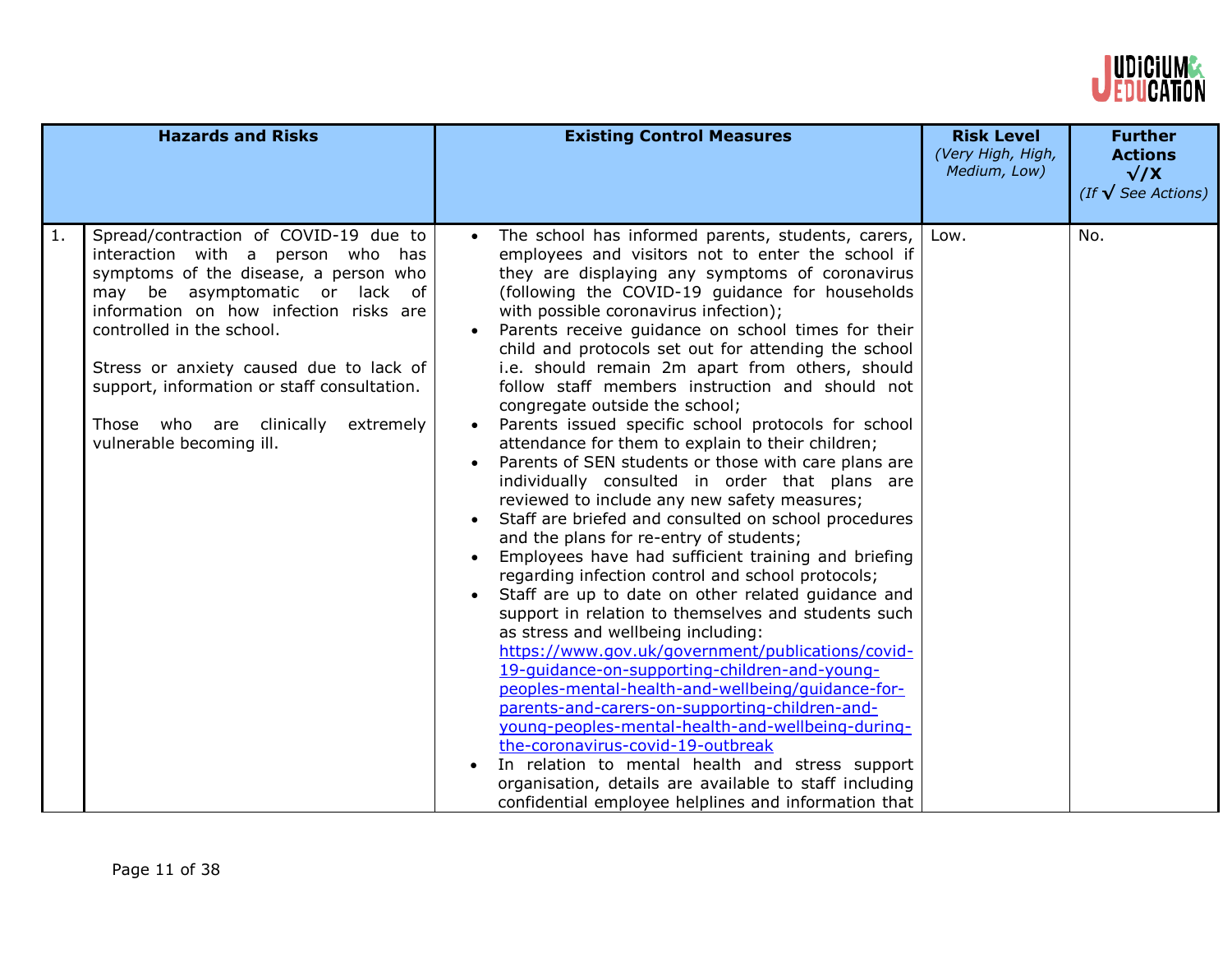

| <b>Hazards and Risks</b> | <b>Existing Control Measures</b>                                                                                                                                                                                                                                                                                                                                                                                                                                                                                                                                                                                                                                                                                                                                                                                                                                                                                                                                                                                                                                                                                                                                                                                                                                                                                                                                                                                                                               | <b>Risk Level</b><br>(Very High, High,<br>Medium, Low) | <b>Further</b><br><b>Actions</b><br>$\sqrt{X}$<br>(If $\sqrt{\ }$ See Actions) |
|--------------------------|----------------------------------------------------------------------------------------------------------------------------------------------------------------------------------------------------------------------------------------------------------------------------------------------------------------------------------------------------------------------------------------------------------------------------------------------------------------------------------------------------------------------------------------------------------------------------------------------------------------------------------------------------------------------------------------------------------------------------------------------------------------------------------------------------------------------------------------------------------------------------------------------------------------------------------------------------------------------------------------------------------------------------------------------------------------------------------------------------------------------------------------------------------------------------------------------------------------------------------------------------------------------------------------------------------------------------------------------------------------------------------------------------------------------------------------------------------------|--------------------------------------------------------|--------------------------------------------------------------------------------|
|                          | can be provided to students;<br>Staff can access the free helpline <b>Education Support</b><br>$\bullet$<br>Partnership for school staff and targeted support for<br>mental health and wellbeing<br>There are communication, consultation and support<br>networks in place for staff and if there are particular<br>concerns staff can raise them quickly and<br>effectively;<br>Hazard reporting mechanisms are in place and are<br>easily accessible;<br>Talks with staff about the planned changes (E.g.<br>safety measures, timetable changes and staggered<br>arrival and departure times), have taken place,<br>including discussing whether additional training<br>would be helpful<br>COVID-19 guidelines are published in the school's<br>website<br>Parents/Carers are informed of the general<br>arrangements being made and what is expected of<br>them in terms of dropping off and collecting children<br>and any other local important procedures,<br>emphasising their role in terms of the local and<br>national approach would also be appropriate as that<br>potentially impacts on school life and the whole<br>pandemic control measures<br>Staff who work from home will be provided with<br>suitable training to ensure appropriate equipment,<br>workstation set up and working arrangements are in<br>place. Home working training is available from the<br>Judicium e-learning portal<br>Whenever possible, meetings will take place |                                                        |                                                                                |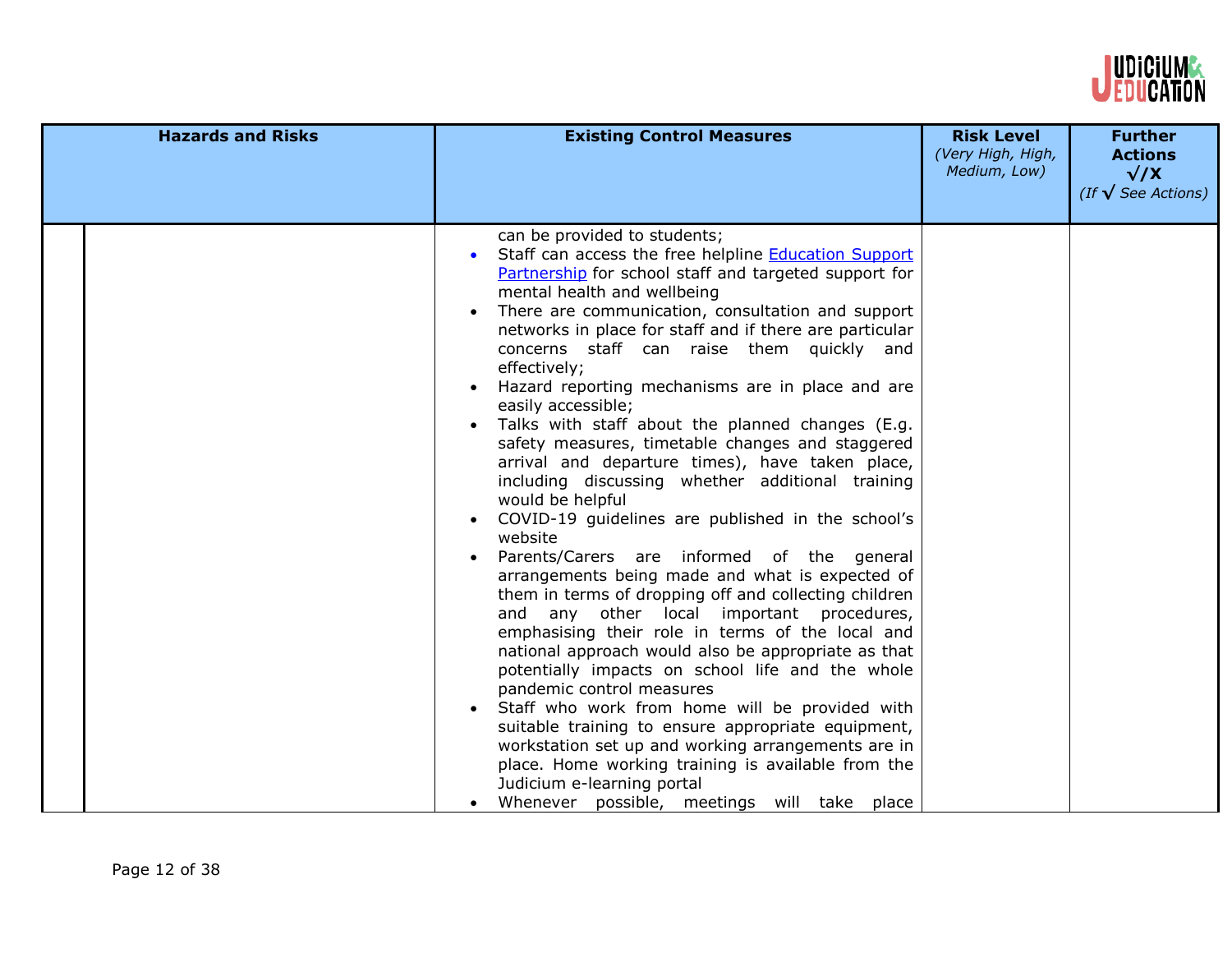

|    | <b>Hazards and Risks</b>                                                                                                                             | <b>Existing Control Measures</b>                                                                                                                                                                                                                                                                                                                                                                                                                                                                                                                                                                                                                                                                                                                                                                                                                                                                                                                                                                                                                                                                                                                                                                                            | <b>Risk Level</b><br>(Very High, High,<br>Medium, Low) | <b>Further</b><br><b>Actions</b><br>$\sqrt{X}$<br>(If $\sqrt{\ }$ See Actions) |
|----|------------------------------------------------------------------------------------------------------------------------------------------------------|-----------------------------------------------------------------------------------------------------------------------------------------------------------------------------------------------------------------------------------------------------------------------------------------------------------------------------------------------------------------------------------------------------------------------------------------------------------------------------------------------------------------------------------------------------------------------------------------------------------------------------------------------------------------------------------------------------------------------------------------------------------------------------------------------------------------------------------------------------------------------------------------------------------------------------------------------------------------------------------------------------------------------------------------------------------------------------------------------------------------------------------------------------------------------------------------------------------------------------|--------------------------------------------------------|--------------------------------------------------------------------------------|
|    |                                                                                                                                                      | remotely via videoconferencing or phone, and letters<br>are also used for communications<br>People deemed vulnerable take particular care to<br>minimise contact with others<br>Individuals who are identified as Clinically Extremely<br>Vulnerable should resume shielding, not attend<br>school and refer to updated guidance: Guidance on<br>shielding and protecting people who are clinically<br>extremely vulnerable from COVID-19<br>Risk assessments and plans are consulted and<br>discussed with relevant staff, including on a one-to-<br>one basis for some to enable staff to speak about<br>their own situation and reasonable adjustments to<br>be made<br>The school will try as far as practically possible to be<br>$\bullet$<br>flexible and accommodate additional measures for<br>vulnerable people where appropriate<br>Specific risk assessments for new and expectant<br>mothers are completed<br>inline with current<br>Government Guidance.<br>An ongoing review will be carried out for expectant<br>mothers from 28 weeks gestation and for new or<br>expectant mothers with underlying health conditions<br>to identify reasonable adjustments and home<br>working arrangements when required |                                                        |                                                                                |
| 2. | Spread/contraction of COVID-19 due to<br>lack of social distancing measures during<br>the school day including:<br>• Drop off / entry to the school. | Drop off (primary):<br>Drop-off and collection points and timings for each<br>$\bullet$<br>group have been identified, this information has<br>been cascaded to parents.                                                                                                                                                                                                                                                                                                                                                                                                                                                                                                                                                                                                                                                                                                                                                                                                                                                                                                                                                                                                                                                    | Low                                                    | No.                                                                            |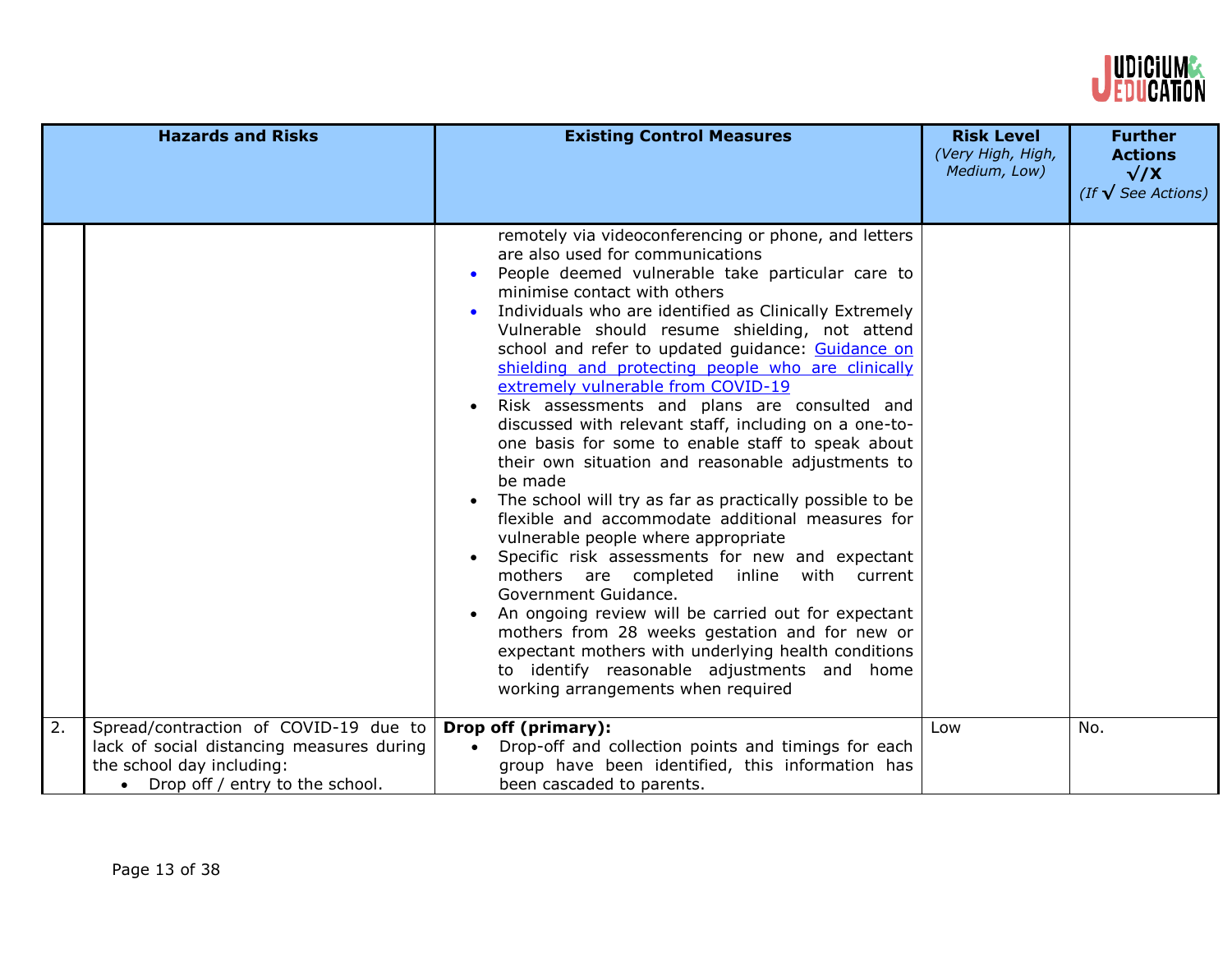

| <b>Hazards and Risks</b> | <b>Existing Control Measures</b>                                                                                                                                                                                                                                                                                                                                                                                                                                                                                                                                                                                                                                                                                                                                                                                                                                                                                                                                                                                                                                                                                                                                                                                                                                                                      | <b>Risk Level</b><br>(Very High, High,<br>Medium, Low) | <b>Further</b><br><b>Actions</b><br>$\sqrt{X}$<br>(If $\sqrt{\ }$ See Actions) |
|--------------------------|-------------------------------------------------------------------------------------------------------------------------------------------------------------------------------------------------------------------------------------------------------------------------------------------------------------------------------------------------------------------------------------------------------------------------------------------------------------------------------------------------------------------------------------------------------------------------------------------------------------------------------------------------------------------------------------------------------------------------------------------------------------------------------------------------------------------------------------------------------------------------------------------------------------------------------------------------------------------------------------------------------------------------------------------------------------------------------------------------------------------------------------------------------------------------------------------------------------------------------------------------------------------------------------------------------|--------------------------------------------------------|--------------------------------------------------------------------------------|
|                          | <b>General notes:</b><br>The playground has been demarcated to enable<br>parents to remain 2m away from other parents<br>during drop off of students;<br>Parents are asked to not congregate in the<br>playground for longer than 5minutes before the<br>designated school start time for their child (if more<br>than one child is to be dropped off, parents will be<br>able to remain in the playground keeping 2m away<br>from others);<br>Start times have been staggered for each class in<br>order to prevent large numbers of parents in the<br>playground/on school grounds;<br>Start times are designed to enable one group of<br>parents to leave the site before the next group<br>arrive;<br>Parents are reminded to leave the site once their<br>children have entered the building;<br>Only one parent/guardian per child is permitted on<br>site;<br>If there are additional siblings who have no other<br>carers at home and who are not at school, they are<br>permitted to stand with their parent. They are not<br>to be allowed to run around the playground or<br>interact with other families<br>A one-way system for parents arriving and leaving<br>has been introduced.<br><b>Entry to the school:</b><br>Students will be collected in the playground by their<br>Teacher; |                                                        |                                                                                |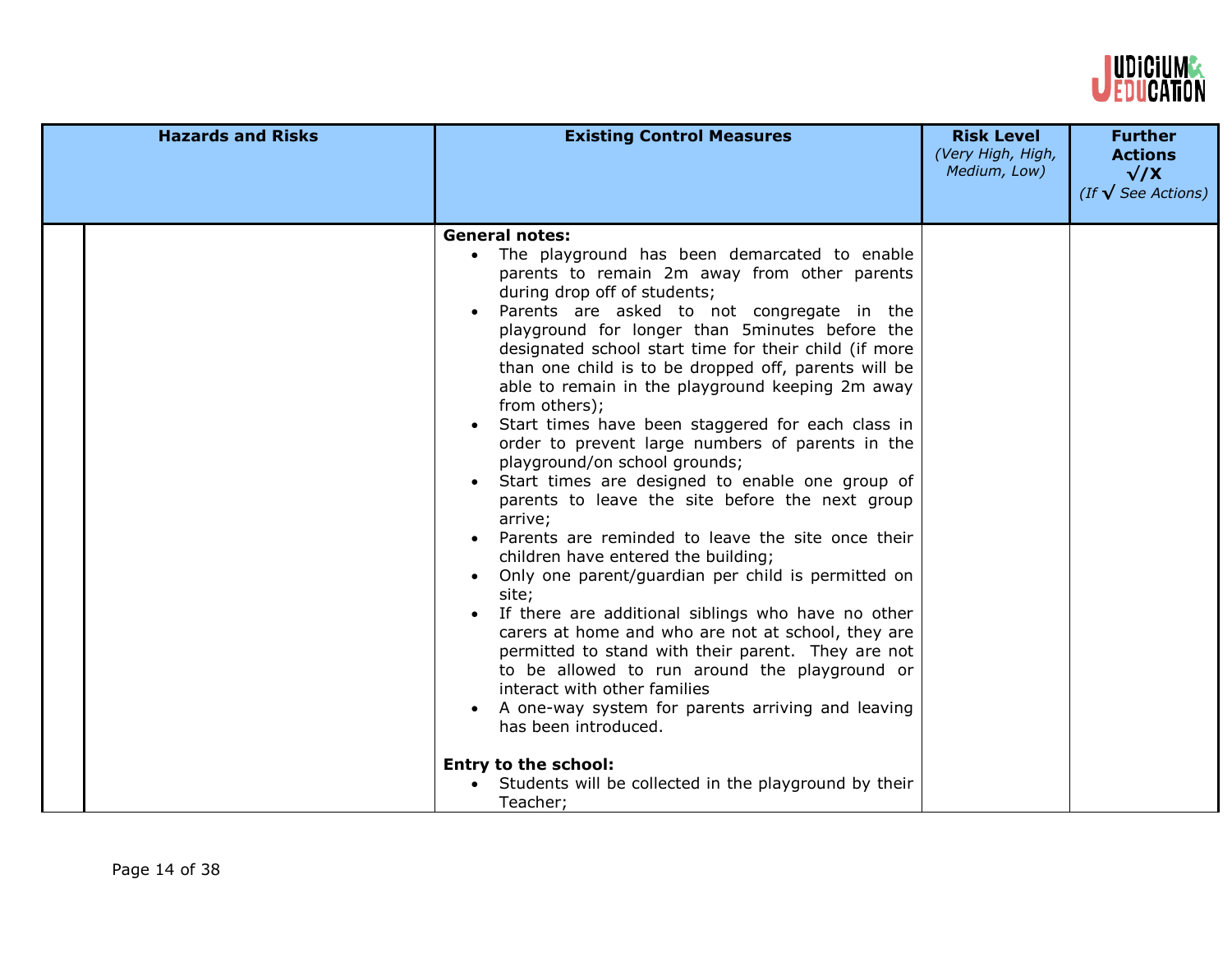

| <b>Hazards and Risks</b> | <b>Existing Control Measures</b>                                                                                                                                                                                                                                                                                                                                                                                                                                                                                                                                                                                                                                                                                                                                                                                                                                                                                                                                                                                                                                                                                                                                                                                                                                                                                                                                                                           | <b>Risk Level</b><br>(Very High, High,<br>Medium, Low) | <b>Further</b><br><b>Actions</b><br>$\sqrt{X}$<br>(If $\sqrt{\ }$ See Actions) |
|--------------------------|------------------------------------------------------------------------------------------------------------------------------------------------------------------------------------------------------------------------------------------------------------------------------------------------------------------------------------------------------------------------------------------------------------------------------------------------------------------------------------------------------------------------------------------------------------------------------------------------------------------------------------------------------------------------------------------------------------------------------------------------------------------------------------------------------------------------------------------------------------------------------------------------------------------------------------------------------------------------------------------------------------------------------------------------------------------------------------------------------------------------------------------------------------------------------------------------------------------------------------------------------------------------------------------------------------------------------------------------------------------------------------------------------------|--------------------------------------------------------|--------------------------------------------------------------------------------|
|                          | <b>OR in wet weather:</b><br>Drop-off and collection points and timings for each<br>group have been identified, this information has<br>been cascaded to parents.<br>Students who are dropped off can do this in the<br>usual way but drivers <b>MUST NOT</b> leave the vehicle;<br>Students must enter via the designated, signed<br>(specifically for this time) entrance to the building.<br>Students are required to complete hand washing on<br>entry to the school;<br>Entrance doors are held open, reducing the number<br>of occupants touching the doors;<br>Hand-wash stations are located at the entrance to<br>the school (classroom or other). All occupants are<br>required to wash their hands (soap/water or Hand<br>sanitiser) on entry to the school;<br>Good hand washing signage to instruct students<br>how to do this effectively is displayed;<br>Staggered start times are in place to keep groups<br>apart;<br>In order to prevent congestion parents and students<br>have been informed of their groups (year group)<br>start time;<br>The school management keep this under review and<br>will consult with parents or students who are not<br>following the new procedures/start time for their<br>group;<br>Students will not be permitted to gather with<br>students outside of their group at the start and end<br>of the day.<br>The school have implemented a process for |                                                        |                                                                                |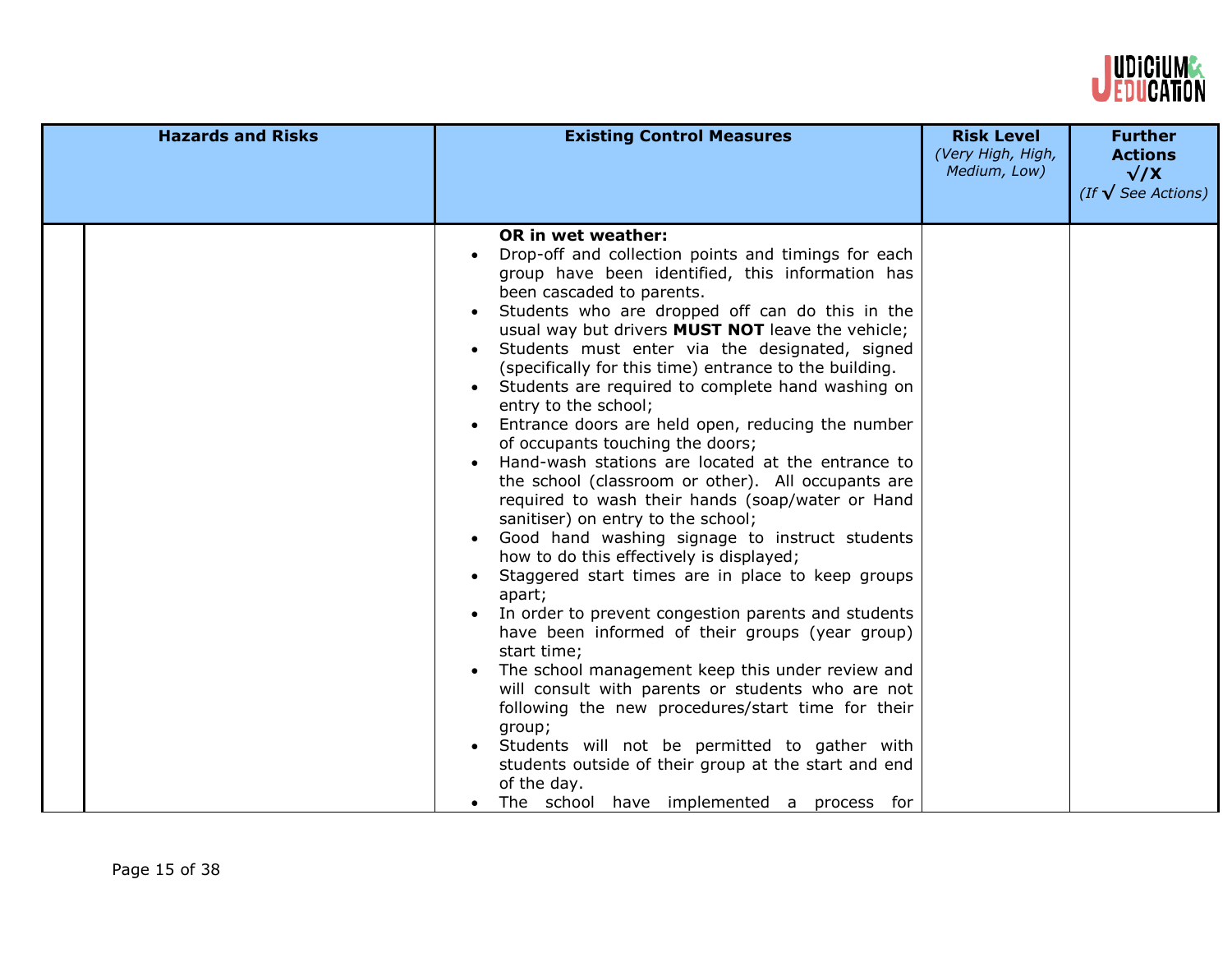

|    | <b>Hazards and Risks</b>                                                                                                                          | <b>Existing Control Measures</b>                                                                                                                                                                                                                                                                                                                                                                                                                                                                                                                                                                                                                                                                                                                                                                                                                                                                                                                                                                                                                      | <b>Risk Level</b><br>(Very High, High,<br>Medium, Low) | <b>Further</b><br><b>Actions</b><br>$\sqrt{X}$<br>(If $\sqrt{\ }$ See Actions) |
|----|---------------------------------------------------------------------------------------------------------------------------------------------------|-------------------------------------------------------------------------------------------------------------------------------------------------------------------------------------------------------------------------------------------------------------------------------------------------------------------------------------------------------------------------------------------------------------------------------------------------------------------------------------------------------------------------------------------------------------------------------------------------------------------------------------------------------------------------------------------------------------------------------------------------------------------------------------------------------------------------------------------------------------------------------------------------------------------------------------------------------------------------------------------------------------------------------------------------------|--------------------------------------------------------|--------------------------------------------------------------------------------|
|    |                                                                                                                                                   | removing face coverings when pupils of staff who<br>use them arrive at school;<br>Students have been informed how to do this<br>correctly (not touching the front of their face),<br>washing hands immediately on arrival, disposing of<br>temporary coverings appropriately and placing<br>reusable ones in plastic bags to take home.                                                                                                                                                                                                                                                                                                                                                                                                                                                                                                                                                                                                                                                                                                               |                                                        |                                                                                |
| 3. | Spread/contraction of COVID-19 due to<br>lack of social distancing measures during<br>the school day including:<br>• Pickup / leaving the school. | <b>General notes:</b><br>Drop-off and collection points and timings for each<br>$\bullet$<br>group have been identified, this information has<br>been cascaded to parents.<br>Parents are asked to not congregate around the<br>school gate for longer that 5minutes before the<br>designated school finish time for their child (if more<br>than one child is to be picked up parents will be able<br>to remain in the playground/pick-up point keeping<br>2m away from others);<br>Finish times have been staggered for each class in<br>order to prevent large numbers of parents in the<br>playground/on school grounds;<br>Finish times are designed to enable one group of<br>parents and students to leave the site before the<br>next group arrive;<br>Parents are reminded to leave the site once their<br>$\bullet$<br>children have been collected;<br>Only one parent/guardian per child is permitted on<br>$\bullet$<br>site;<br>If there are additional siblings who have no other<br>carers at home and who are not at school they are | Low                                                    | No.                                                                            |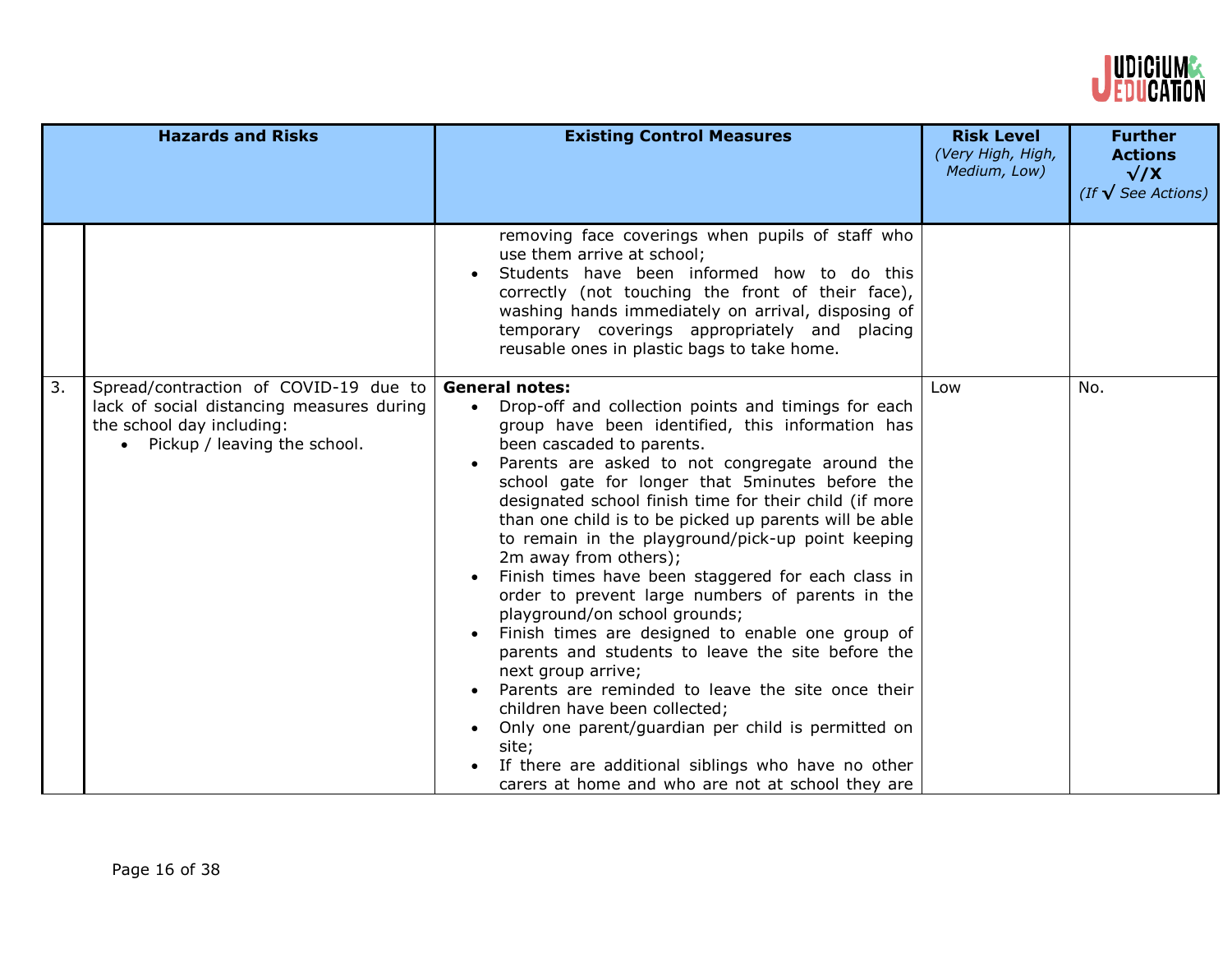

|    | <b>Hazards and Risks</b>                                                                                                                         | <b>Existing Control Measures</b>                                                                                                                                                                                                                                                                                                                                                                                                                                                                                                                                                                                                                                                                                                                                                                                | <b>Risk Level</b><br>(Very High, High,<br>Medium, Low) | <b>Further</b><br><b>Actions</b><br>$\sqrt{X}$<br>(If $\sqrt{\ }$ See Actions) |
|----|--------------------------------------------------------------------------------------------------------------------------------------------------|-----------------------------------------------------------------------------------------------------------------------------------------------------------------------------------------------------------------------------------------------------------------------------------------------------------------------------------------------------------------------------------------------------------------------------------------------------------------------------------------------------------------------------------------------------------------------------------------------------------------------------------------------------------------------------------------------------------------------------------------------------------------------------------------------------------------|--------------------------------------------------------|--------------------------------------------------------------------------------|
|    |                                                                                                                                                  | permitted to stand with their parent. They are not<br>to be allowed to run around the playground or<br>interact with other families.<br>Leaving the school:<br>Parents/Guardians are NOT permitted to enter the<br>school buildings;<br>Exit doors are held open, reducing the number of<br>occupants touching the doors;<br>Students are reminded to wash hands as they leave<br>the school building;<br>Hand-wash stations are located at the exits from the<br>school (classroom or other);<br>Help is available for children and young people who<br>have trouble cleaning their hands independently;<br>Hand washing demonstrations have been provided<br>to students on how to adequately wash their hands;<br>Good hand washing signage to instruct students<br>how to do this effectively is displayed. |                                                        |                                                                                |
| 4. | Spread/contraction of COVID-19 due to<br>lack of social distancing measures during<br>the school day including:<br>• Classroom use / activities. | There will be no large gatherings such as assemblies<br>collective worship with more than<br>one<br>or<br>group/'bubble'.<br>Key stage 2 and 3:<br>Classroom sizes are restricted to a normal number<br>of students (approximately 30), 1 teacher and TA if<br>required (specific needs of class);                                                                                                                                                                                                                                                                                                                                                                                                                                                                                                              | Medium                                                 | No.                                                                            |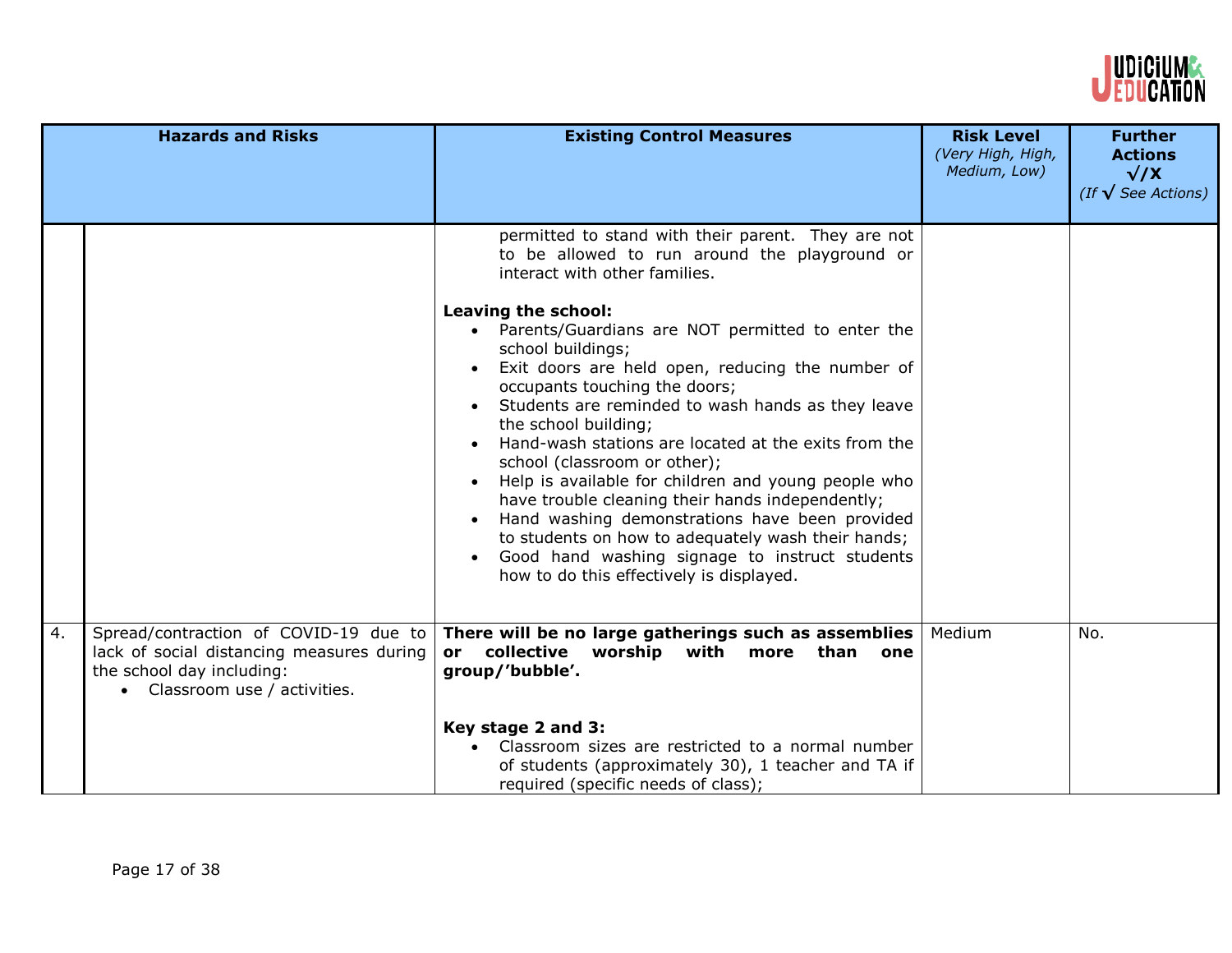

| <b>Hazards and Risks</b> | <b>Existing Control Measures</b>                                                                                                                                                                                                                                                                                                                                                                                                                                                                                                                                                                                                                                                                                                                                                                                                                                                                                                                                                                                                                                                                                                                                                                                                                                                                                                                                                                                                    | <b>Risk Level</b><br>(Very High, High,<br>Medium, Low) | <b>Further</b><br><b>Actions</b><br>$\sqrt{X}$<br>(If $\sqrt{\ }$ See Actions) |
|--------------------------|-------------------------------------------------------------------------------------------------------------------------------------------------------------------------------------------------------------------------------------------------------------------------------------------------------------------------------------------------------------------------------------------------------------------------------------------------------------------------------------------------------------------------------------------------------------------------------------------------------------------------------------------------------------------------------------------------------------------------------------------------------------------------------------------------------------------------------------------------------------------------------------------------------------------------------------------------------------------------------------------------------------------------------------------------------------------------------------------------------------------------------------------------------------------------------------------------------------------------------------------------------------------------------------------------------------------------------------------------------------------------------------------------------------------------------------|--------------------------------------------------------|--------------------------------------------------------------------------------|
|                          | Students are kept in small groups as they cannot<br>socially distance themselves at all times;<br>The class group will not interact with other year<br>groups within the school;<br>Hand washing is completed on entrance to the class<br>and between specific activities;<br>Students are allocated resources and are not<br>encouraged to share;<br>Individual student desks will be assigned;<br>Individual and very frequently used equipment such<br>as pencils and pens are not shared;<br>Staff and pupils have their own items;<br>Classroom based resources are only shared within a<br>bubble. These resources are cleaned regularly as<br>are classroom surfaces;<br>Resources shared between bubbles, such as sports,<br>art and science equipment are cleaned frequently<br>and meticulously between use;<br><b>OR</b><br>Resources shared between bubbles, such as sports,<br>art and science equipment are rotated to allow them<br>to be left unused and out of reach for a period of at<br>least 48 hours (72 hours for plastics);<br>Outdoor equipment is more frequently cleaned;<br>$\bullet$<br>The school limits the amount of equipment students<br>bring to school to only essentials such as lunch<br>boxes, hats, coats, books, stationery and mobile<br>phones;<br>Shared resources can be taken home but this is<br>avoided where unnecessary. All such resources are<br>cleaned before used by others; |                                                        |                                                                                |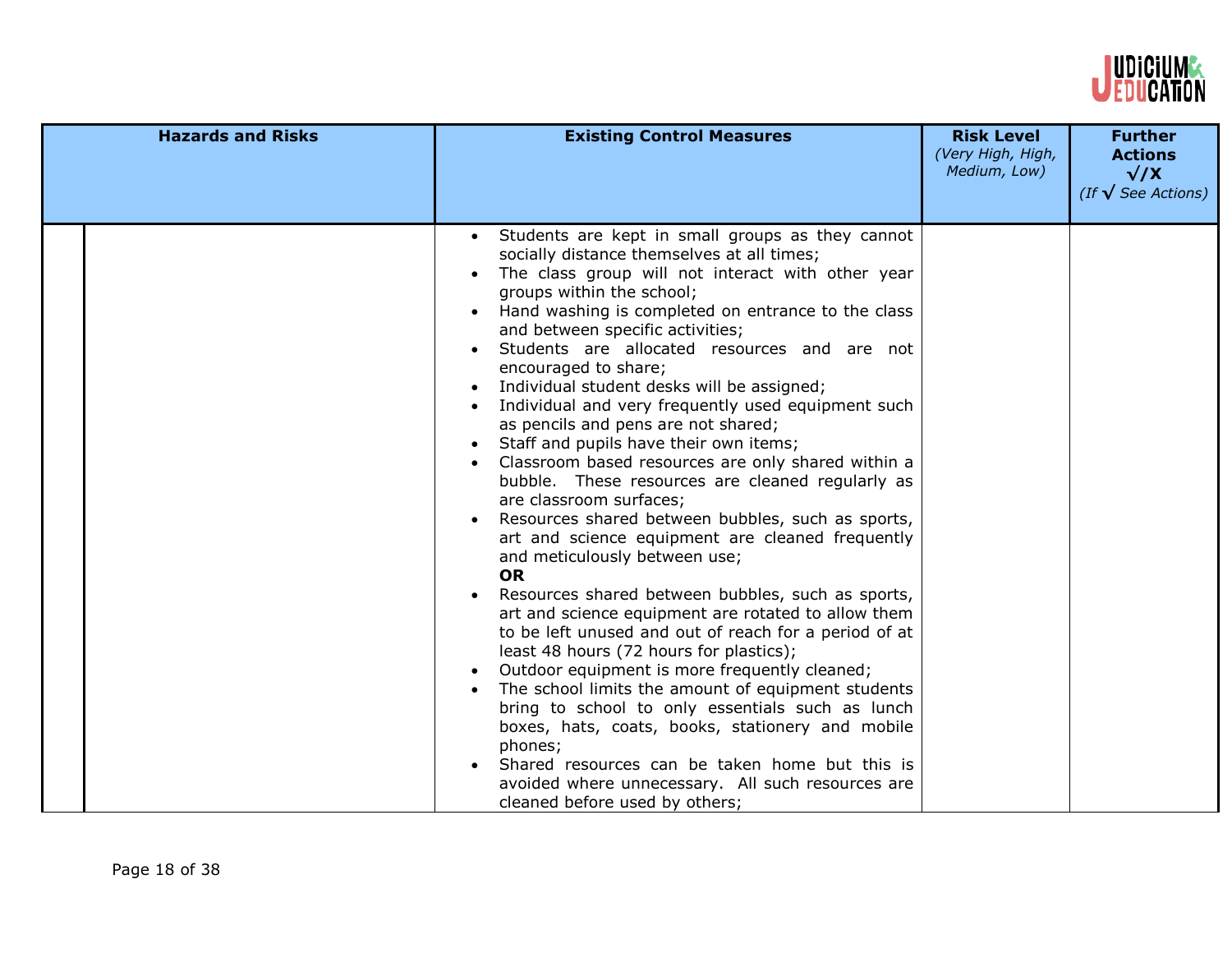

| <b>Hazards and Risks</b> | <b>Existing Control Measures</b>                                                                                                                                                                                                                                                                                                                                                                                                                                                                                                                                                                                                                                                                                                                                                                                                                                                                                                                                                                                                                                                                                                                                                                                                                                                                                                                                                                                        | <b>Risk Level</b><br>(Very High, High,<br>Medium, Low) | <b>Further</b><br><b>Actions</b><br>$\sqrt{X}$<br>(If $\sqrt{\ }$ See Actions) |
|--------------------------|-------------------------------------------------------------------------------------------------------------------------------------------------------------------------------------------------------------------------------------------------------------------------------------------------------------------------------------------------------------------------------------------------------------------------------------------------------------------------------------------------------------------------------------------------------------------------------------------------------------------------------------------------------------------------------------------------------------------------------------------------------------------------------------------------------------------------------------------------------------------------------------------------------------------------------------------------------------------------------------------------------------------------------------------------------------------------------------------------------------------------------------------------------------------------------------------------------------------------------------------------------------------------------------------------------------------------------------------------------------------------------------------------------------------------|--------------------------------------------------------|--------------------------------------------------------------------------------|
|                          | Students are regularly reminded not to touch their<br>or other students faces;<br>Classroom furniture has been reduced. Displays,<br>unnecessary cupboards and soft furnishings, soft<br>toys and those with intricate parts have been<br>removed and are not permitted. This is designed to<br>enable suitable social distancing and successful and<br>effective cleaning of all surfaces;<br>Classrooms are arranged so that students sit side by<br>side and facing forwards, rather than face to face or<br>side on;<br>Where possible classes/activities will be completed<br>outside;<br>The timetable has been reviewed to decide which<br>lessons or activities can be delivered to reduce<br>movement around the school.<br>Groups are kept as small and as consistent possible;<br>Students move class groups for specific subjects but<br>remain in their year group 'bubble' at all times;<br>Interaction with other year groups is prevented (as<br>far as possible);<br>For non-practical subjects students will remain in<br>the same room with Teachers only moving (where<br>possible);<br>and<br>Blocks/areas of the school have been designated for<br>specific year groups.<br>Students move between<br>rooms within this block but movement to other<br>blocks is limited as far as is possible i.e. all non-<br>practical subjects are taught in the same year group<br>block/area of the school; |                                                        |                                                                                |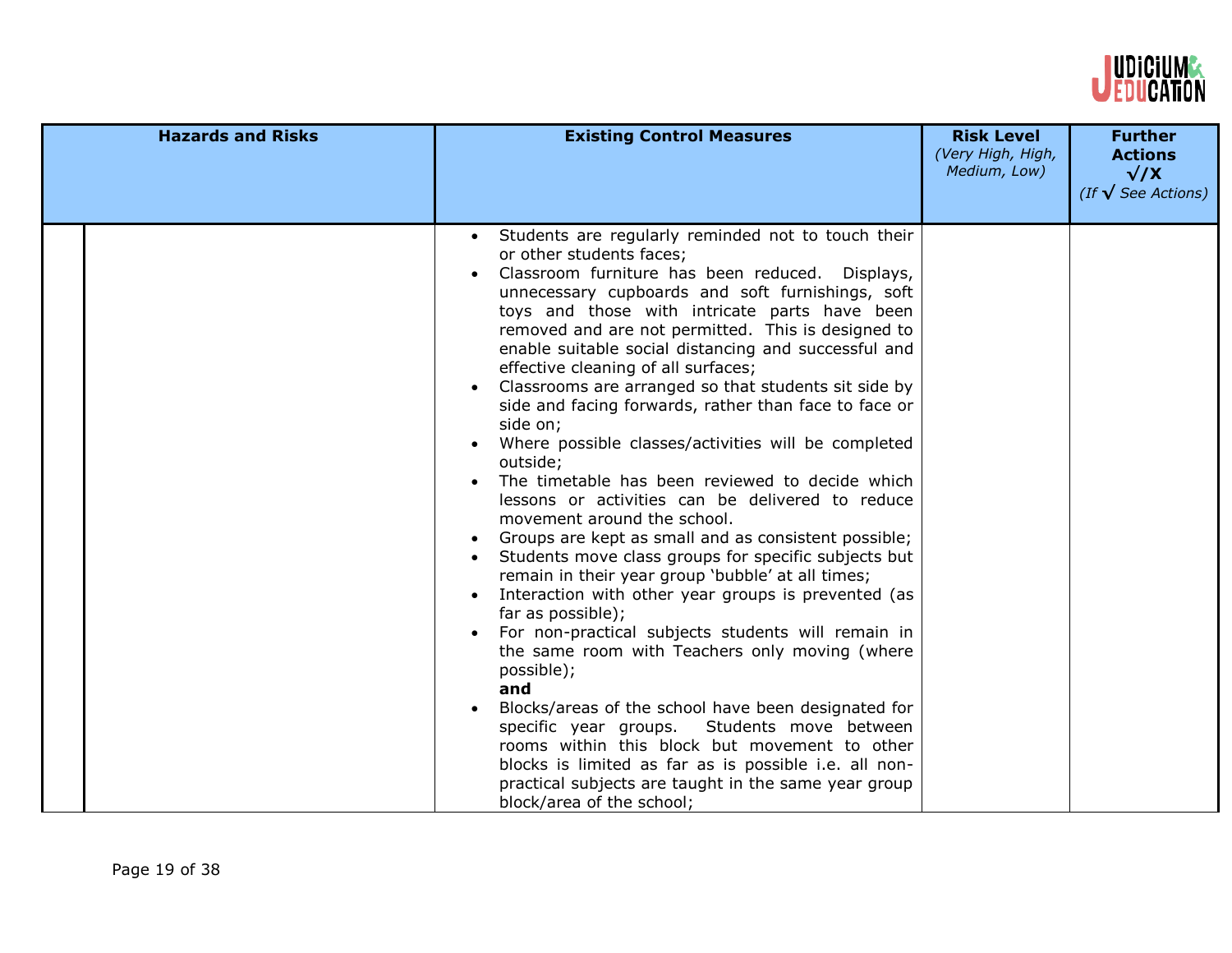

|    | <b>Hazards and Risks</b>                                                                                                                                                                          | <b>Existing Control Measures</b>                                                                                                                                                                                                                                                                                                                                                                                                                                                                                                                                                                                                                                                                                                                                                      | <b>Risk Level</b><br>(Very High, High,<br>Medium, Low) | <b>Further</b><br><b>Actions</b><br>$\sqrt{X}$<br>(If $\sqrt{\ }$ See Actions) |
|----|---------------------------------------------------------------------------------------------------------------------------------------------------------------------------------------------------|---------------------------------------------------------------------------------------------------------------------------------------------------------------------------------------------------------------------------------------------------------------------------------------------------------------------------------------------------------------------------------------------------------------------------------------------------------------------------------------------------------------------------------------------------------------------------------------------------------------------------------------------------------------------------------------------------------------------------------------------------------------------------------------|--------------------------------------------------------|--------------------------------------------------------------------------------|
|    |                                                                                                                                                                                                   | Students are managed while entering the room to<br>avoid contact with each other of the Teacher;<br>Students and staff use hand sanitiser on entry to<br>the classroom;<br>Where possible, all spaces are well ventilated using<br>natural ventilation (opening windows) or ventilation<br>units<br>Heads of Year, Faculties/Departments are proactive<br>in managing the risks in their areas of responsibility<br>- this means ensuring risk assessments are<br>completed and reviewed and their teams are aware<br>of procedures and protocols<br>Where students are not responding to social<br>distancing rules and ignore staff requests to keep<br>apart or maintain good hygiene, a member of the<br>SLT will be asked to assist and implement the<br>Disciplinary Procedure. |                                                        |                                                                                |
| 5. | Spread/contraction of COVID-19 due to<br>lack of social distancing measures during<br>the school day including:<br>Dining;<br>$\bullet$<br>Moving around the school;<br>Break-time / playgrounds. | Key stage 2 and 3:<br>Separate lunch breaks are designated for each<br>teaching group (bubble). Students will stay in these<br>groups during lunch;<br>Students and staff lunch seating kept 2m apart;<br><b>Face coverings:</b><br>Staff and visitors wear face coverings in indoor<br>areas outside the classroom where social distancing<br>cannot be maintained.<br>Students have packed lunches or collect hot meals<br>from the hall in their year group allocated time.                                                                                                                                                                                                                                                                                                        | Low                                                    | No.                                                                            |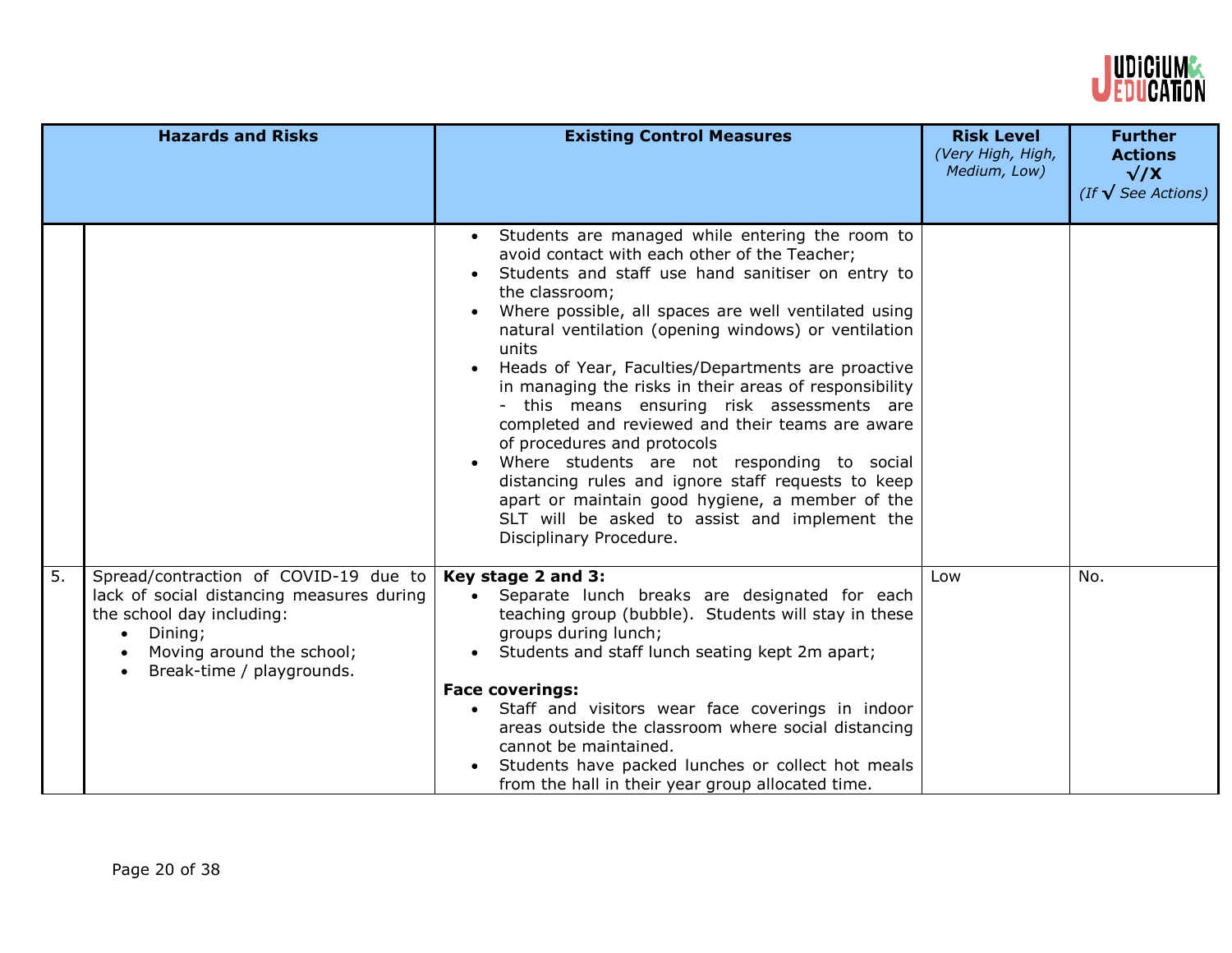

| <b>Hazards and Risks</b> | <b>Existing Control Measures</b>                                                                                                                                                                                                                                                                                                                                                                                                                                                                                                                                                                                                                                                                                                                                                                                                                                                                                                                                                                                                                                                                                                                                                                  | <b>Risk Level</b><br>(Very High, High,<br>Medium, Low) | <b>Further</b><br><b>Actions</b><br>$\sqrt{X}$<br>(If $\sqrt{\ }$ See Actions) |
|--------------------------|---------------------------------------------------------------------------------------------------------------------------------------------------------------------------------------------------------------------------------------------------------------------------------------------------------------------------------------------------------------------------------------------------------------------------------------------------------------------------------------------------------------------------------------------------------------------------------------------------------------------------------------------------------------------------------------------------------------------------------------------------------------------------------------------------------------------------------------------------------------------------------------------------------------------------------------------------------------------------------------------------------------------------------------------------------------------------------------------------------------------------------------------------------------------------------------------------|--------------------------------------------------------|--------------------------------------------------------------------------------|
|                          | Students clean hands before and after eating lunch<br>in the classroom.<br>Moving around the school:<br>Movement to different areas within the school is<br>reduced as much as possible;<br>External doors are used to move students from one<br>area to another.<br>Effectively creating external<br>corridors in the open air;<br>Where possible, all spaces are well ventilated using<br>$\bullet$<br>natural ventilation (opening windows) or ventilation<br>units;<br>Corridors are sterile environments and kept as clear<br>as possible;<br>Corridors that cannot provide 2m separation<br>(although passing in the corridor is deemed low<br>risk) are designated one way where possible;<br>Corridor floors are demarcated to show direction<br>and safe distance signage;<br>Times are allocated for each group to reduce the<br>need to pass one another in open spaces;<br>Where possible students will move with their group<br>only and will not mix with other groups;<br>Staff will generally manage student movement but<br>keep a suitable social distance from students and<br>other staff;<br><b>Face coverings:</b><br>Students are instructed in the correct way to put on, |                                                        |                                                                                |
|                          | remove, store and dispose of face coverings (when                                                                                                                                                                                                                                                                                                                                                                                                                                                                                                                                                                                                                                                                                                                                                                                                                                                                                                                                                                                                                                                                                                                                                 |                                                        |                                                                                |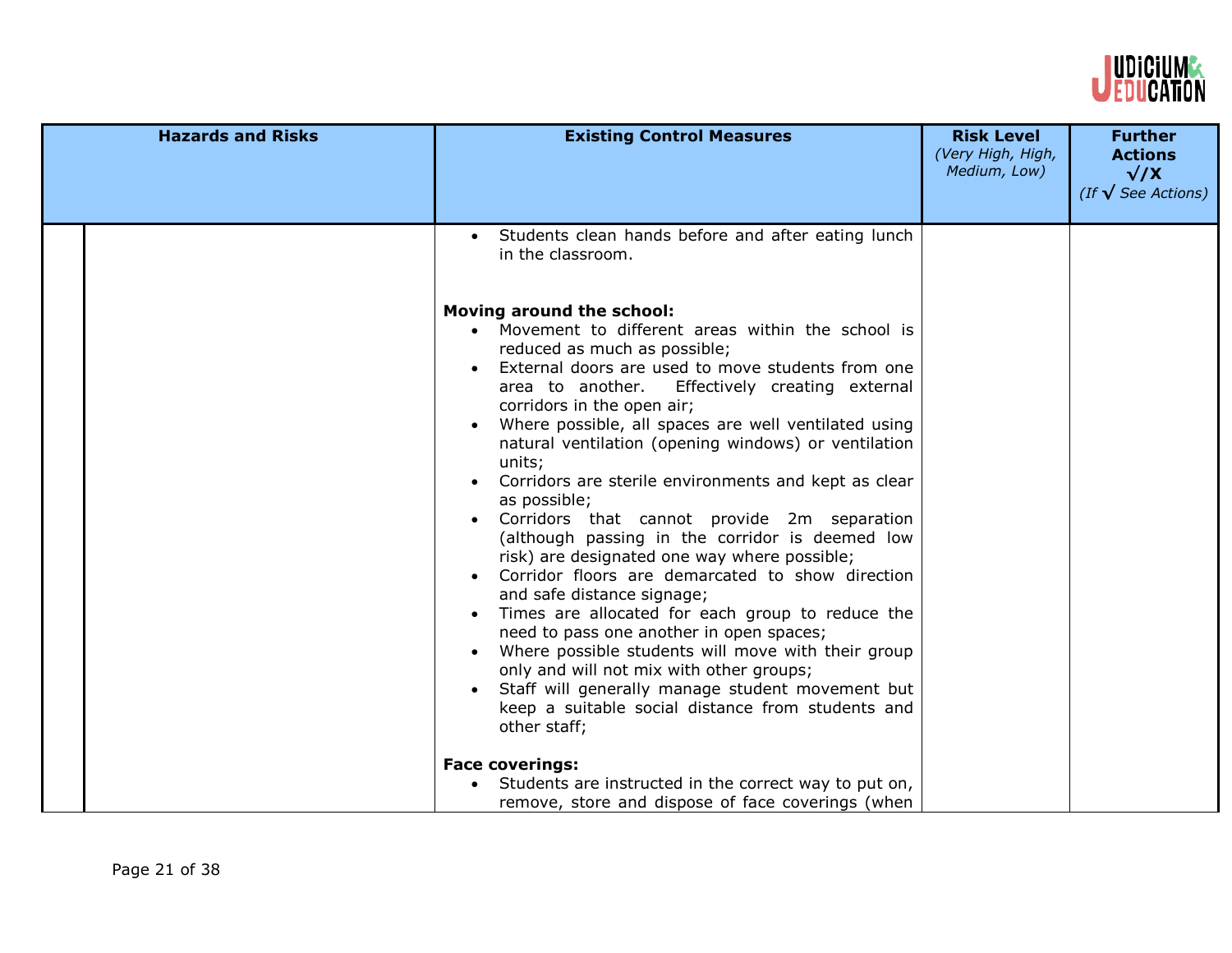

|    | <b>Hazards and Risks</b>                                                                   | <b>Existing Control Measures</b>                                                                                                                                                                                                                                                                                                                                                                                                                                                                                                                                                                                                                                                                                                                                                                                                                                                                                                                                                                                                                                                                             | <b>Risk Level</b><br>(Very High, High,<br>Medium, Low) | <b>Further</b><br><b>Actions</b><br>$\sqrt{X}$ |
|----|--------------------------------------------------------------------------------------------|--------------------------------------------------------------------------------------------------------------------------------------------------------------------------------------------------------------------------------------------------------------------------------------------------------------------------------------------------------------------------------------------------------------------------------------------------------------------------------------------------------------------------------------------------------------------------------------------------------------------------------------------------------------------------------------------------------------------------------------------------------------------------------------------------------------------------------------------------------------------------------------------------------------------------------------------------------------------------------------------------------------------------------------------------------------------------------------------------------------|--------------------------------------------------------|------------------------------------------------|
|    |                                                                                            |                                                                                                                                                                                                                                                                                                                                                                                                                                                                                                                                                                                                                                                                                                                                                                                                                                                                                                                                                                                                                                                                                                              |                                                        | (If $\sqrt{\ }$ See Actions)                   |
|    |                                                                                            | they are required to be worn).<br>All students are required to wear face coverings<br>when moving through communal areas;<br>Those who are exempt from wearing face coverings<br>are supported by the school.<br><b>Break-times / playgrounds:</b><br>Separate times or areas (at a safe distance using<br>government guidance) are issued for each separate<br>class group.<br>Due to potential issues with reduced numbers of<br>staff and trained first aiders, playground activities<br>are strictly controlled with structured play. Rough<br>play is prevented;<br>Daily inspection and enhanced cleaning programs<br>are in place for external areas and equipment;<br>This is designed to enable successful and effective<br>cleaning of all outside toys / play equipment.<br>Students are permitted to complete normal<br>playground activities;<br>Contact sports are not permitted;<br>Mixing with other groups is not permitted;<br>Each year group is assigned a specific area of the<br>school to use;<br>Daily inspection and enhanced cleaning programs<br>are in place for external areas. |                                                        |                                                |
| 6. | Spread/contraction of COVID-19 due to<br>lack of hand-washing and general poor<br>hygiene. | All years:<br>Staff and parents are encouraged to use education<br>$\bullet$<br>resources such as e-bug and PHE schools resources;                                                                                                                                                                                                                                                                                                                                                                                                                                                                                                                                                                                                                                                                                                                                                                                                                                                                                                                                                                           | Medium                                                 | Yes                                            |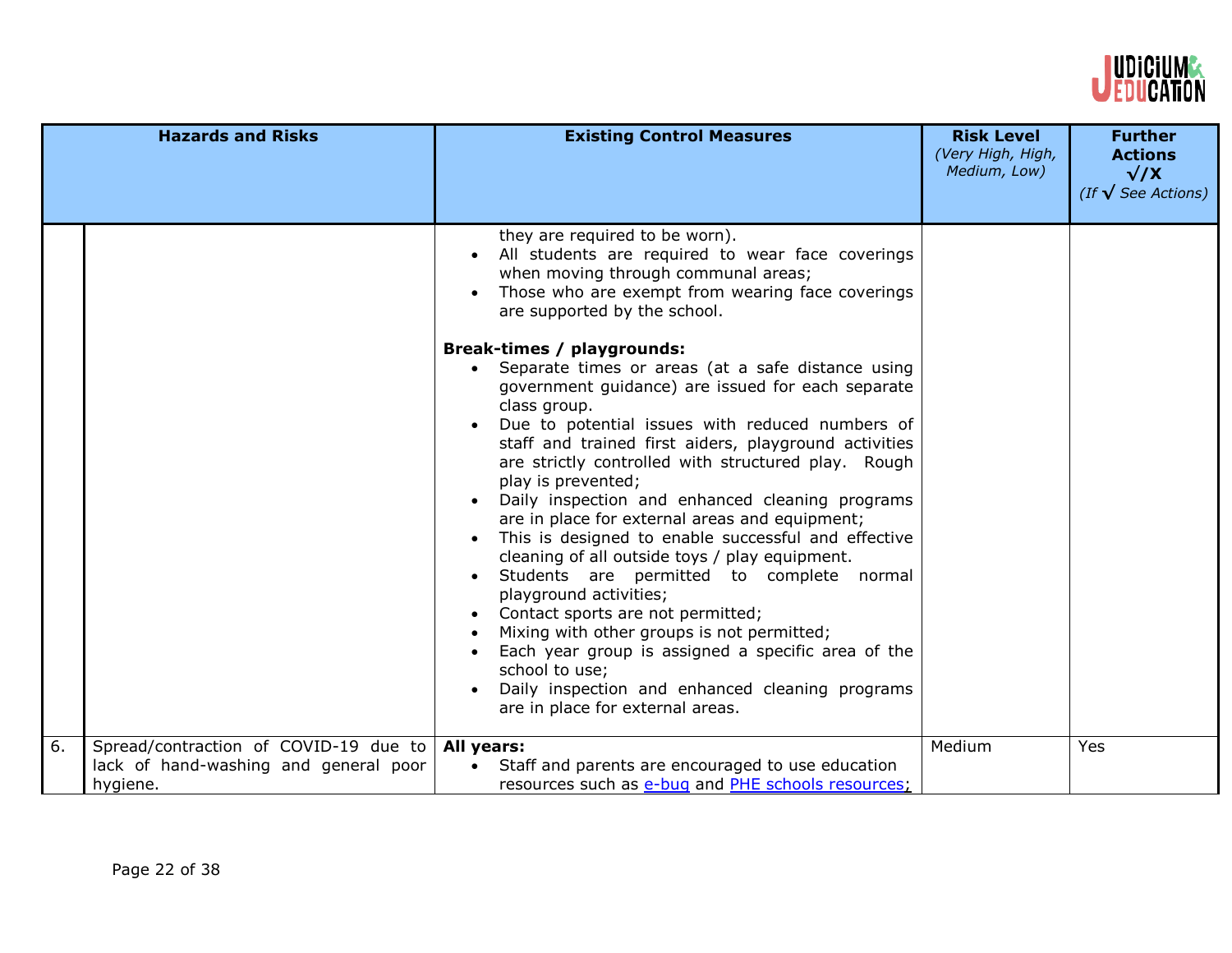

| <b>Hazards and Risks</b> | <b>Existing Control Measures</b>                                                                                                                                                                                                                                                                                                                                                                                                                                                                                                                                                                                                                                                                                                                                                                                                                                                                                                                                                                                                                                                                                                                                                                                                                                                                                                                                                                                               | <b>Risk Level</b><br>(Very High, High,<br>Medium, Low) | <b>Further</b><br><b>Actions</b><br>$\sqrt{X}$<br>(If $\sqrt{\ }$ See Actions) |
|--------------------------|--------------------------------------------------------------------------------------------------------------------------------------------------------------------------------------------------------------------------------------------------------------------------------------------------------------------------------------------------------------------------------------------------------------------------------------------------------------------------------------------------------------------------------------------------------------------------------------------------------------------------------------------------------------------------------------------------------------------------------------------------------------------------------------------------------------------------------------------------------------------------------------------------------------------------------------------------------------------------------------------------------------------------------------------------------------------------------------------------------------------------------------------------------------------------------------------------------------------------------------------------------------------------------------------------------------------------------------------------------------------------------------------------------------------------------|--------------------------------------------------------|--------------------------------------------------------------------------------|
|                          | Hand washing stations are positioned at each<br>$\bullet$<br>student, staff and visitor entrance to the school;<br>All those entering the school are required to<br>wash/sanitise their hands;<br>Hand sanitising stations are located within each<br>classroom and on entry to the dining hall;<br>Hand washing sinks are located within each toilet<br>provision;<br>Signage is located adjacent to each wash station or<br>sink reminding occupants to wash their hands and<br>how to do it effectively;<br>Students and staff have been shown how to wash<br>hands properly;<br>Help is available for children and young people who<br>have trouble cleaning their hands independently;<br>Hand washing is recommended frequently and<br>required at the following times:<br>$\triangleright$ Entry and exit from the school;<br>$\triangleright$ After using the toilet;<br>$\triangleright$ When returning from breaks<br>$\triangleright$ On entry to the dining hall;<br>$\triangleright$ Before and after eating;<br>> On entry and exit from each classroom.<br>Unnecessary touching of the face is discouraged.<br>$\bullet$<br>Teachers will remind students to use tissues and bin<br>them once used. If tissues are not readily available<br>exactly when needed occupants are reminded to<br>cough or sneeze into their arm, 'catch it, bin it, kill<br>it';<br>Toilets and wash stations have single-use paper |                                                        |                                                                                |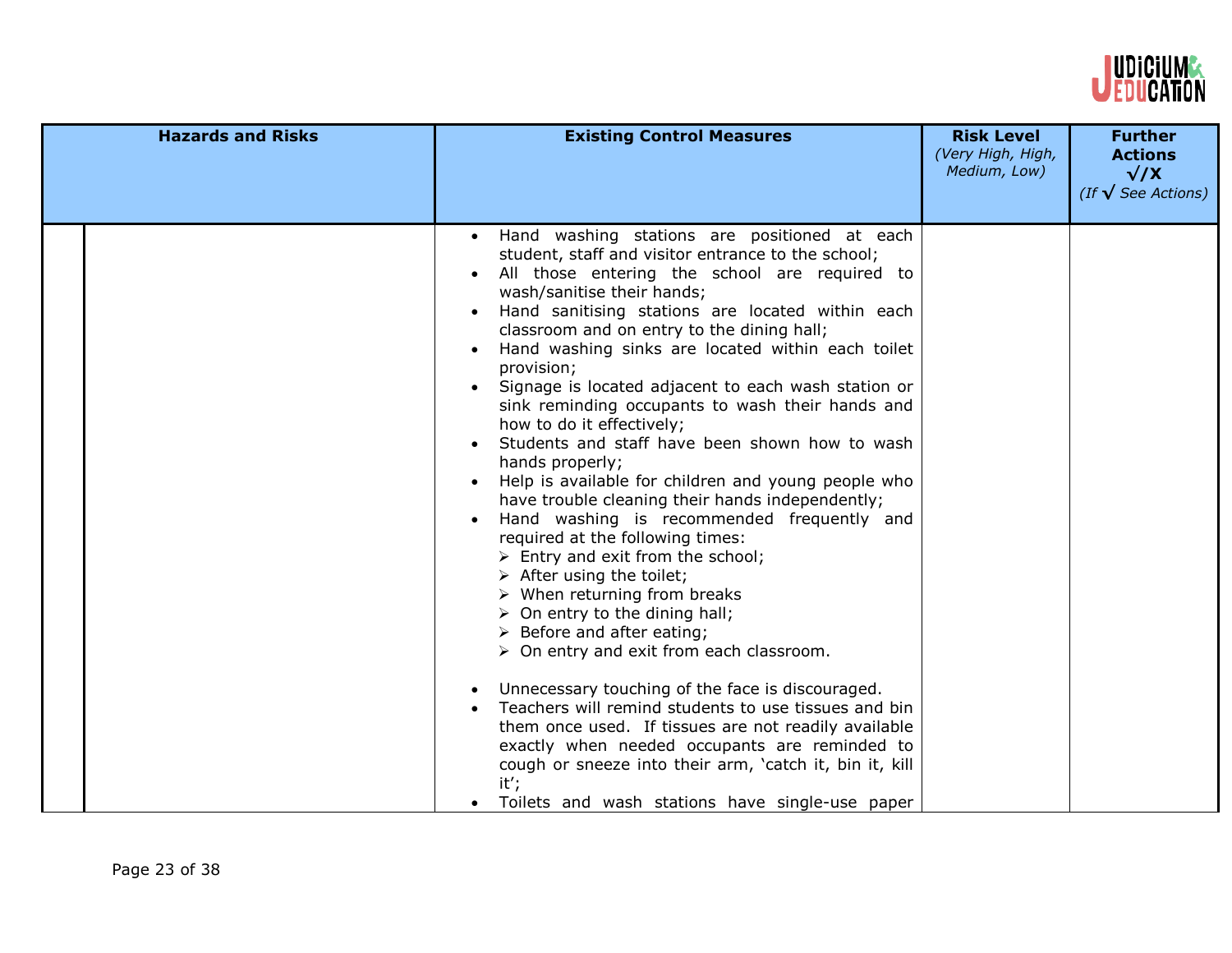

|    | <b>Hazards and Risks</b>                                                     | <b>Existing Control Measures</b>                                                                                                                                                                                                                                                                                                                                                                                                                                                                                                                                                                                                                                                                                                                                                                                                                                                                                                                                                                                                                                                                                                                                                                                                  | <b>Risk Level</b><br>(Very High, High,<br>Medium, Low) | <b>Further</b><br><b>Actions</b><br>$\sqrt{X}$<br>(If $\sqrt{\ }$ See Actions) |
|----|------------------------------------------------------------------------------|-----------------------------------------------------------------------------------------------------------------------------------------------------------------------------------------------------------------------------------------------------------------------------------------------------------------------------------------------------------------------------------------------------------------------------------------------------------------------------------------------------------------------------------------------------------------------------------------------------------------------------------------------------------------------------------------------------------------------------------------------------------------------------------------------------------------------------------------------------------------------------------------------------------------------------------------------------------------------------------------------------------------------------------------------------------------------------------------------------------------------------------------------------------------------------------------------------------------------------------|--------------------------------------------------------|--------------------------------------------------------------------------------|
|    |                                                                              | towel for drying hands.<br>Control of Infection training will be provided to staff,<br>e-learning modules are available from the Judicium<br>portal                                                                                                                                                                                                                                                                                                                                                                                                                                                                                                                                                                                                                                                                                                                                                                                                                                                                                                                                                                                                                                                                               |                                                        |                                                                                |
| 7. | Spread/contraction of COVID-19 due to<br>lack of adequate cleaning measures. | The school has implemented additional cleaning<br>$\bullet$<br>regimes. This includes the following:<br>Frequent cleaning of classrooms, Toilets,<br>➤<br>common areas and dining halls;<br>Frequent cleaning of all touched surfaces, such<br>$\blacktriangleright$<br>as door handles, handrails, table tops, play<br>equipment and toys.<br>Classroom furniture and soft furnishings have been<br>reduced in order to improve the ability to effectively<br>clean rooms;<br>Classrooms will be cleaned at lunch breaks and after<br>school;<br>Toilets will be cleaned in the morning, after break,<br>$\bullet$<br>after lunch and at the end of the day;<br>Common areas will be cleaned once a day;<br>Equipment used by the students and staff will be<br>suitably cleaned at the end of each day or before it<br>is used by another person;<br>If an area is suspected to have been contaminated<br>by coronavirus (a positive case is detected for an<br>occupant of a classroom), the room will be subject<br>to a hard surface clean with disposable cleaning<br>materials and the associated waste will be double<br>bagged to be stored securely for 72hours before<br>disposal as per the guidance set on COVID-19: | Medium                                                 | No.                                                                            |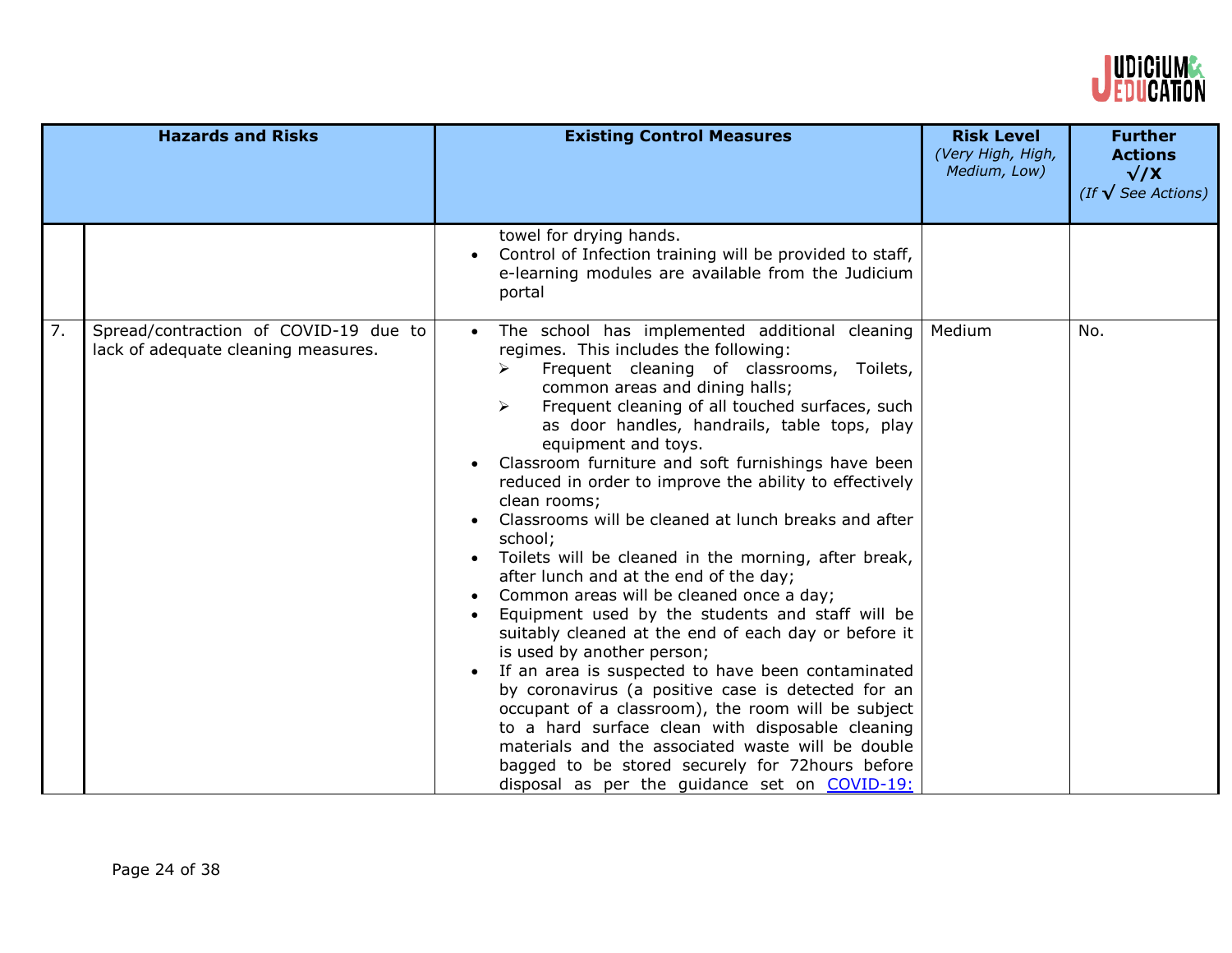

|    | <b>Hazards and Risks</b>                                                                                        | <b>Existing Control Measures</b>                                                                                                                                                                                                                                                                                                                                                                                                                                                                                                                                                                                                                                                                                                                                                                                                                                                                                                                                                                                                                                                                                                                                                                                                                                                                                                                                                                                     | <b>Risk Level</b><br>(Very High, High,<br>Medium, Low) | <b>Further</b><br><b>Actions</b><br>$\sqrt{X}$<br>(If $\sqrt{\ }$ See Actions) |
|----|-----------------------------------------------------------------------------------------------------------------|----------------------------------------------------------------------------------------------------------------------------------------------------------------------------------------------------------------------------------------------------------------------------------------------------------------------------------------------------------------------------------------------------------------------------------------------------------------------------------------------------------------------------------------------------------------------------------------------------------------------------------------------------------------------------------------------------------------------------------------------------------------------------------------------------------------------------------------------------------------------------------------------------------------------------------------------------------------------------------------------------------------------------------------------------------------------------------------------------------------------------------------------------------------------------------------------------------------------------------------------------------------------------------------------------------------------------------------------------------------------------------------------------------------------|--------------------------------------------------------|--------------------------------------------------------------------------------|
|    |                                                                                                                 | cleaning un non-healthcare settings.                                                                                                                                                                                                                                                                                                                                                                                                                                                                                                                                                                                                                                                                                                                                                                                                                                                                                                                                                                                                                                                                                                                                                                                                                                                                                                                                                                                 |                                                        |                                                                                |
| 8. | Spread/contraction of COVID-19 due to<br>lack of social distancing measures. In<br>particular school employees. | Employees are required to conform with social<br>distancing requirements at all times;<br>School offices are either reduced in occupation and<br>desks are positioned in order to provide adequate<br>separation or staff are moved to other areas to<br>reduce contact;<br>Staff rooms are not to be used unless these are<br>large enough to safely accommodate current staff<br>numbers at a safe social distance from each other;<br>Each staff area has been assessed, a maximum<br>number of staff occupancy per room has been<br>placed on the door; (3 staff rooms plus court yard.<br>Each maximum of 8 occupancy $-$ shared with staff)<br>Staff are encouraged to bring a packed lunch and<br>use the larger dining areas, keeping a suitable<br>distance from other occupants;<br>Students will practice social distancing from staff<br>appropriate to their age and as described in<br>additional points of this assessment;<br>Employees will be provided with and wear PPE when<br>required in accordance with Government guidance.<br>Where a pupil or member of staff has had Close<br>Contact with an individual who has had a positive<br>test, they should self-isolate for 10 days<br>and arrange to be tested if they have any<br>symptoms. If the test result is negative, the<br>individual should continue to self-isolate for the full<br>10 days and if the test result is positive, the | Low                                                    | No.                                                                            |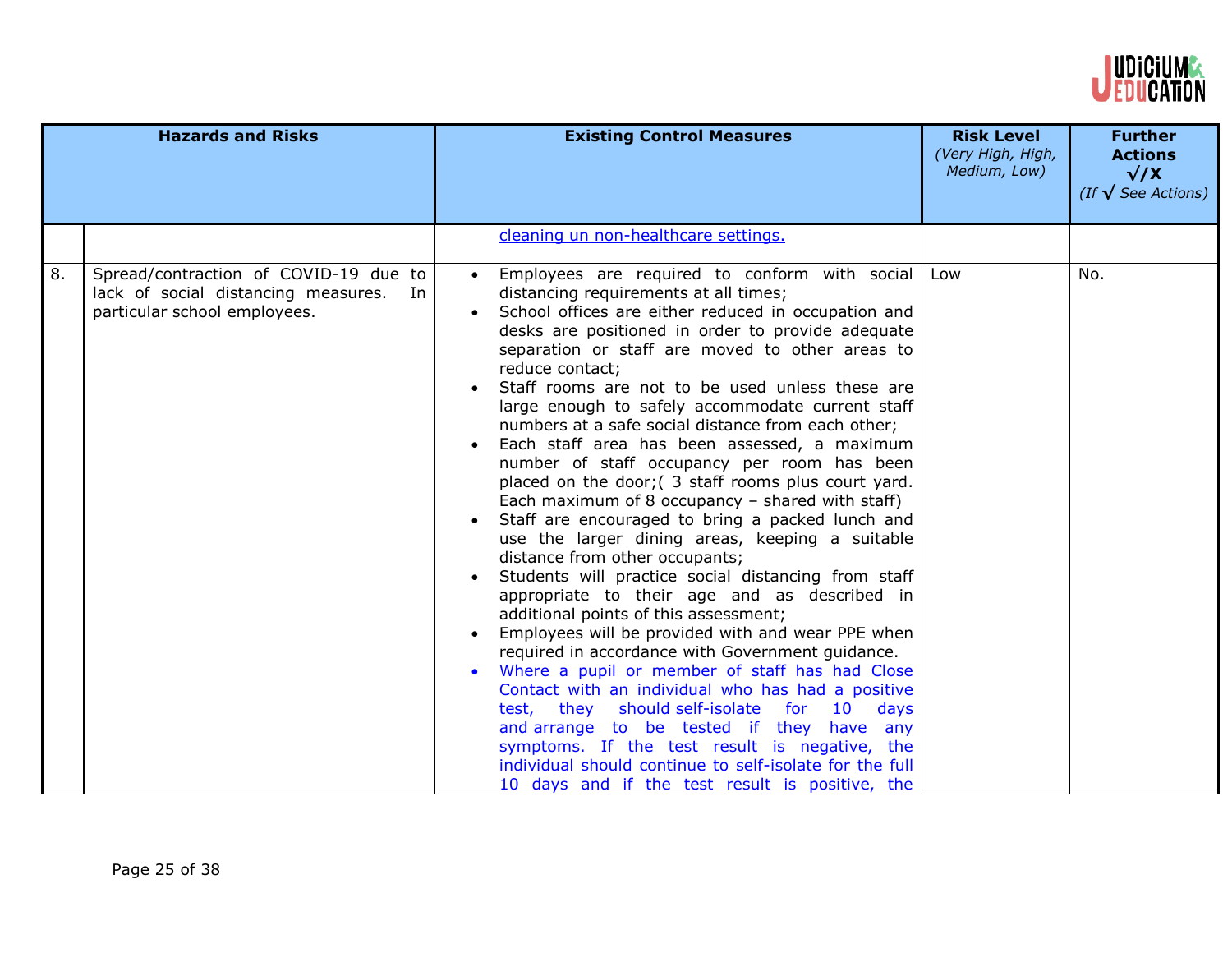

|    | <b>Hazards and Risks</b>                                                                                                                                                                                                                                                                                                                                                                                                    | <b>Existing Control Measures</b>                                                                                                                                                                                                                                                                                                                                                                                                                                                                                                                                                                                                                                                 | <b>Risk Level</b><br>(Very High, High,<br>Medium, Low) | <b>Further</b><br><b>Actions</b><br>$\sqrt{X}$<br>(If $\sqrt{\ }$ See Actions) |
|----|-----------------------------------------------------------------------------------------------------------------------------------------------------------------------------------------------------------------------------------------------------------------------------------------------------------------------------------------------------------------------------------------------------------------------------|----------------------------------------------------------------------------------------------------------------------------------------------------------------------------------------------------------------------------------------------------------------------------------------------------------------------------------------------------------------------------------------------------------------------------------------------------------------------------------------------------------------------------------------------------------------------------------------------------------------------------------------------------------------------------------|--------------------------------------------------------|--------------------------------------------------------------------------------|
|    |                                                                                                                                                                                                                                                                                                                                                                                                                             | individual and their household should also isolate for<br>10 days.<br>The definition of Close Contact is:<br>Anyone who has had any of the following types of<br>contact with someone who has tested positive for<br>coronavirus (COVID-19) with a PCR or LFD test:<br>1. face-to-face contact including being coughed on<br>or having a face-to-face conversation within 1<br>metre<br>2. been within 1 metre for 1 minute or longer<br>without face-to-face contact<br>3. sexual contacts<br>4. been within 2 metres of someone for more than<br>15 minutes (either as a one-off contact, or<br>added up together over one day)<br>5. travelled in the same vehicle or a plane |                                                        |                                                                                |
| 9. | Spread/contraction of COVID-19 due to<br>insufficient First aid measures or poor<br>arrangements when handling student's<br>medication. This includes:<br>• Dealing with general First aid;<br>Lack of trained first aiders;<br>$\bullet$<br>Dealing with a suspected case of<br>Covid-19;<br>Inappropriate handling/removal of<br>$\bullet$<br>clinical waste<br>Procedures<br>Aerosol<br>Generating<br>$\bullet$<br>(AGP) | A specific First aid needs assessment has been<br>$\bullet$<br>completed - see other 'First Aid Needs assessment<br>$-COVID-19$ ;<br>The FA assessment takes into account numbers and<br>ages of students, number and training of<br>employees;<br>This information forms the decision on what<br>activities and groups can safely be managed within<br>the school;<br>This includes sufficient first aiders for the school to<br>the number of students with a particular focus on<br>early years provision;<br>The school has a specific room/area dedicated for                                                                                                               | Low                                                    | No.                                                                            |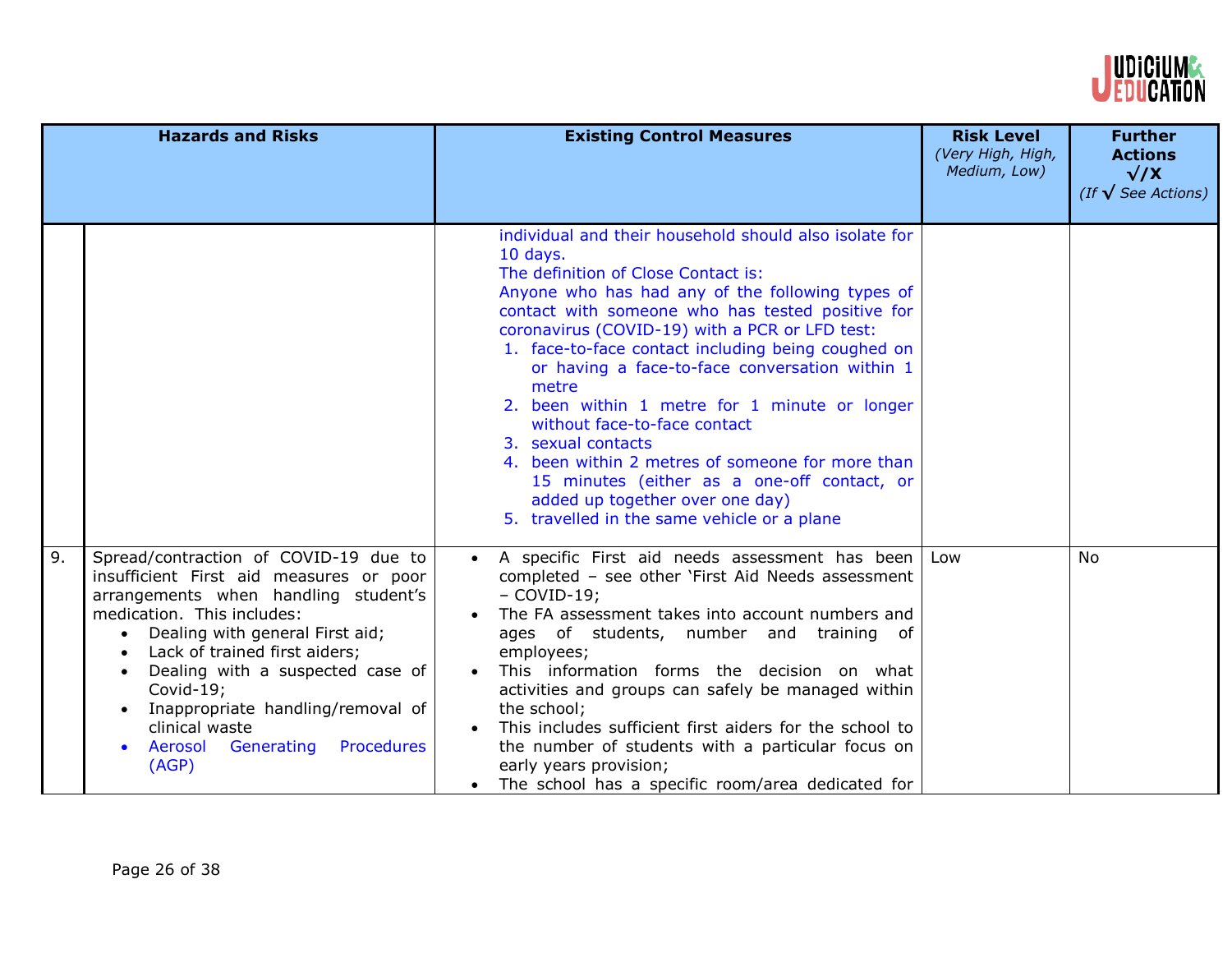

| <b>Hazards and Risks</b> | <b>Existing Control Measures</b>                                                                                                                                                                                                                                                                                                                                                                                                                                                                                                                                                                                                                                                                                                                                                                                                                                                                                                                                                                                                                                                                                                                                                                                                                                                                                                                                                                                                                                                                           | <b>Risk Level</b><br>(Very High, High,<br>Medium, Low) | <b>Further</b><br><b>Actions</b><br>$\sqrt{X}$<br>(If $\sqrt{\ }$ See Actions) |
|--------------------------|------------------------------------------------------------------------------------------------------------------------------------------------------------------------------------------------------------------------------------------------------------------------------------------------------------------------------------------------------------------------------------------------------------------------------------------------------------------------------------------------------------------------------------------------------------------------------------------------------------------------------------------------------------------------------------------------------------------------------------------------------------------------------------------------------------------------------------------------------------------------------------------------------------------------------------------------------------------------------------------------------------------------------------------------------------------------------------------------------------------------------------------------------------------------------------------------------------------------------------------------------------------------------------------------------------------------------------------------------------------------------------------------------------------------------------------------------------------------------------------------------------|--------------------------------------------------------|--------------------------------------------------------------------------------|
|                          | suspected cases of COVID-19;<br>Where an individual exhibits symptoms during the<br>school day, the individual will be escorted to the<br>marked Isolation Room/Area to isolate them from<br>the main population until additional medical<br>assistance can be gained. This may be 111 support,<br>an ambulance or until they leave the site to self-<br>isolate;<br>The door to the isolation room will be closed (where<br>possible).<br>Staff escorting the individual will be provided with<br>disposable gloves and apron if the 2-metre social<br>distancing rule cannot be maintained<br>Where the risk of contact with droplets to the face,<br>e.g. from coughing or vomiting, face protection<br>should be provided<br>The classroom area or workspace the individual<br>leaves will be subject to a hard surface clean with<br>appropriate disinfectant products and all waste<br>double bagged and stored securely for 72 hours<br>before disposal.<br>Staff or contractors carrying out the area clean<br>should be provided with a minimum of disposable<br>gloves, aprons, mop heads or paper towels.<br>Where visible contamination, e.g. saliva droplets, is<br>present face protection in the form of mask, goggles<br>or face shield will be provided.<br>All building users advised re monitoring their own<br>$\bullet$<br>health, reporting of symptoms and self-isolating<br>Where available, the school will provide individual<br>displaying symptoms with a home testing kit $-$ |                                                        |                                                                                |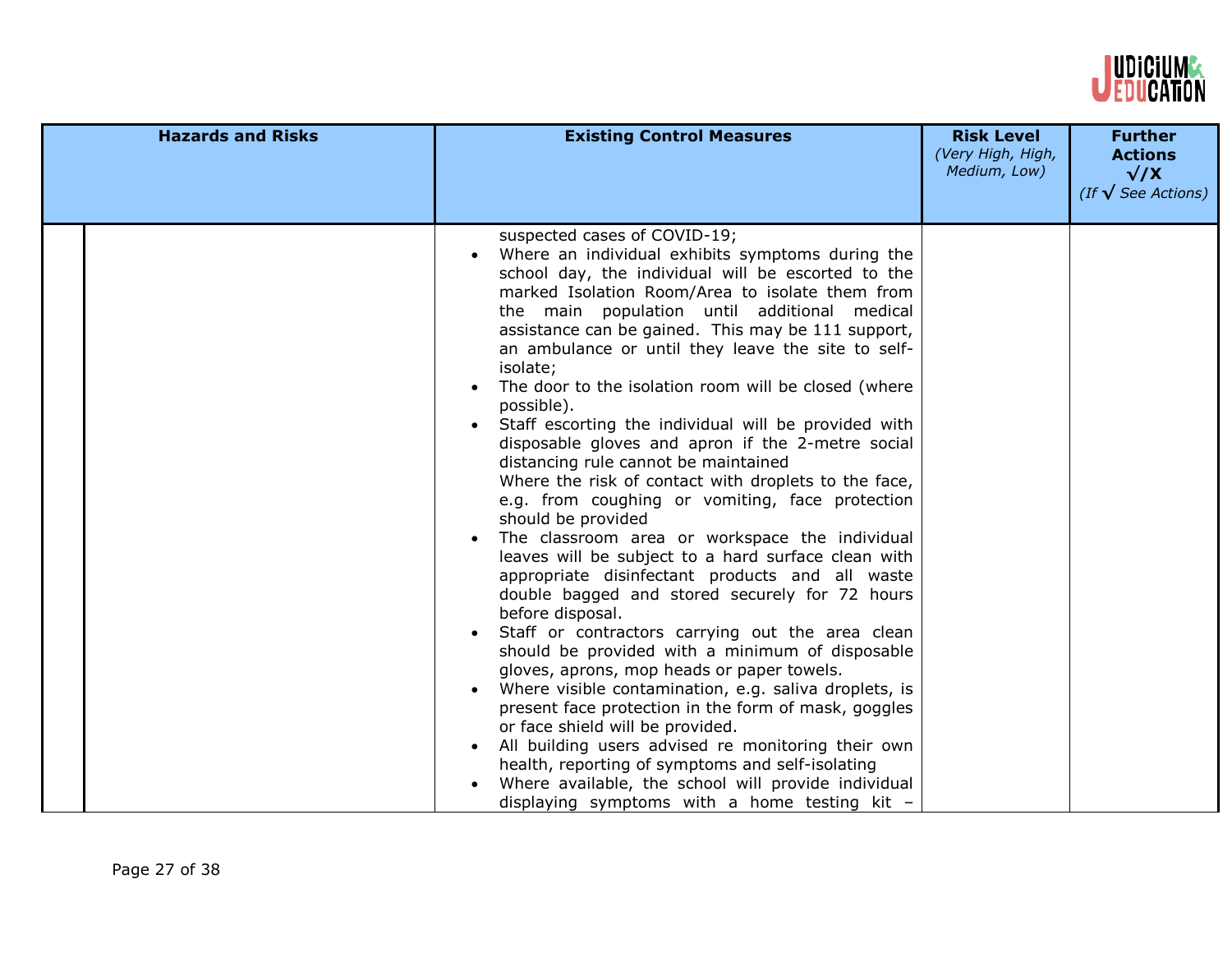

| where the individual is a pupil, the kit will be<br>provided to their parent or carer<br>First aiders required to assist this person will wear<br>full PPE including, apron, gloves, mask and visor;<br>First aiders have completed appropriate training for<br>'donning and doffing' PPE;<br>First aiders have completed appropriate training for<br>'donning and doffing' PPE - PHE quidance:<br>https://www.gov.uk/government/publications/covid-                                                                                                                                                                                                                                                                                                                                                                                                                                                                                                                              | <b>Hazards and Risks</b> | <b>Existing Control Measures</b> | <b>Risk Level</b><br>(Very High, High,<br>Medium, Low) | <b>Further</b><br><b>Actions</b><br>$\sqrt{X}$<br>(If $\sqrt{\ }$ See Actions) |
|-----------------------------------------------------------------------------------------------------------------------------------------------------------------------------------------------------------------------------------------------------------------------------------------------------------------------------------------------------------------------------------------------------------------------------------------------------------------------------------------------------------------------------------------------------------------------------------------------------------------------------------------------------------------------------------------------------------------------------------------------------------------------------------------------------------------------------------------------------------------------------------------------------------------------------------------------------------------------------------|--------------------------|----------------------------------|--------------------------------------------------------|--------------------------------------------------------------------------------|
| 19-personal-protective-equipment-use-for-non-<br>aerosol-generating-procedures<br>PPE is disposed of in accordance with NHS COVID-<br>19<br>waste<br>management<br>guidance;<br>https://www.gov.uk/government/publications/covid-<br>19-decontamination-in-non-healthcare-<br>settings/covid-19-decontamination-in-non-<br>healthcare-settings<br>The first aid room is cleaned frequently and after<br>each use (when first aid care has been provided).<br>Staff dispensing medication to students should<br>minimise contact and their wash hands before and<br>after dispensing the medication. If required, gloves<br>will be worn by staff when giving medication<br>Where appropriate, students should take the<br>medication out of the blister packs/bottles then<br>place the unused ones back in the cupboard, etc.<br><b>Waste disposal measures</b><br>Waste control measure from possible cases of COVID-19<br>and cleaning of areas where possible cases have been |                          |                                  |                                                        |                                                                                |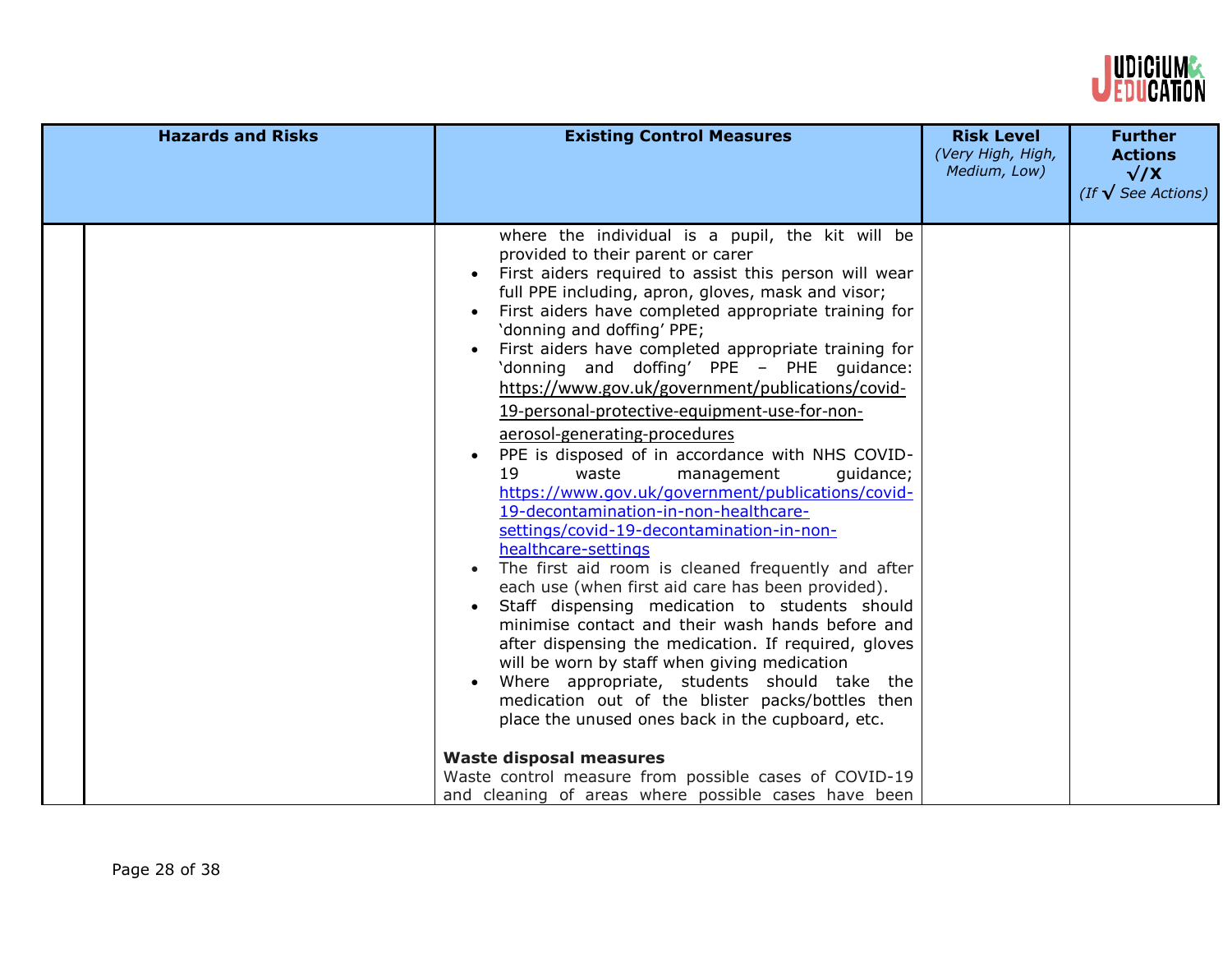

|     | <b>Hazards and Risks</b>                                                                                                                                               | <b>Existing Control Measures</b>                                                                                                                                                                                                                                                                                                                                                                                                                                                                                                                                                                                                                                                                                                                                                                                                                                                                                                                                                                                                                                                                                             | <b>Risk Level</b><br>(Very High, High,<br>Medium, Low) | <b>Further</b><br><b>Actions</b><br>$\sqrt{X}$<br>(If $\sqrt{\ }$ See Actions) |
|-----|------------------------------------------------------------------------------------------------------------------------------------------------------------------------|------------------------------------------------------------------------------------------------------------------------------------------------------------------------------------------------------------------------------------------------------------------------------------------------------------------------------------------------------------------------------------------------------------------------------------------------------------------------------------------------------------------------------------------------------------------------------------------------------------------------------------------------------------------------------------------------------------------------------------------------------------------------------------------------------------------------------------------------------------------------------------------------------------------------------------------------------------------------------------------------------------------------------------------------------------------------------------------------------------------------------|--------------------------------------------------------|--------------------------------------------------------------------------------|
|     |                                                                                                                                                                        | identified (including disposable cloths and tissues) are as<br>follows:<br>• Put in a plastic rubbish bag and tied when full;<br>The plastic bag is placed in a second bin bag and<br>tied;<br>It is put in a suitable and secure place and marked<br>for storage until the individual's test results are<br>known;<br>Waste is stored safely and kept away from children;<br>Waste is not put in communal waste areas until<br>negative test results are known or the waste has<br>been stored for at least 72 hours;<br>If the individual tests negative, this can be put in<br>with the normal waste;<br>If the individual tests positive, then waste is stored<br>for at least 72 hours and then put in with the<br>normal waste;<br>If storage for at least 72 hours is not appropriate, a<br>collection as a Category B infectious waste is<br>arranged by either local waste collection authority if<br>they currently collect your waste or otherwise by a<br>specialist clinical waste contractor. They will supply<br>you with orange clinical waste bags for waste bags<br>can be sent for appropriate treatment. |                                                        |                                                                                |
| 10. | Spread/contraction of COVID-19 due to<br>lack of social distancing measures for<br>external visitors to the school, including:<br>Parents;<br>Maintenance contractors; | Visitors are restricted to those who are absolutely<br>necessary (E.g. peripatetic teachers), no parent<br>meetings or organised performances are permitted<br>Parents are not permitted to enter the school;<br>Parents have been informed to call the school office                                                                                                                                                                                                                                                                                                                                                                                                                                                                                                                                                                                                                                                                                                                                                                                                                                                        | Low                                                    | No.                                                                            |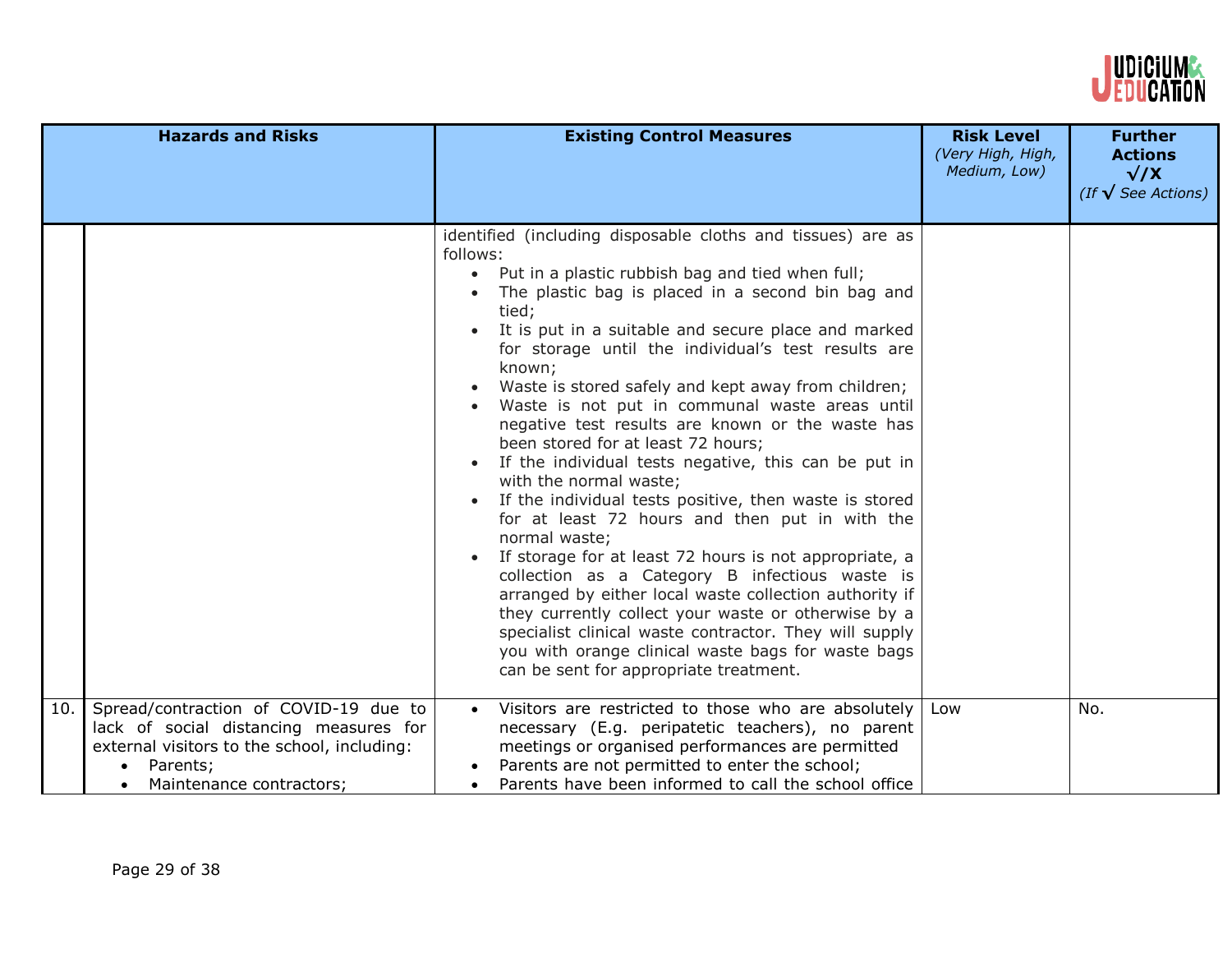

| <b>Hazards and Risks</b>                                                                                   | <b>Existing Control Measures</b>                                                                                                                                                                                                                                                                                                                                                                                                                                                                                                                                                                                                                                                                                                                                                                                                                                                                                                                                                                                                                                                                                                                                                                                                                                                                                                                                                                                                   | <b>Risk Level</b><br>(Very High, High,<br>Medium, Low) | <b>Further</b><br><b>Actions</b><br>$\sqrt{X}$<br>(If $\sqrt{\ }$ See Actions) |
|------------------------------------------------------------------------------------------------------------|------------------------------------------------------------------------------------------------------------------------------------------------------------------------------------------------------------------------------------------------------------------------------------------------------------------------------------------------------------------------------------------------------------------------------------------------------------------------------------------------------------------------------------------------------------------------------------------------------------------------------------------------------------------------------------------------------------------------------------------------------------------------------------------------------------------------------------------------------------------------------------------------------------------------------------------------------------------------------------------------------------------------------------------------------------------------------------------------------------------------------------------------------------------------------------------------------------------------------------------------------------------------------------------------------------------------------------------------------------------------------------------------------------------------------------|--------------------------------------------------------|--------------------------------------------------------------------------------|
| <b>External Teachers;</b><br>$\bullet$<br>Inspectors;<br>Delivery personnel<br>People hiring the premises. | or email if they have any questions or concerns;<br>If parents need to drop off items for students, they<br>should be left at the school's main entrance for staff<br>to collect;<br>The SLT are able to meet via video link parents if<br>face to face meetings are required;<br>For those who have to enter the school reception,<br>screens/counter-top Perspex shields have been<br>installed to reduce the risk to school staff;<br>Markings have been added to the floor asking<br>visitors to stay back at least 2m from the reception<br>desk;<br>Touch screen sign in equipment in Reception to be<br>wiped after use<br>Visitors will only be permitted into the school if they<br>have an appointment;<br>A record of all visitors, including contractors, to site<br>will be kept and maintained;<br>Visitors will only be permitted at their designated<br>time and will be asked to wait outside of the school<br>building until their school contact is available;<br>The school contact is required to attend reception in<br>good time to meet their visitor;<br>Meetings with visitors will be via video conference or<br>phone where possible;<br>If not possible social distancing measures will be<br>adhered to at all times;<br>Face to face meetings in small rooms or within 2m<br>are not permitted;<br>Premises' contractors will be managed in accordance<br>with a separate premises maintenance risk |                                                        |                                                                                |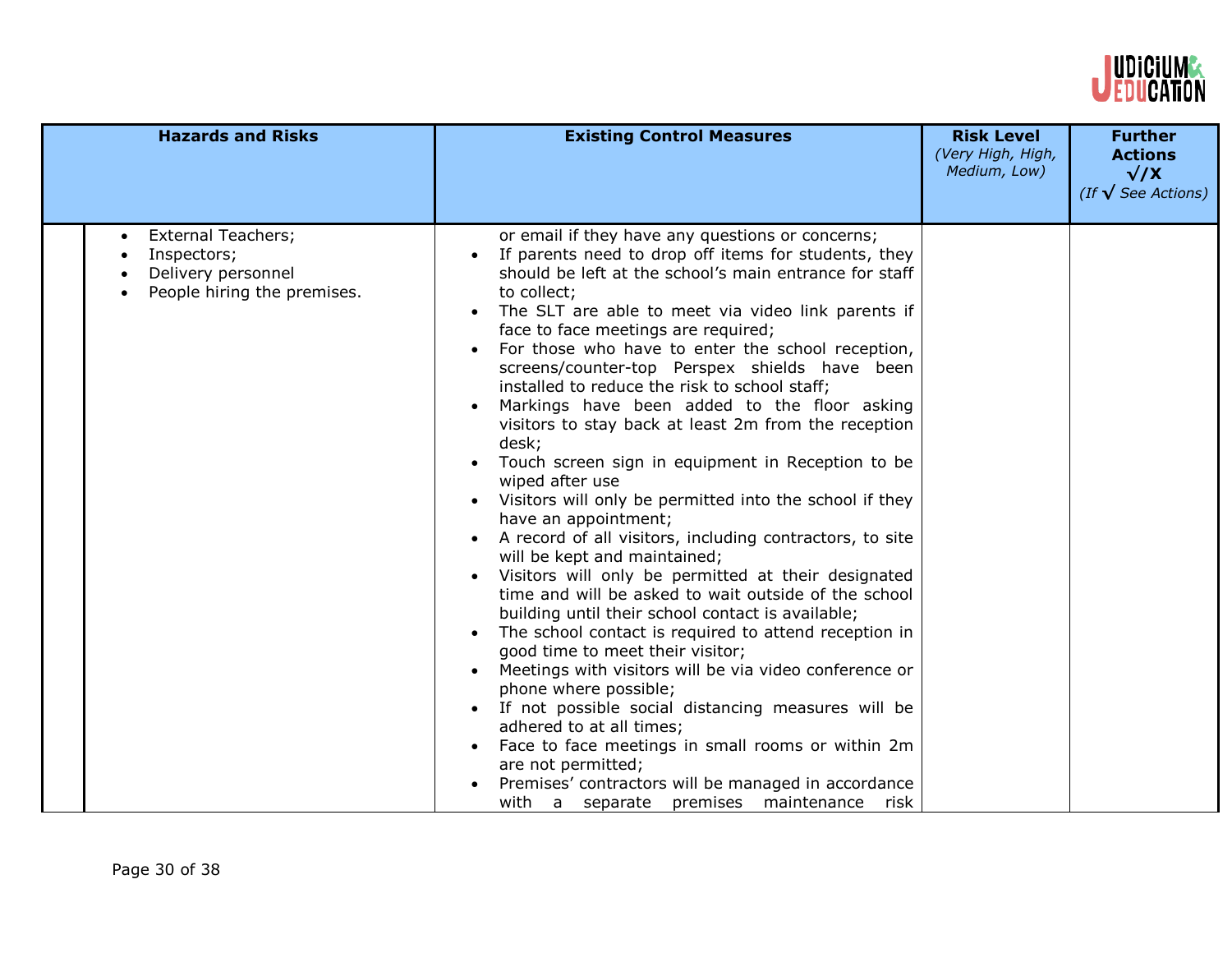

| <b>Hazards and Risks</b> | <b>Existing Control Measures</b>                                                                                                                                                                                                                                                                                                                                                                                                                                                                                                                                                                                                                                                                                                                                                                                                 | <b>Risk Level</b><br>(Very High, High,<br>Medium, Low) | <b>Further</b><br><b>Actions</b><br>$\sqrt{X}$<br>(If $\sqrt{\ }$ See Actions) |
|--------------------------|----------------------------------------------------------------------------------------------------------------------------------------------------------------------------------------------------------------------------------------------------------------------------------------------------------------------------------------------------------------------------------------------------------------------------------------------------------------------------------------------------------------------------------------------------------------------------------------------------------------------------------------------------------------------------------------------------------------------------------------------------------------------------------------------------------------------------------|--------------------------------------------------------|--------------------------------------------------------------------------------|
|                          | assessment written specifically for this time;<br>Deliveries will be accepted at designated quiet times<br>only;<br>Delivered items will be left outside of the school<br>building for staff to collect;<br>The number of ITT trainees, supply teachers,<br>peripatetic teachers and volunteers has been<br>reduced where possible; they all receive an<br>induction to inform them of the school's risk<br>assessment and controls to prevent infection risks in<br>the school, when pertinent, relevant training is also<br>provided.<br>Peripatetic teachers will complete a risk assessment<br>for the lessons they deliver, the school will review<br>these to ensure distancing requirements are<br>maintained where appropriate and efforts are made<br>to reduce the number of groups taught and<br>locations worked in. |                                                        |                                                                                |
|                          | National Lockdown Restrictions (until planned<br>government review dates April - June 2021):<br>Outdoor sports venues, including tennis courts, and<br>swimming pools, cannot be hired to external users<br>Indoor gyms and sports facilities will remain closed<br>Organised outdoor sport for disabled people is<br>allowed to continue<br>Sports, leisure and community facilities can remain<br>open for schools to use where that is part of their<br>normal provision but facilities cannot be used by<br>members of the public                                                                                                                                                                                                                                                                                            |                                                        |                                                                                |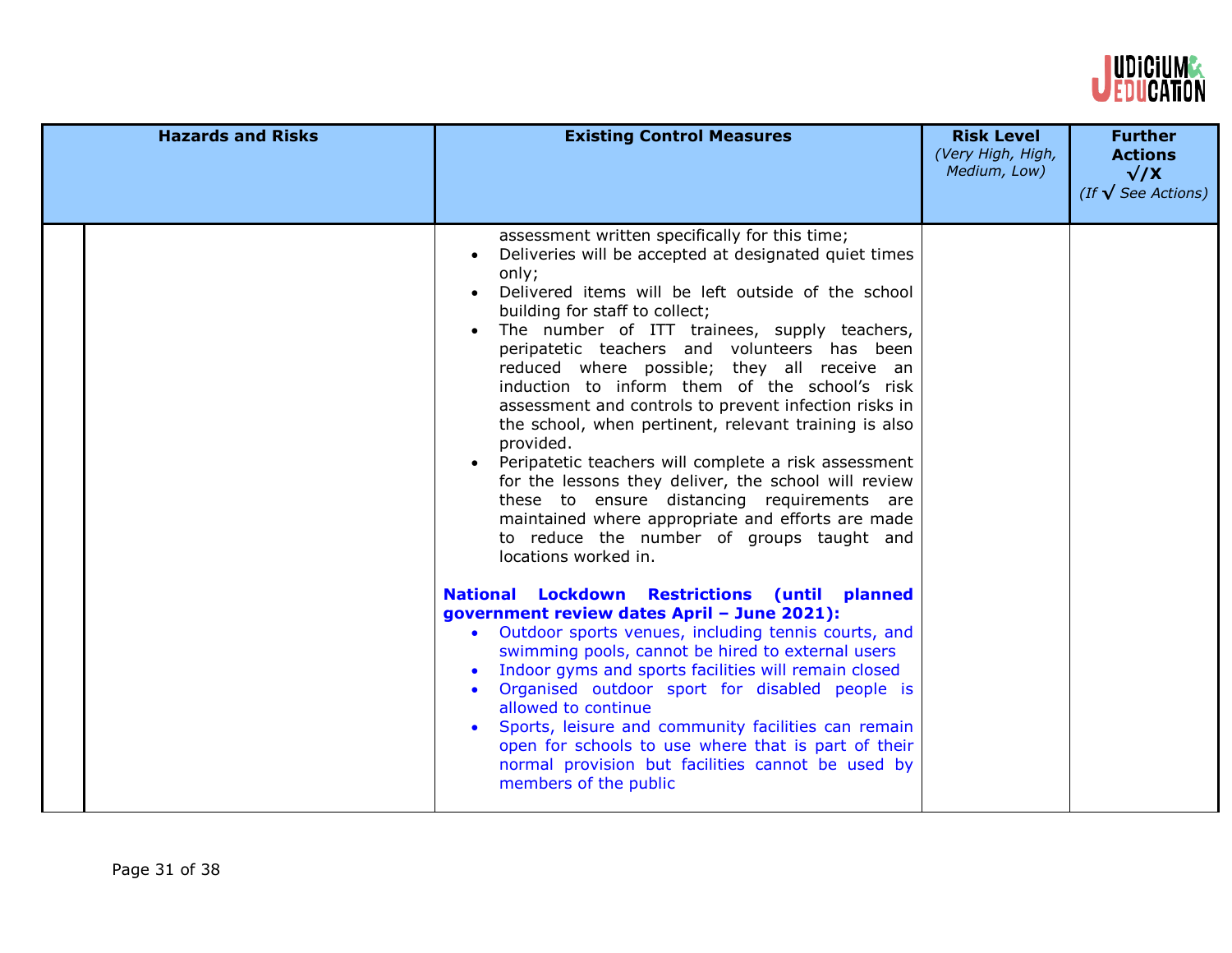

|     | <b>Hazards and Risks</b>                                                                                                 | <b>Existing Control Measures</b>                                                                                                                                                                                                                                                                                                                                                                                                                                                                                                                                                                                                                                                                                                              | <b>Risk Level</b><br>(Very High, High,<br>Medium, Low) | <b>Further</b><br><b>Actions</b><br>$\sqrt{X}$<br>(If $\sqrt{\ }$ See Actions) |
|-----|--------------------------------------------------------------------------------------------------------------------------|-----------------------------------------------------------------------------------------------------------------------------------------------------------------------------------------------------------------------------------------------------------------------------------------------------------------------------------------------------------------------------------------------------------------------------------------------------------------------------------------------------------------------------------------------------------------------------------------------------------------------------------------------------------------------------------------------------------------------------------------------|--------------------------------------------------------|--------------------------------------------------------------------------------|
| 11. | Spread/contraction of COVID-19 due to<br>lack of social distancing measures. This<br>includes unsuitable use of toilets. | One in one out management of toilets is in place;<br>$\bullet$<br>Toilet use protocols are managed by Teachers if<br>located adjacent to classrooms;<br>Toilet in use signs are in use;<br>Toilets are cleaned throughout the day;<br>Students and staff are encouraged to close toilet lids<br>$\bullet$<br>where applicable before flushing.                                                                                                                                                                                                                                                                                                                                                                                                | Low                                                    | No.                                                                            |
| 12. | Lack of staffing / insufficient staff ratios                                                                             | Adequate ratio of staff to children will be maintained<br>$\bullet$<br>and is assessed on a daily basis, based on potential<br>staff illness or self-isolation;<br>Children are suitably supervised at all times;<br>$\bullet$                                                                                                                                                                                                                                                                                                                                                                                                                                                                                                                | Low                                                    | No.                                                                            |
| 13. | Lack of suitable premises management                                                                                     | The school adheres to the government guidance on<br>$\bullet$<br>managing buildings that are partially open;<br>The school has applied the series of guidance<br>$\bullet$<br>documents and advice sent out by Judicium<br>regarding continued premises management at this<br>time;<br>Premises staff levels are maintained and suitable for<br>$\bullet$<br>the use of the building;<br>Appropriate cleaning and premises staffing levels<br>are in place;<br>Waste removal and enhanced cleaning programs are<br>in place for the potential coronavirus contaminated<br>waste;<br>Contingency in place for sudden premises staff<br>absence;<br>The guidance provided in Judicium Education<br>Newsletters 'Managing School Premises during | Low                                                    | No.                                                                            |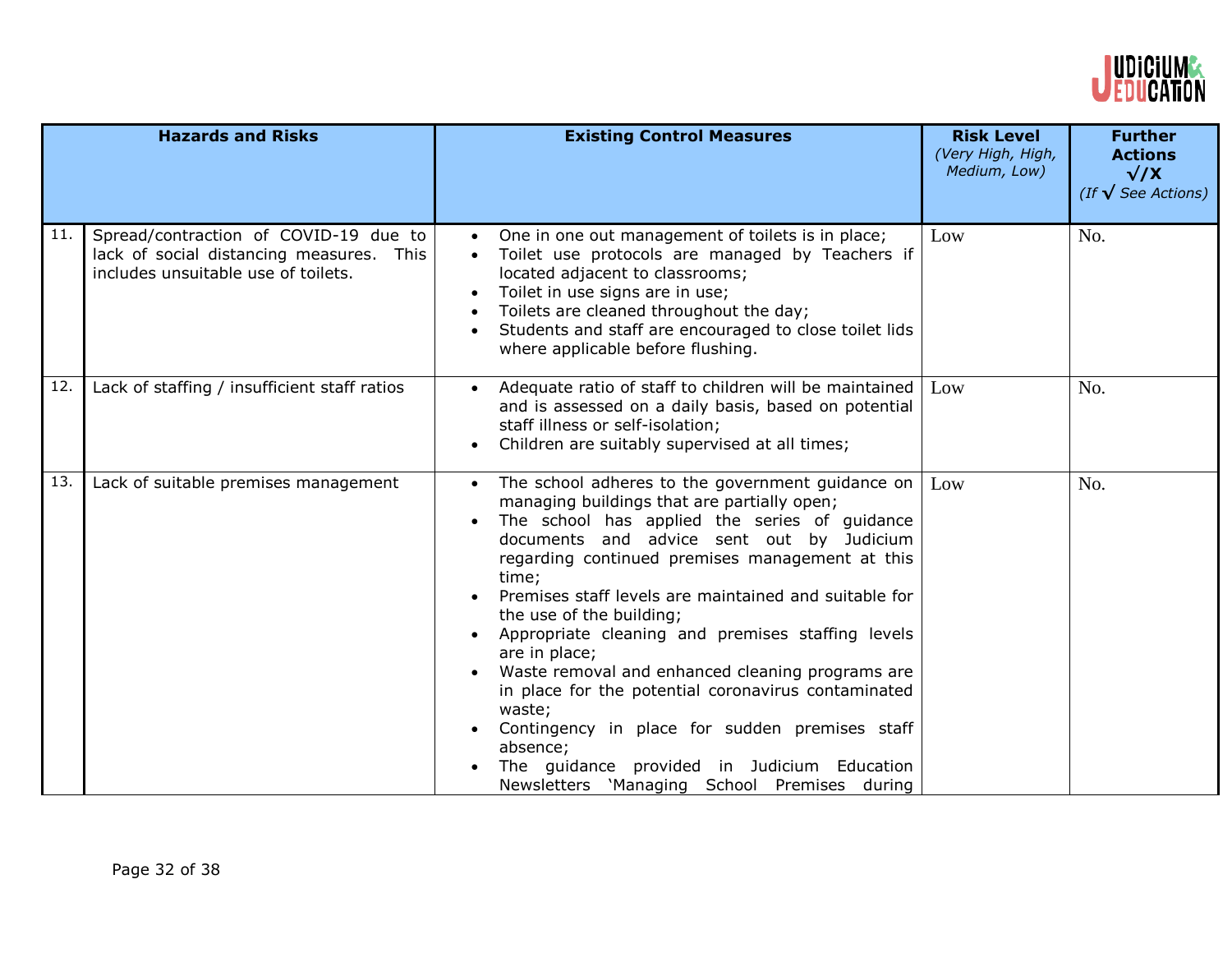

| <b>Hazards and Risks</b> |                                                                                                                                                                         | <b>Existing Control Measures</b>                                                                                                                                                                                                                                                                                                                                                                                                                                                                                                                                                                                                                                                                                                                        | <b>Risk Level</b><br>(Very High, High,<br>Medium, Low) | <b>Further</b><br><b>Actions</b><br>$\sqrt{X}$<br>(If $\sqrt{\ }$ See Actions) |
|--------------------------|-------------------------------------------------------------------------------------------------------------------------------------------------------------------------|---------------------------------------------------------------------------------------------------------------------------------------------------------------------------------------------------------------------------------------------------------------------------------------------------------------------------------------------------------------------------------------------------------------------------------------------------------------------------------------------------------------------------------------------------------------------------------------------------------------------------------------------------------------------------------------------------------------------------------------------------------|--------------------------------------------------------|--------------------------------------------------------------------------------|
|                          |                                                                                                                                                                         | COVID-19 outbreak', a six-part series of guidance<br>documents (in the form of newsletters) and a<br>'Managing Premises Functions' separate risk<br>assessment has been completed;<br>Good ventilation can help reduce the risk of<br>spreading coronavirus, where possible windows<br>doors (unless fire doors) will be opened to improve<br>general ventilation through fresh air, when this is<br>not possible, the Premises Manager will look at<br>improving mechanical systems.                                                                                                                                                                                                                                                                   |                                                        |                                                                                |
| 14.                      | Hazardous<br>substances<br>management,<br>unsuitable COSHH management and<br>unsafe use of chemicals leading to ill-<br>health, environmental contamination or<br>fire. | · Suitable storage and management of flammable<br>hand sanitizer is in place;<br>All chemicals used for the cleaning of school<br>buildings and equipment is COSHH assessed and<br>managed appropriately;<br>Material safety data sheets are held for all chemicals<br>$\bullet$<br>and readily available to all staff;<br>All cleaning chemicals are stored safely and securely<br>$\bullet$<br>in accordance with requirements;<br>COSHH safety training has been completed by all<br>those using chemicals for cleaning, COSHH e-<br>learning training is available from the Judicium<br>portal<br>Appropriate PPE is available for all cleaning including<br>suitable PPE for cleaning of potential coronavirus<br>contaminated rooms or equipment. | Low                                                    | Yes.                                                                           |
| 15.                      | Fire and evacuation procedures being<br>inadequate at this time due to lack of                                                                                          | Evacuation plans including the following have been<br>$\bullet$<br>reviewed:                                                                                                                                                                                                                                                                                                                                                                                                                                                                                                                                                                                                                                                                            | Low                                                    | Yes                                                                            |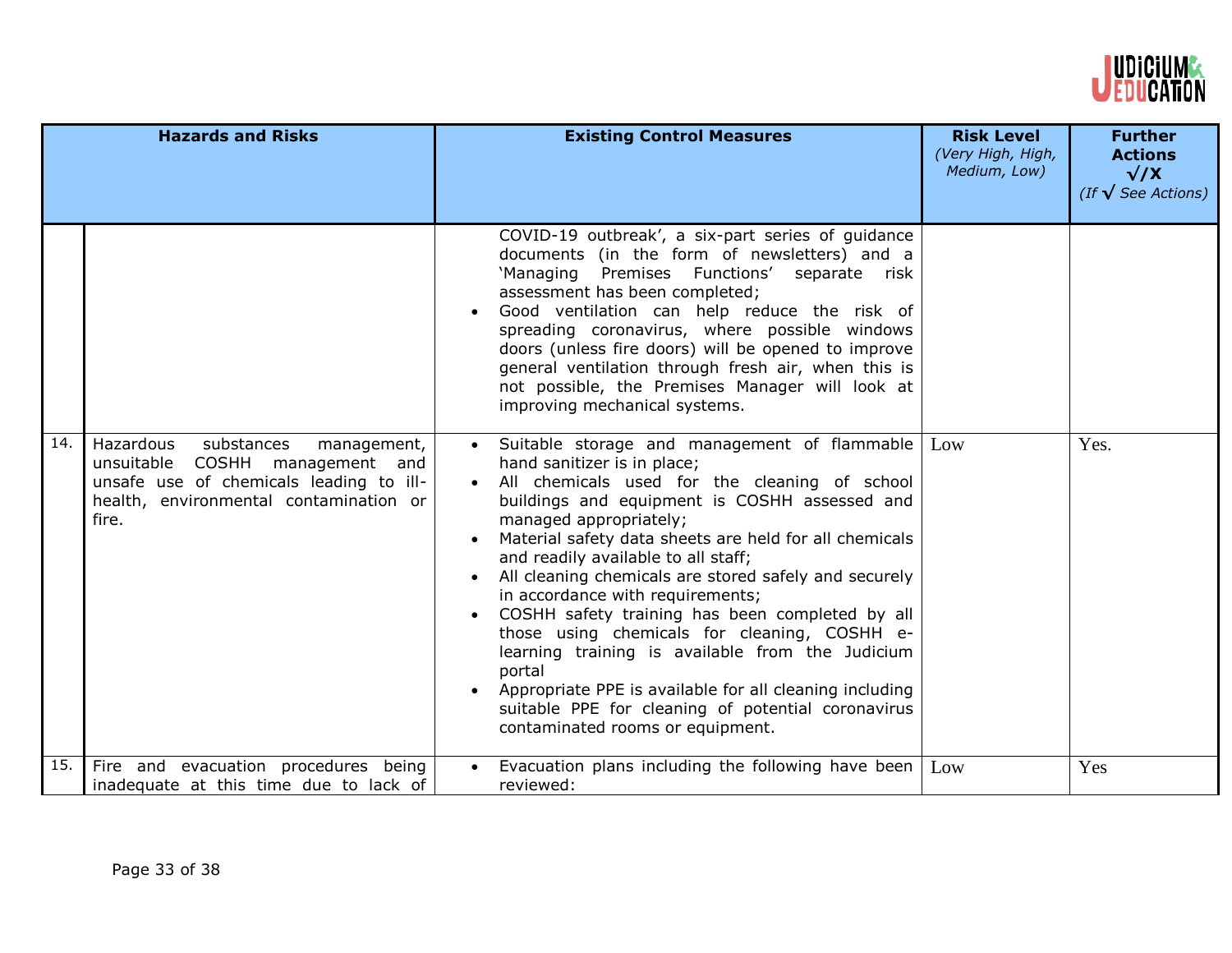

|      | <b>Hazards and Risks</b>                                                                                       | <b>Existing Control Measures</b>                                                                                                                                                                                                                                                                                                                                                                                                                                                                                                                                                                                                                                                       | <b>Risk Level</b><br>(Very High, High,<br>Medium, Low) | <b>Further</b><br><b>Actions</b><br>$\sqrt{X}$<br>(If $\sqrt{\ }$ See Actions) |
|------|----------------------------------------------------------------------------------------------------------------|----------------------------------------------------------------------------------------------------------------------------------------------------------------------------------------------------------------------------------------------------------------------------------------------------------------------------------------------------------------------------------------------------------------------------------------------------------------------------------------------------------------------------------------------------------------------------------------------------------------------------------------------------------------------------------------|--------------------------------------------------------|--------------------------------------------------------------------------------|
|      | trained fire wardens or occupants being<br>spread around the building without<br>suitable procedures in place. | > Safe assembly points for occupants following<br>social distancing requirements;<br>$\triangleright$ Safe exit via the nearest available final exit;<br>Training occupants of any changes to<br>evacuation, fire safety training is available from<br>the Judicium e-learning portal<br>$\triangleright$ Ensuring there are enough trained fire wardens<br>on-site with the ability to sweep all used areas<br>of the school, fire warden training is available<br>from the Judicium e-learning portal<br>$\triangleright$ Use of the school has been reduced to enable<br>safe sweeping and evacuation.<br>All other fire system testing and maintenance has<br>continued as normal. |                                                        |                                                                                |
| 16.1 | Transmission of Covid-19 via<br>food<br>preparation, handling, storage, contact<br>surfaces or packaging.      | The Kitchen/Catering Manager has reviewed and<br>$\bullet$<br>implemented the Guidance for food businesses on<br>coronavirus (COVID-19)<br>The Kitchen/Catering Manager has reviewed and<br>implemented FSA guidance on good hygiene<br>practices in food preparation and PHE quidance<br>HACCP processes and<br>waste<br>The<br>disposal<br>arrangements have been reviewed to reduce the<br>spread of coronavirus                                                                                                                                                                                                                                                                    | Low                                                    | No.                                                                            |
| 17.  | Spread/contraction of COVID-19 during<br>an educational visit.                                                 | In line with Government advice, overnight and<br>overseas educational visits will not be carried out<br>during national lock down periods.<br>A risk assessment $-$ in line with the school's policy                                                                                                                                                                                                                                                                                                                                                                                                                                                                                   | n/a<br>No visits will<br>take place.                   | n/a                                                                            |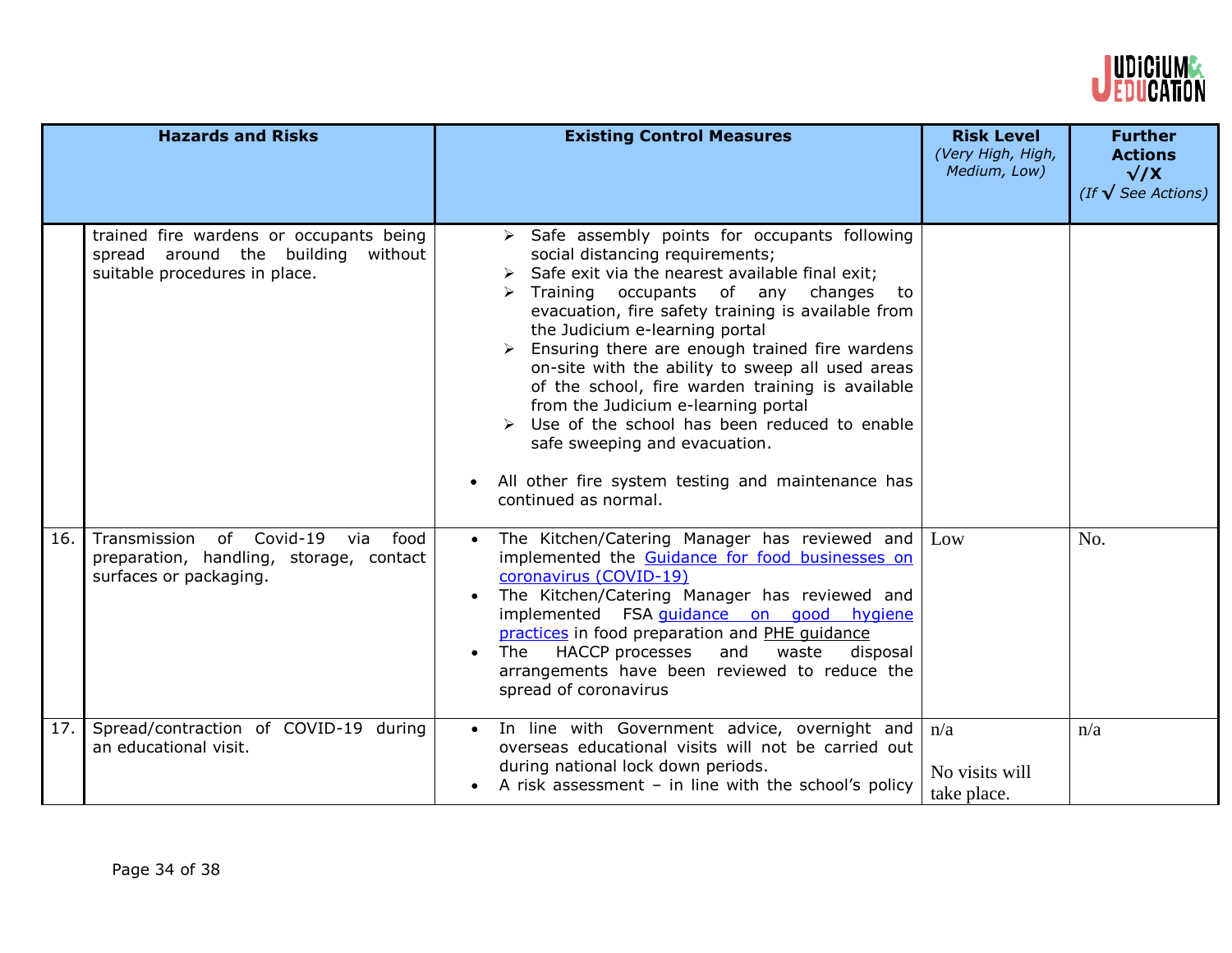

| <b>Hazards and Risks</b> |                                                                                                          | <b>Existing Control Measures</b>                                                                                                                                                                                                                                                                                                                                                                                                                                                                                                                                                                                                                                                                                                                                                                                                                                                                                                                                                                                                                                                                                                                                                                                                                                                                                                         | <b>Risk Level</b><br>(Very High, High,<br>Medium, Low) | <b>Further</b><br><b>Actions</b><br>$\sqrt{X}$<br>(If $\sqrt{\ }$ See Actions) |
|--------------------------|----------------------------------------------------------------------------------------------------------|------------------------------------------------------------------------------------------------------------------------------------------------------------------------------------------------------------------------------------------------------------------------------------------------------------------------------------------------------------------------------------------------------------------------------------------------------------------------------------------------------------------------------------------------------------------------------------------------------------------------------------------------------------------------------------------------------------------------------------------------------------------------------------------------------------------------------------------------------------------------------------------------------------------------------------------------------------------------------------------------------------------------------------------------------------------------------------------------------------------------------------------------------------------------------------------------------------------------------------------------------------------------------------------------------------------------------------------|--------------------------------------------------------|--------------------------------------------------------------------------------|
|                          |                                                                                                          | will be carried out for non-overnight domestic<br>educational visits.                                                                                                                                                                                                                                                                                                                                                                                                                                                                                                                                                                                                                                                                                                                                                                                                                                                                                                                                                                                                                                                                                                                                                                                                                                                                    |                                                        |                                                                                |
| 18.                      | Spread/contraction of Covid-19 due not<br>acting appropriately when a case is<br>suspected or confirmed. | If anyone becomes unwell in school with a new,<br>continuous cough or a high temperature they are<br>sent home/their parents or carer are contacted to<br>collect them and they are advised to follow COVID-<br>19: quidance for households with possible<br>coronavirus infection<br>Parents/Carers are informed that a responsible adult<br>should be on standby in order to collect their child<br>from school if they become unwell during the school<br>day. The name of the person who will collect the<br>child needs to be provided and recorded for<br>safeguarding<br>The school has identified the Local Health Protection<br>Team (HPT) so they can be contacted immediately<br>in the case of a case, the HPT details are available<br>to the SLT<br>The school keeps informed of Government and<br>$\bullet$<br>Department for Education guidance and updates<br>To avoid attendance to the school, remote education<br>plans are in place for students or groups that need<br>to self-isolate<br>A contingency plan is in place for a local outbreak,<br>and if the school is asked to close temporarily by<br>HPT or local authority to help control transmission.<br>The plan may involve a return to remaining open<br>only for vulnerable children and the children of<br>critical workers only, and providing remote | Medium                                                 | No.                                                                            |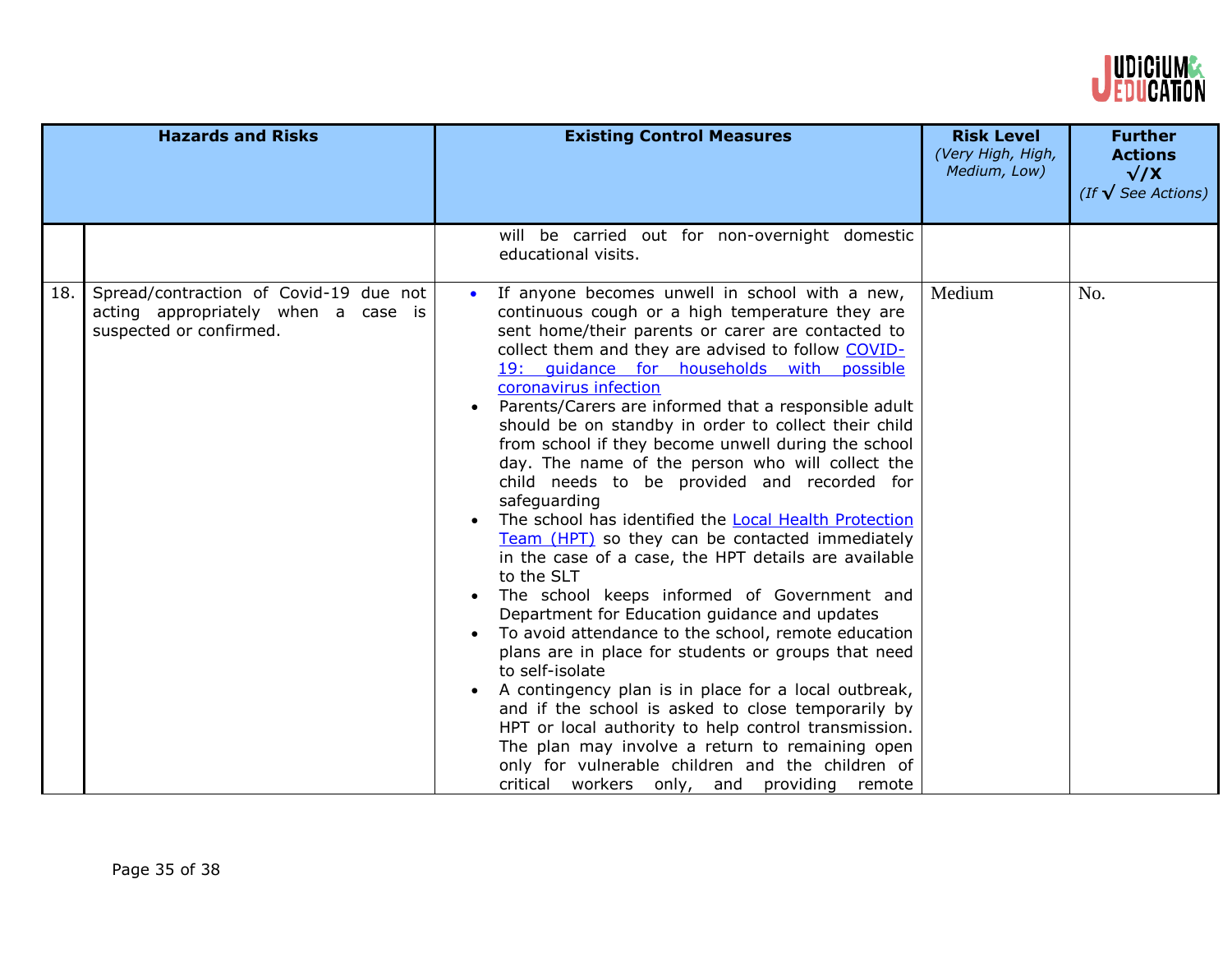

| <b>Hazards and Risks</b> |                                                                                                                                                                      | <b>Existing Control Measures</b>                                                                                                                                                                                                                                                                                                                                                                                                                                                                                                                                                                                                                                                                                                                                                                                                                                                                                                                                                    | <b>Risk Level</b><br>(Very High, High,<br>Medium, Low) | <b>Further</b><br><b>Actions</b><br>$\sqrt{X}$<br>(If $\sqrt{\ }$ See Actions) |
|--------------------------|----------------------------------------------------------------------------------------------------------------------------------------------------------------------|-------------------------------------------------------------------------------------------------------------------------------------------------------------------------------------------------------------------------------------------------------------------------------------------------------------------------------------------------------------------------------------------------------------------------------------------------------------------------------------------------------------------------------------------------------------------------------------------------------------------------------------------------------------------------------------------------------------------------------------------------------------------------------------------------------------------------------------------------------------------------------------------------------------------------------------------------------------------------------------|--------------------------------------------------------|--------------------------------------------------------------------------------|
|                          |                                                                                                                                                                      | education for all other pupils.                                                                                                                                                                                                                                                                                                                                                                                                                                                                                                                                                                                                                                                                                                                                                                                                                                                                                                                                                     |                                                        |                                                                                |
| 19.                      | Spread/contraction of Covid-19 due face<br>coverings not being worn where local area<br>restrictions<br>national<br><sub>or</sub><br>lockdown<br>requirements apply. | Students (year 7 and above) are staff are required to<br>wear face coverings when moving through communal<br>areas when and if the school is under local area<br>government local intervention measures;<br>Students (year 5 and 6) are being asked to wear face<br>masks.<br>The school has measures in place to contact staff and<br>parents in good time should local restrictions result in<br>face coverings being required.                                                                                                                                                                                                                                                                                                                                                                                                                                                                                                                                                   | Low                                                    | No.                                                                            |
| 20.                      | Spread/contraction of COVID-19 during<br>out-of-hours<br>activities,<br>and<br>an<br>wraparound childcare.                                                           | • Out-of-school activities may only continue if their<br>primary purpose is providing registered childcare, or<br>where offering other childcare activities, where this<br>necessary to enable parents to work or search for<br>work or to undertake training or education.<br>Wrap around provisions are only provided where the<br>provision is being offered as part of the school's<br>educational activities (including catch-up provision).<br>Where the provision is as part of their child's efforts<br>to obtain a regulated qualification or meet the entry<br>requirements of an education institution the use of<br>the provision is reasonably necessary to support<br>them to work, seek work, undertake education or<br>training, attend a medical appointment or address a<br>medical needs.<br>• All such activities follow the COVID-19 management<br>procedures set out above for all school activities.<br>• See Wraparound risk assessment for full controls / | Low                                                    | No.                                                                            |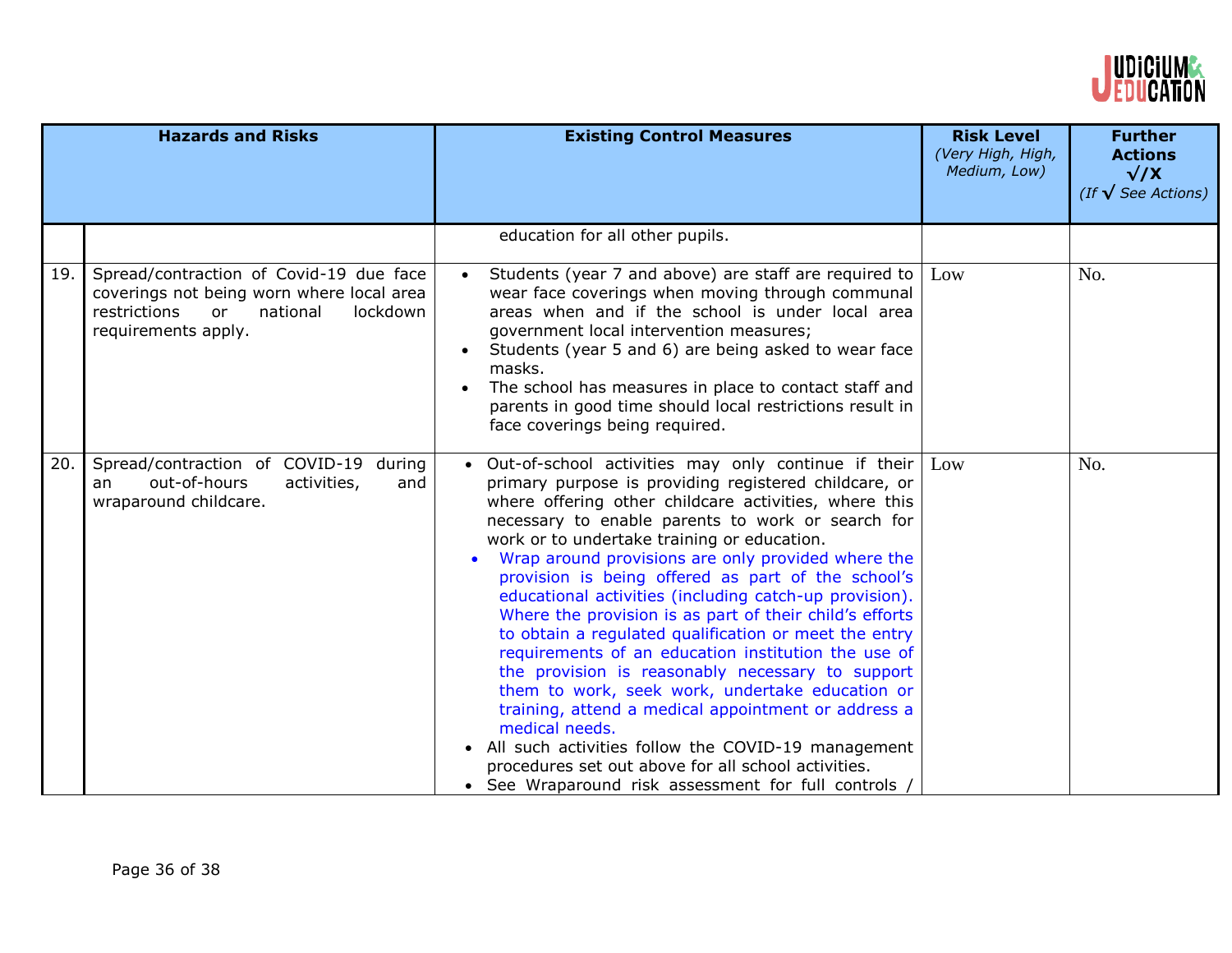

|    | <b>Hazards and Risks</b>                                   | <b>Existing Control Measures</b>                                                                                                                                                                                                                  | <b>Risk Level</b><br>(Very High, High,<br>Medium, Low) | <b>Further</b><br><b>Actions</b><br>$\sqrt{X}$<br>(If $\sqrt{\text{See}$ Actions) |
|----|------------------------------------------------------------|---------------------------------------------------------------------------------------------------------------------------------------------------------------------------------------------------------------------------------------------------|--------------------------------------------------------|-----------------------------------------------------------------------------------|
|    |                                                            | detailed assessment.                                                                                                                                                                                                                              |                                                        |                                                                                   |
| 21 | Spread/contraction of COVID-19 during<br>performing events | Performances with an audience will not go ahead. In $\vert$ Low<br>$\bullet$<br>these cases, live streaming and recording<br>performances (subject to the usual safeguarding<br>considerations and parental permission) will be<br>made available |                                                        | No.                                                                               |

|    | <b>ACTION PLAN</b><br>(Additional Control Measures Required/Recommended Actions) |                                                                                               |  |
|----|----------------------------------------------------------------------------------|-----------------------------------------------------------------------------------------------|--|
|    | <b>Hazards and Risks</b>                                                         | <b>Recommended Actions</b>                                                                    |  |
| 15 | Fire evacuation                                                                  | Re-introduce the field as a meeting point<br>SM to change signage                             |  |
| 14 | <b>COSHH</b>                                                                     | SM to check classrooms / staff areas to check no cleaning materials etc stored appropriately. |  |
| 6  | Hygiene – hand washing etc                                                       | Lesson 1 and 2 on Monday $8th$ class based. Form tutors to go through routines with pupils.   |  |
|    |                                                                                  |                                                                                               |  |
|    |                                                                                  |                                                                                               |  |

# *Please note:*

All controls are subject to government guidance being reviewed due to changes to the 'R' rate. This could be amended on a daily basis. Government and DfE guidance MUST be regularly reviewed. The risk assessment must be reviewed if there is a significant change.